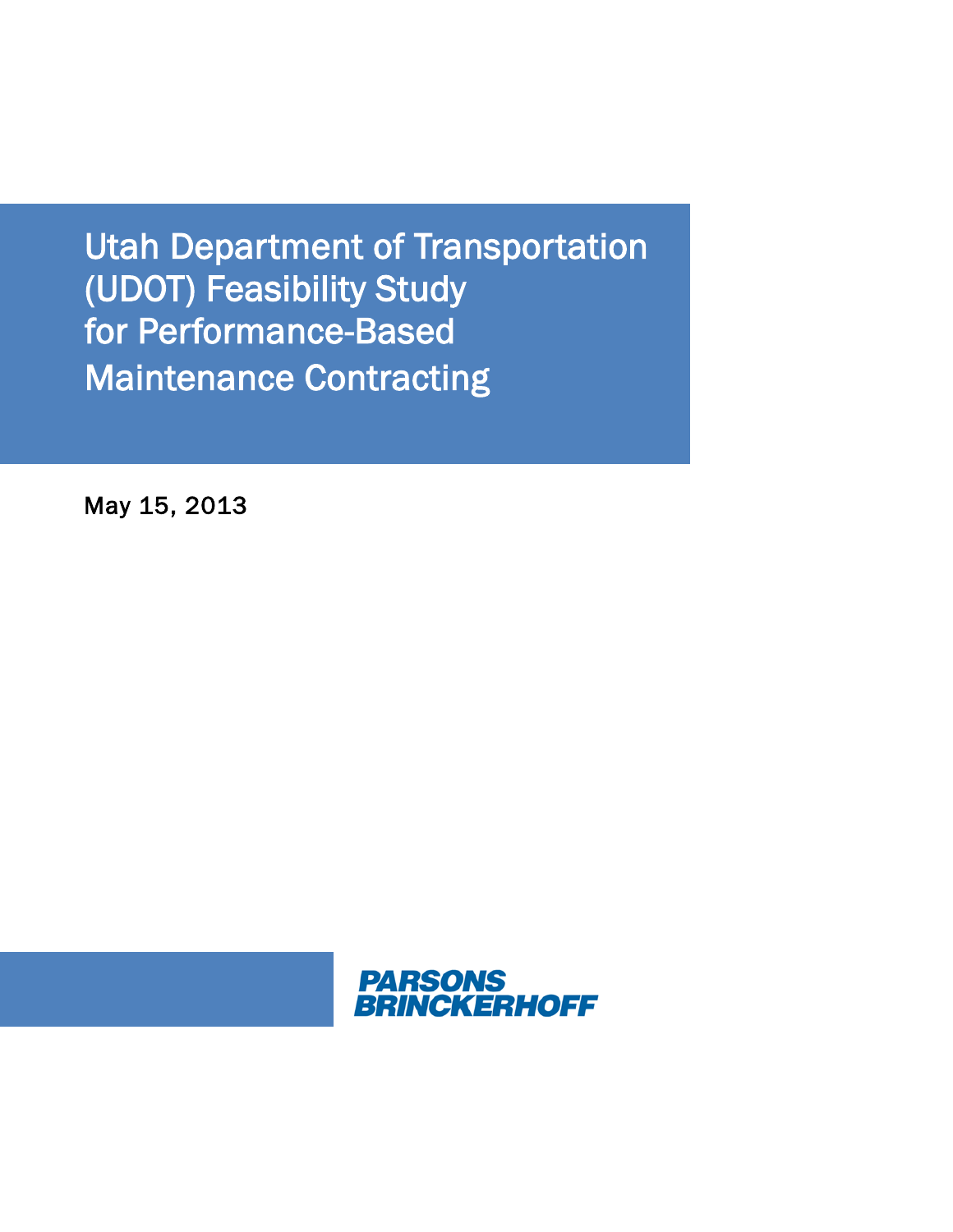# Table of Contents

<span id="page-1-0"></span>

| <b>Table of Contents</b>                                                                |  |
|-----------------------------------------------------------------------------------------|--|
| Table of Figures                                                                        |  |
| <b>Executive Summary</b>                                                                |  |
| L.                                                                                      |  |
| А.                                                                                      |  |
| В.                                                                                      |  |
| C.                                                                                      |  |
| II. Industry Experience with Maintenance Contracting - Implications for                 |  |
| А.                                                                                      |  |
| Literature Review Results - Overview of Maintenance Contracting in North America.<br>В. |  |
|                                                                                         |  |
| А.                                                                                      |  |
| В.                                                                                      |  |
| C.                                                                                      |  |
| D.                                                                                      |  |
| IV. Performance-Based Contract Screening Tool - Methodology30                           |  |
| Α.                                                                                      |  |
| В.                                                                                      |  |
| C.                                                                                      |  |
| Annandiv A. Rihliography                                                                |  |

[Appendix A: Bibliography](#page-46-0)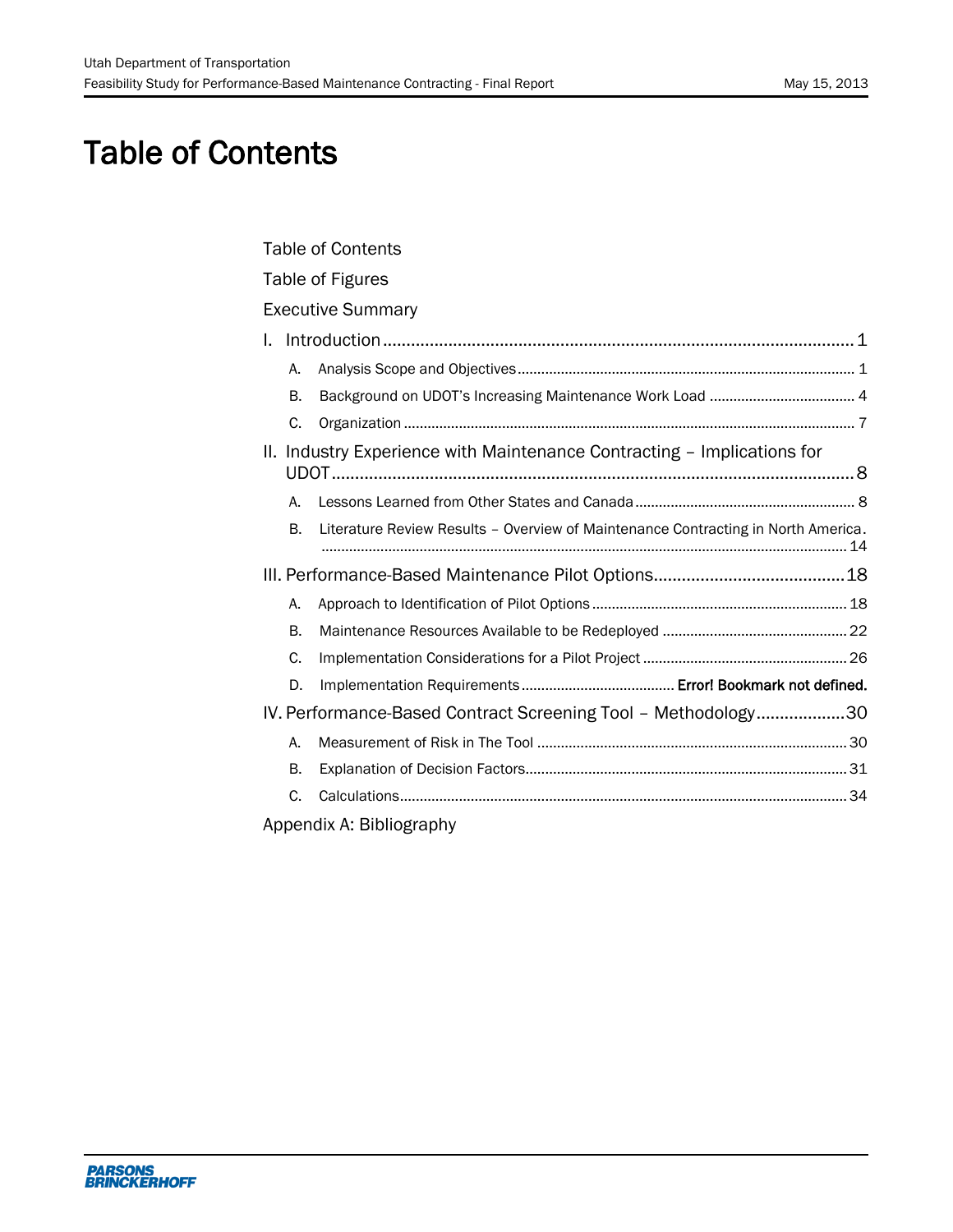# Table of Figures

<span id="page-2-0"></span>

| Figure 2. Historical and Projected Demand for Full-Time Employees6        |     |
|---------------------------------------------------------------------------|-----|
|                                                                           | .15 |
|                                                                           |     |
|                                                                           | .20 |
|                                                                           | .21 |
| Figure 7. Expected In-House Lane Miles, Man-Hours and Budget (\$millions) | 22  |
| Figure 8. Expected In-House Man-Hours and Budget for Major Activities     | 24  |
| Figure 9. Expected In-House Lane Miles, Man-Hours and Budget for Region   | 24  |
| Figure 10. Expected In-House Man-Hours and Budget for Major Activities    | .25 |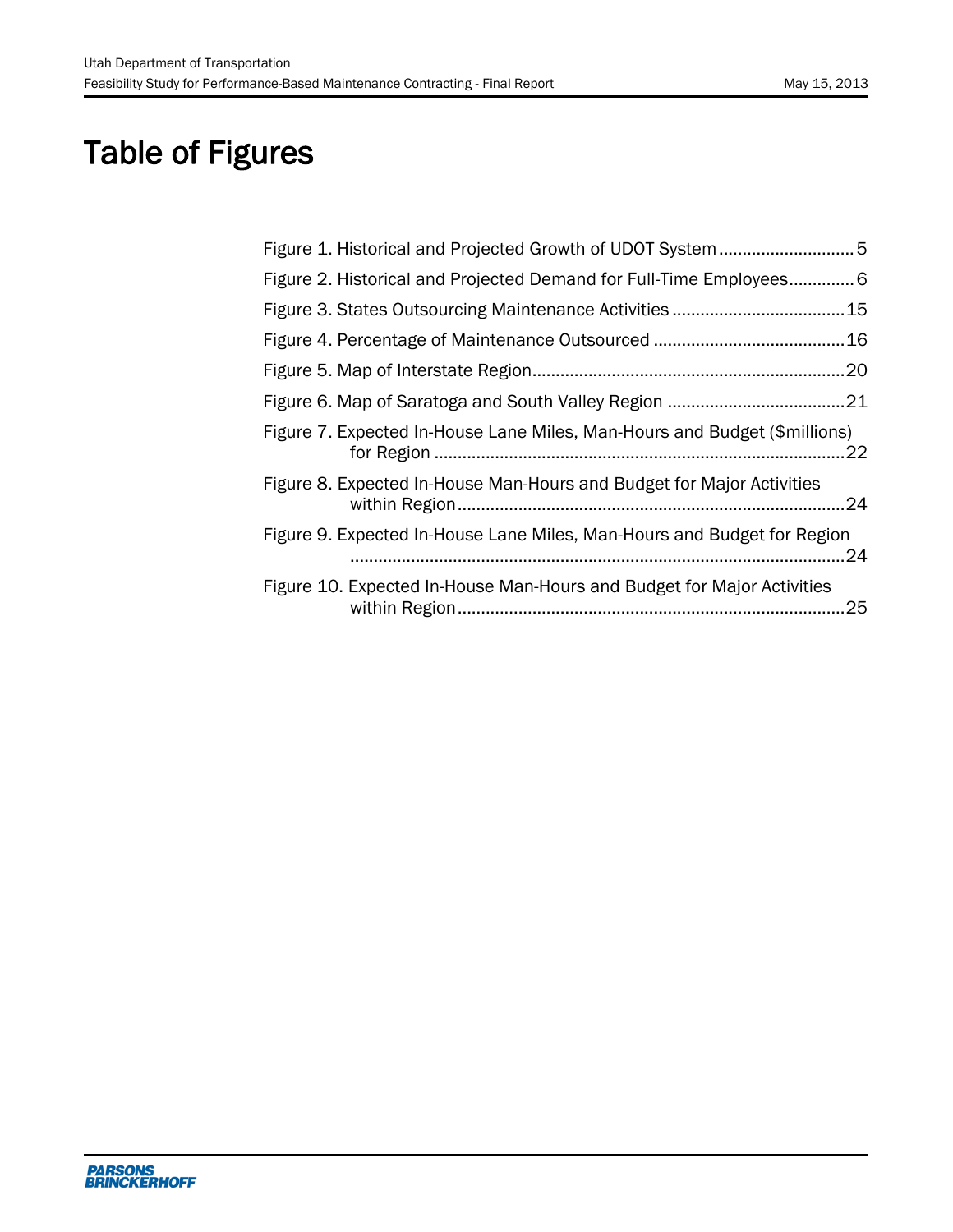# Executive Summary

<span id="page-3-0"></span>This is the executive summary of an assessment of the applicability of performance-based highway maintenance contracting as a strategy for the Utah Department of Transportation (UDOT) to use to meet its increasing maintenance work load. The purpose of the assessment is to review the experience from other states and Canadian provinces in order to identify the circumstances under which UDOT will achieve the greatest business benefits from performance-based contracting for highway maintenance. The objective of this study is to use experience from elsewhere to minimize UDOT's costs from "learning by doing."

## **Background**

As Utah's highway system has grown, UDOT management has sought to meet the increased maintenance workload by increasing the productivity and performance of the current labor force. However, the highway system will grow by a further 550 lane miles by 2017 and an acceptable level of service for the operation and maintenance of this growing system cannot be accomplished through increased productivity alone. Therefore, UDOT is assessing the business case of performing maintenance through a performance-based maintenance contract that encompasses multiple maintenance activities.

### Increased Experience with Performance Based Maintenance Contracting in North America

Over the past 20 years, a number of states and provinces in North America have attempted to meet challenges similar to those faced by UDOT by outsourcing their highway maintenance activity. Some jurisdictions, such as the Florida Turnpike and Province of Ontario, have outsourced close to the entirety of their highway system maintenance to outside contractors, while others, including Utah, have outsourced certain individual maintenance activities under unit-price contracts. Whatever the contracting approach used by a state or province, the goal is always to achieve equal or greater levels of service on a growing highway system while limiting the cost to the public.

This report examines empirical findings from performance-based highway maintenance procurements in North America, in order to determine the most effective approach to maintenance contracting for UDOT. The evidence summarized herein is based on interviews with owners, maintenance contractors, and industry experts.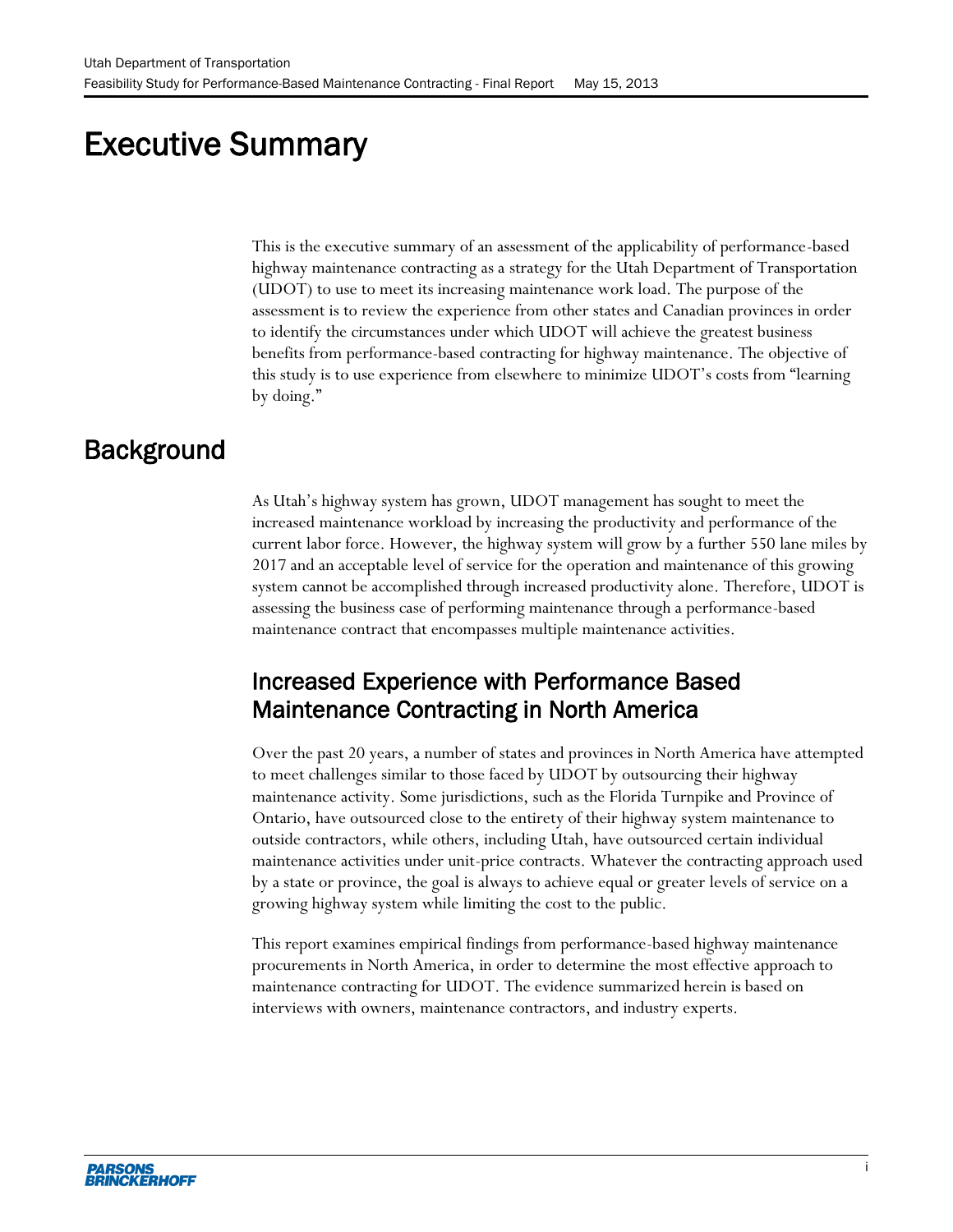# Summary Findings

# Maintaining Utah Highways

 UDOT currently has maintenance responsibility for some 18,000 lane miles of state highways. This is expected to grow by about 5 percent over the next five years. Without contracting for maintenance, Utah cannot sustain current maintenance levels of service at existing staffing levels.

# UDOT Experience with Maintenance Contracting

- In 2006, UDOT pursued a performance-based contract for nearly 25 center line miles of the Bangerter Highway (SR-154). The procurement was designed as a five-year "ROW-to-ROW" contract covering roadway, drainage, roadside, vegetation, aesthetics, and traffic services, plus unit-priced snow removal services. UDOT did not proceed with this contract because the bid prices were considerably higher than expected; however, the experience yielded valuable data, both quantitative and qualitative, on what to expect from any future maintenance contracts. The lesson learned was that any future procurement should be larger in terms of lane miles and that earlier structured dialogue with industry representatives regarding risk transfer and contract provisions will be beneficial.
- UDOT has some experience using unit-price contracts as a way of completing a portion of the maintenance on its highway system. From 2010 to 2012, UDOT outsourced 146 separate contracts totaling \$18.6 million, or six percent of the total \$317 million spent on maintenance over that period.<sup>1</sup> This does not include the contracting for maintenance-related pavement treatments through the Orange Book.

## Lessons Learned in North America

The success factors for performance-based contracting are as follows:

 **Staged approach:** Performance-based contracting is a significant change for highway owners. In the most mature markets such as Canada and the United Kingdom, the large-scale successful adoption of this type of contracting has taken 15 to 20 years. 2 It requires culture change and new ways of risk sharing. Typically, agencies have started with unit-price contracting, and then pursued shorterduration performance-based contracts and then longer-term contracts.

l

 $1$  UDOT OMS

<sup>2</sup> Interviews with Ontario Ministry of Transportation and British Columbia Ministry of Transportation. April – May 2012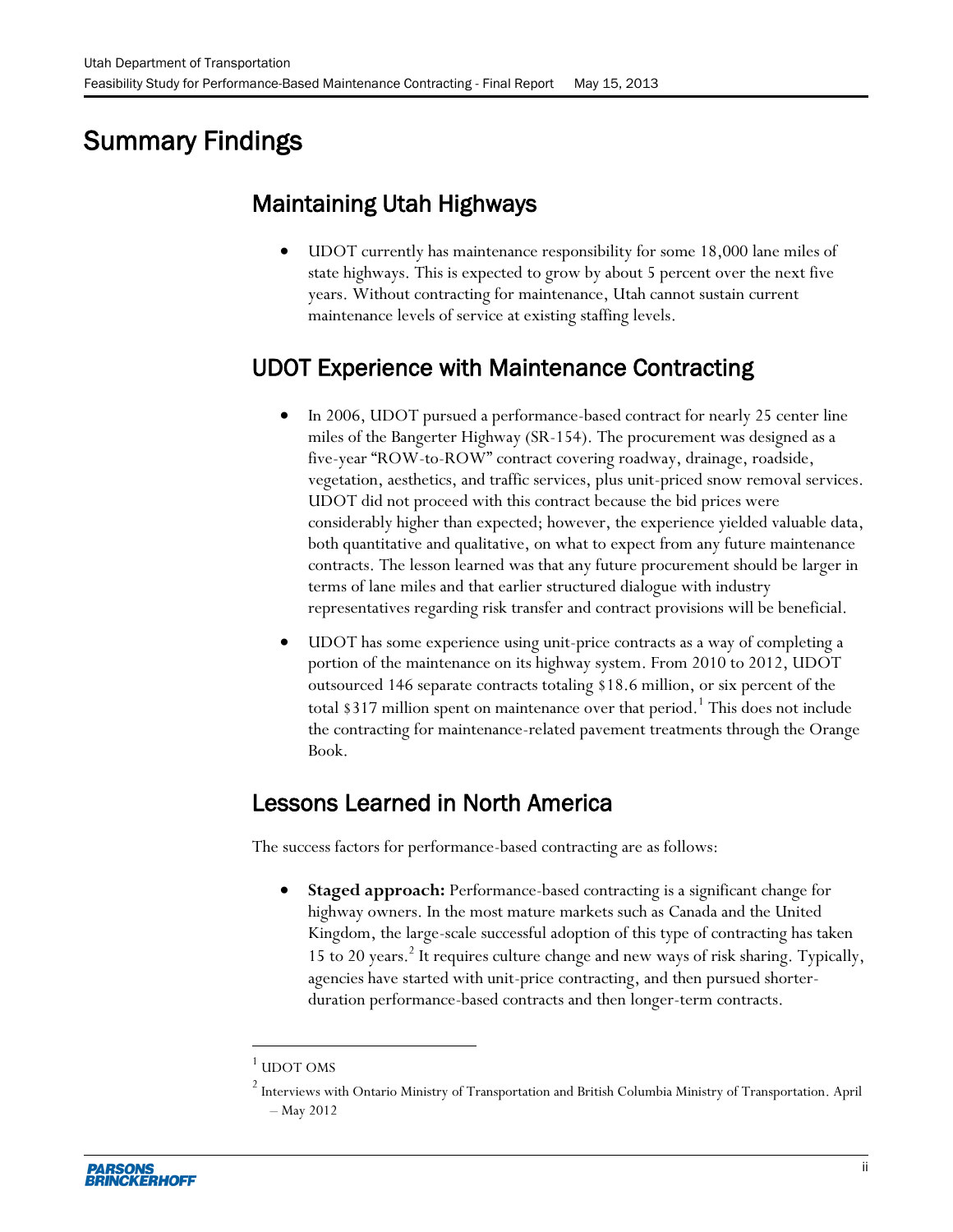- **Contract Size and Duration:** Contracts are more effective when multiple activities are bundled together (e.g., mowing and vegetation control, winter maintenance, and pavement-related work), over large geographies (at least 100 center line miles), with a sufficient duration (10 years and over).<sup>3</sup>
- **Procurement:** Owners go through a learning process in developing contract terms and managing the procurement process. This can impact how risk is understood by prospective bidders. Contracts should establish clear and specific guidelines for each activity, penalties for noncompliance, and considerations for ownership of assets and risk sharing. Among the considerations that warrant discussion with the industry are the use of state facilities for staging and storing equipment and materials. Other considerations include the potential for leasing or purchasing the owners' specialized equipment.
- **Level of Service and Performance Monitoring:** The owner must fully understand the level of service it is achieving in-house in order to provide a contractor's benchmark. This often requires considerable work to accomplish. Similarly, to manage risk transfer, contractors will require baseline information to assess their risk and price accordingly.<sup>4</sup>
- **Costs and Business Benefits Driven by Contract Duration and Risk Transfer:** Achieving economies of scale and duration are the largest factors in producing positive business benefits for states. How the contract is structured, especially duration and location, (discussed above) impacts how contractors can yield efficiency and price their bids. For a longer-term contract, vendors can invest in their own local infrastructure, efficiently use their own equipment, hire more local staff, and amortize expenses; this should also result in lower bids. An important driver of value in longer-term contracts is that the contractor is able to spread the risk and cost involved in acquiring asset knowledge in the first six months to a year of a contract over multiple years.
- **The length of the performance period affects how risk is priced.** Dialogue with industry indicates that it is through risk transfer that performancebased contracts ultimately yield the best long-term benefits for government. Such transfer occurs by definition in performance-based contracts. 5
- **Evidence on Cost Savings:** There is no definitive evidence on the cost savings from experience in the United States. This is both because there is little data and where there is, it is not an apples-to-apples comparison. None of the interviewees had data on this. However, Ontario, Canada—with a mature performance-based maintenance program—is very satisfied with their program and believes it serves their taxpayers well. Some agencies claim cost savings upwards of 20% while

 $\overline{a}$ 

<sup>&</sup>lt;sup>3</sup> Interviews with multiple state DOTs

<sup>4</sup> Interviews with Infrastructure Corporation of America and Florida Turnpike

<sup>5</sup> Interviews with Infrastructure Corporation of America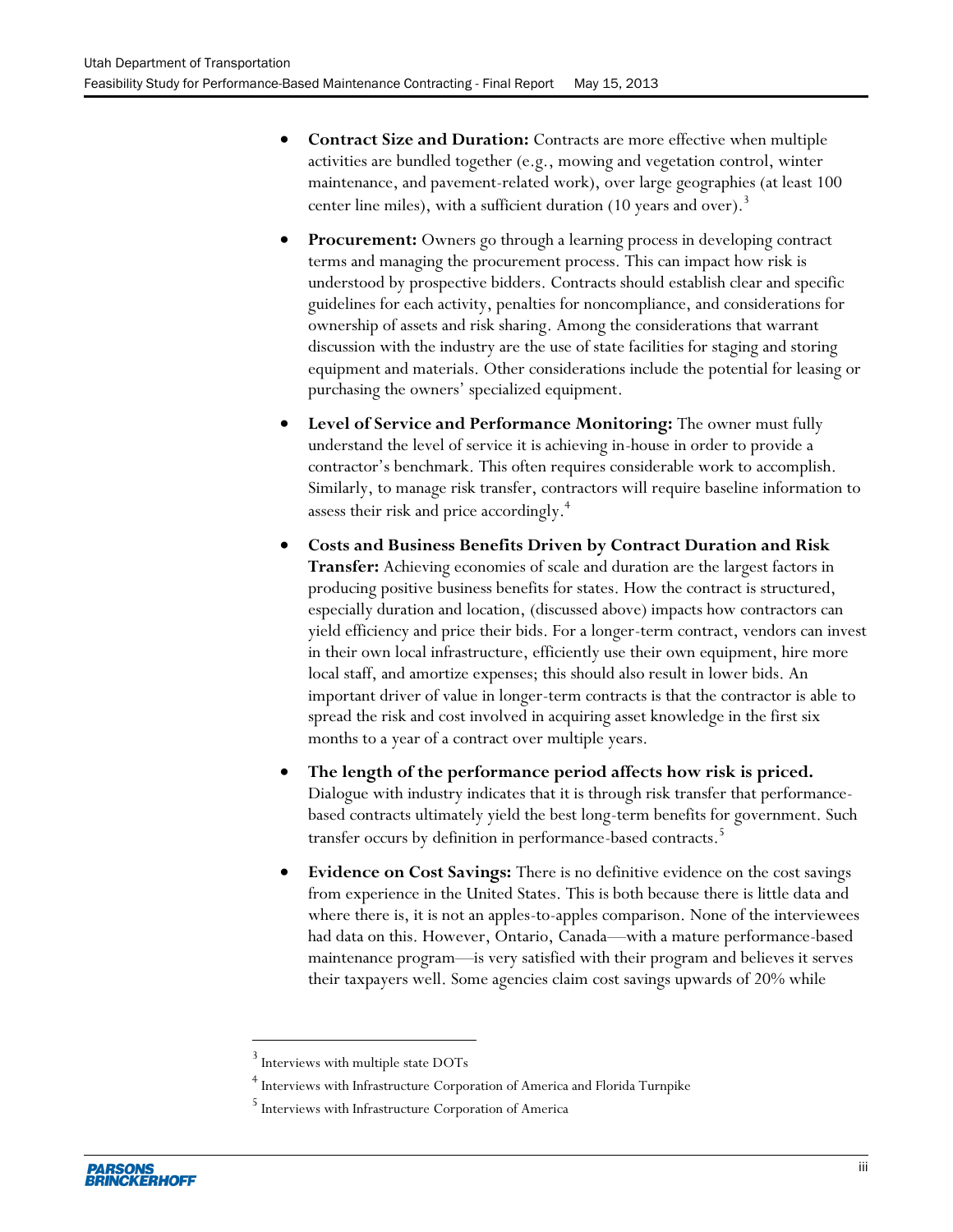others claim that outsourcing maintenance achieves no measurable cost savings.  $\overset{6}{ }$ Fact-finding interviews corroborate that there is little before and after data from which to assess cost savings.

- **Staff and Organization:** For state departments of transportation (DOTs) to administer performance-based contracts requires cultural and managerial change to forge new working relationships. This is a perspective shared by both owners and contractors. Keys to success are open communication between the DOT and its management and staff, as well as between the DOT and its contractor(s). While the contract specifies performance requirements, success requires collaboration and sharing of asset knowledge with the owner and contractor working together.
- **Transition and On-going Management Costs:** The costs of transitioning to performance-based maintenance contracting, and the ongoing management and oversight of such contracts have varied among states. The transition to contracted maintenance, and particularly to a performance-based system involves incurring significant costs. These including the development of procurement documents, the management of procurement, and the redeployment of staff. In addition, there are costs involved to establish the performance baseline against which the contractor's performance is measured.

In practice some states have recouped these by selling, leasing, or auctioning heavy equipment and facilities that are no longer needed. Once a transition has been made, costs of contract management vary depending on geography, size of district, activities involved, and size of the contractor's workforce. Overall, experienced agencies report that roughly one employee is needed for contract management and administration for every ten that perform maintenance work. Illustrative estimates provided by other states indicate that their ongoing costs for contract management are between 5 and 10 percent of the contracted amount.

## Recommended Approach

### Conduct a Performance-based Maintenance Pilot Contract

- Establish for five years with an option to extend for a further five
- Consider incorporation of Orange Book type work into the second five years
- Conduct a value-for-money realized analysis to monitor and assess the actual benefits and costs of contracting

It is recommended that UDOT approach the implementation of an initial performancebased contract for a single area or territory as a "pilot project" from which to grow its performance-based maintenance practice. A pilot project applying the lessons learned from

 $\overline{a}$ 

 $^6$  Hyman, William. "NCHRP Synthesis 389: Performance-Based Contracting for Maintenance," Transportation Research Board. Washington, D.C. 2009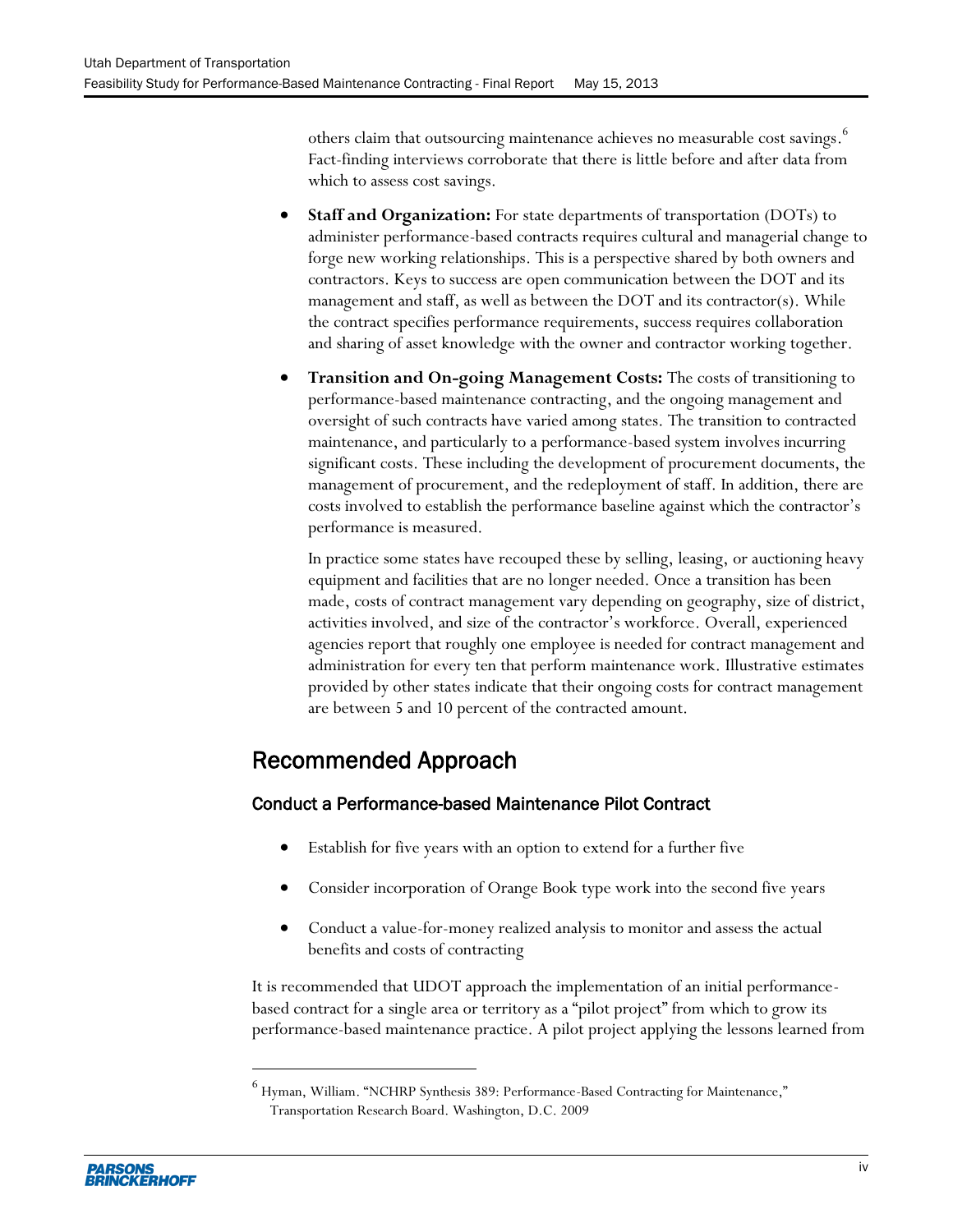elsewhere as discussed in this document will enable UDOT to reduce the amount of "learning by doing". Pursuing a pilot will enable UDOT to adjust for and integrate any components unique to its own system and to use this experience as the basis from which to consider expanding performance-based contracting practices to additional regions. The pilot project should include a rigorous analytical assessment of the value-for-money derived by UDOT from the contract. This information will guide decision-making for exercising the second five-year option and whether to pursue further contracts.

Lessons learned from practice elsewhere were used to prepare a screening tool for reviewing UDOT's risks from performance-based contracting options. These lessons learned were used to develop two illustrative examples of pilot projects that minimize UDOT risk by providing sufficient scale to result in industry participation and to accomplish the UDOT objective of reallocating labor to maintain maintenance level of service elsewhere.

### Pilot Option 1: Interstate Territory (I-15, I-215, and I-80)

The scope to include:

- All maintenance activities Not accounting for any Orange Book work
- Center line miles: 131 (376 when ramps and negative direction miles are included)
- Lane miles: 1,257
- Annual full-time-employee equivalents available for redeployment 30.2<sup>7</sup>
- Current budget: \$3.46M

Considerations:

- Covers multiple maintenance stations
- Maybe limitations on options for use of facilities and equipment by contractors

#### Pilot Option 2: Saratoga and South Valley Territory

The scope to include:

 $\overline{a}$ 

- All maintenance activities Not accounting for any Orange Book work
- Center line Miles: 125 (144 when ramps and negative direction miles are included)
- Lane miles: 529
- Annual full-time-employee equivalents available for redeployment:  $11.1^8$
- Current Budget: \$1.17M

Analysis also considered a performance-based contract limited to a sub-set of maintenance activities – chemical vegetation control, mowing, sweeping, and pavement striping. These

<sup>7</sup> Estimated by dividing total labor hours over the selected Interstate territory by annual FTE hours (2,080). See Figure 7 for additional detail.

 $^8$  Estimated by dividing total labor hours over the selected Interstate territory by annual FTE hours (2,080). See Figure 9 for additional detail.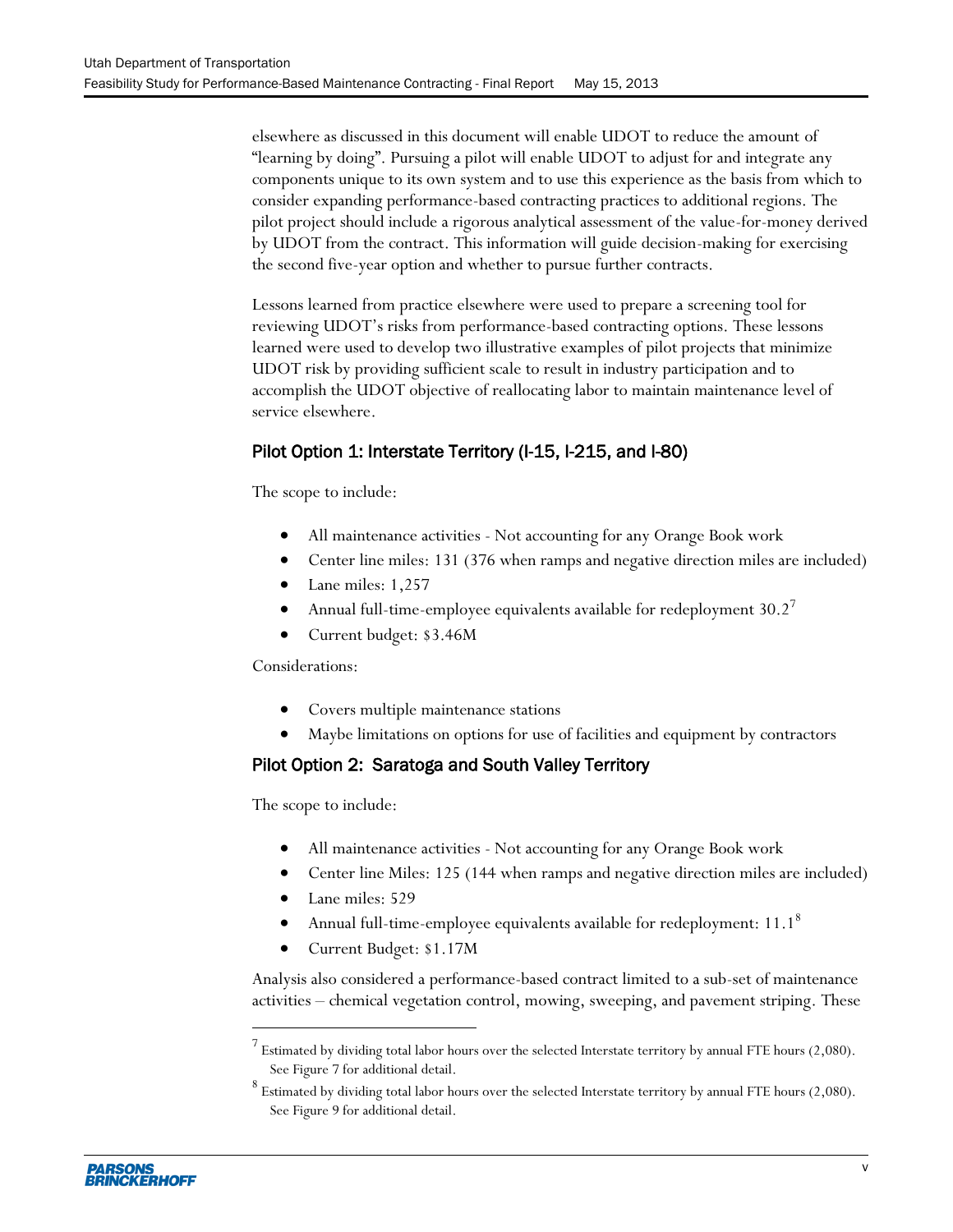maintenance activities were selected based of their ability to be "bundled" into a single contract, and because their sample size provided a sufficient basis from which to estimate future contract sizes. This found that the scale of work involved would be only viable in the Interstate Territory area and currently accounts for \$600,000 of maintenance budget per year.

### Continue or Increase Use of Unit-price Contracts for Certain Activities and/or Regions

Although the evaluation of unit price contracting was not the main focus of the analysis. UDOT has, to date, performed limited amounts of maintenance work through unit-price contracts. The department should continue to procure such contracts, with a particular emphasis on those that provide best value for money when compared to UDOT costs. This can take place concurrently with pursuing a performance-based contracting pilot.

### Implementation Requirements

Implementation requires a managed process through which UDOT establishes a team to develop contractual documents and lead the competitive procurement process. This process requires the following implementation steps:

- Conduct industry outreach and dialogue as input into procurement strategy and contract structuring
- Establish the procurement process strategy (e.g. one step v. two step procurement), risk and responsibility allocation, evaluation and selection process and criteria
- Develop an optional Request for Qualification (RFQ) and a Request for Proposal (RFP) comprising the instructions to proposers, commercial terms and performance-based technical specifications including: baseline, performance standards, monitoring process, and if applicable hand back requirements
- Conduct the competitive procurement process including issuance of the draft RFQ and RFP, potential one-on-one meetings with proposers, evaluation of the statements of qualifications and bids, and selection of the preferred bidder
- Award and execute the contract
- Transition UDOT staff to manage and oversee contract provisions

#### Performance-based Contracting Screening Tool

As part of the study, a performance based maintenance contracting screening tool was developed using Microsoft Excel. This tool is calibrated to provide a weighted view of the risks to UDOT along the different dimensions required for successful contracting. It is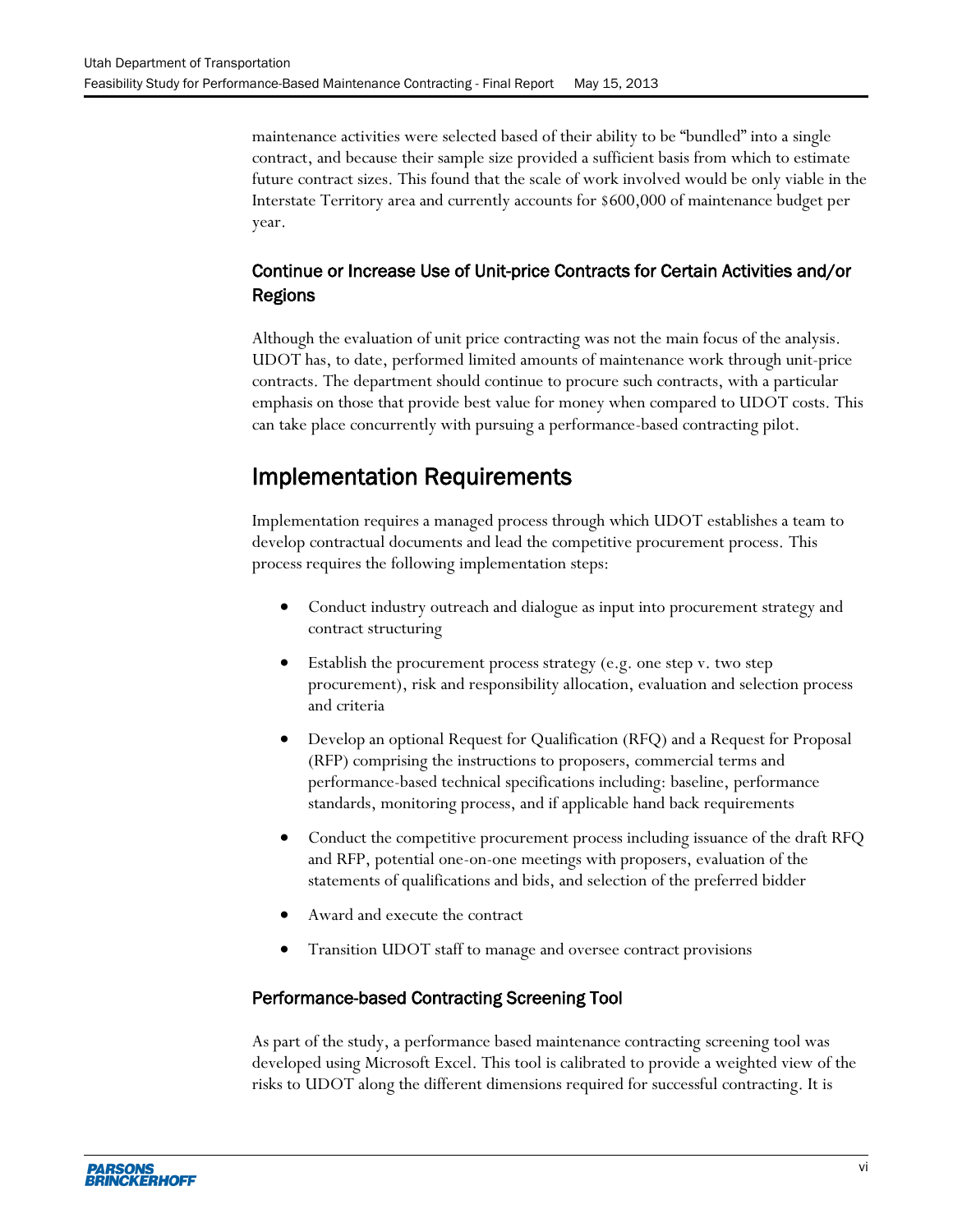intended to be used to identify risk so that it can be avoided, mitigated and/or accepted and managed in the procurement process.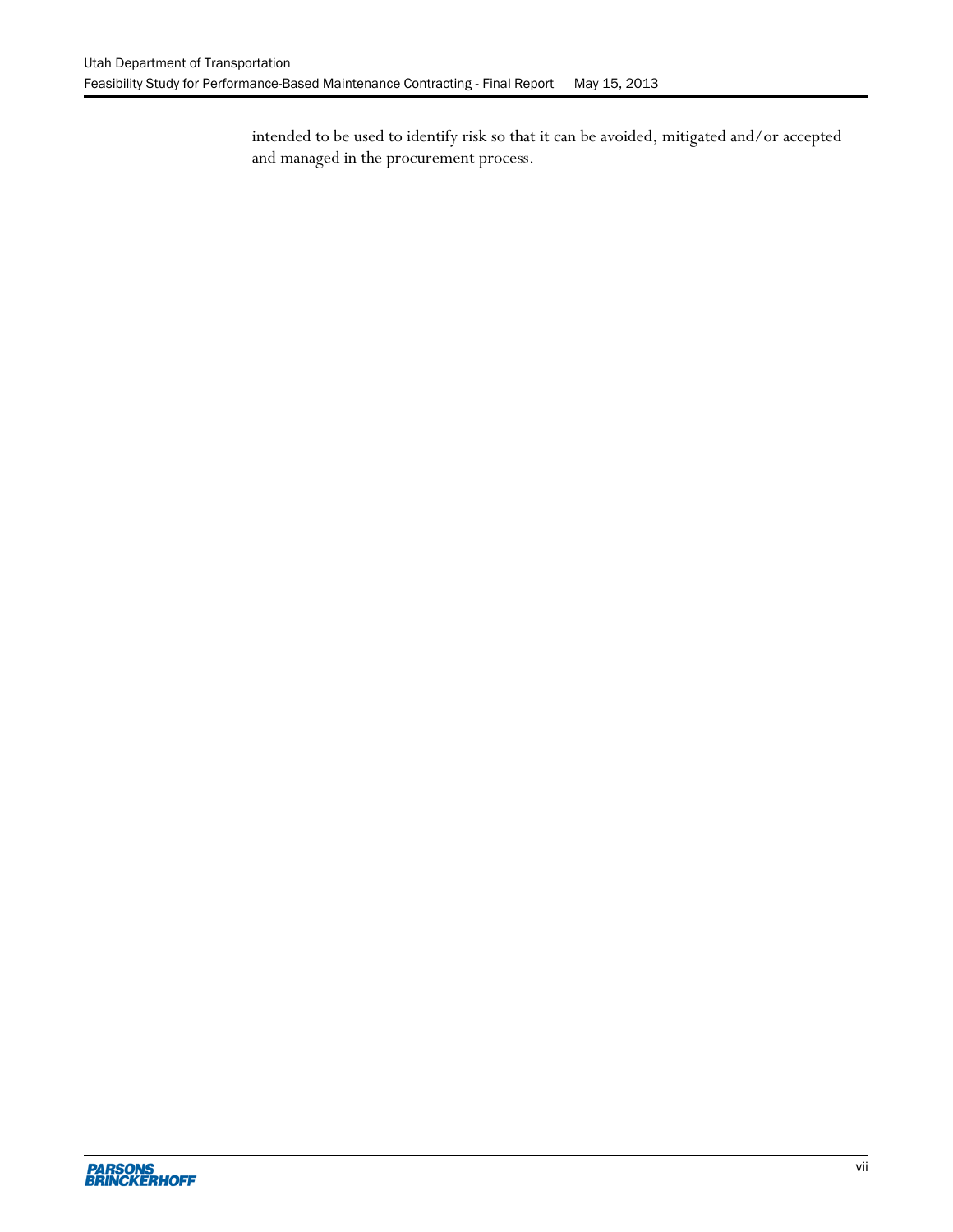# <span id="page-10-0"></span>I. Introduction

This document presents the results of a feasibility study to identify the type of performance-based maintenance contracting which has the greatest potential for yielding business benefits to the Utah Department of Transportation (UDOT).

# <span id="page-10-1"></span>A. Analysis Scope and Objectives

The purpose of the study is to assess the circumstances under which performance-based highway maintenance contracting will serve the Utah Department of Transportation (UDOT) well as a strategy to meet its requirements to maintain an increasing highway asset inventory. This assessment reviews the experience from other states and Canadian provinces in order to identify the circumstances under which UDOT will achieve the greatest business benefits from performance-based contracting for highway maintenance. The objective of this study is to develop recommendations, based on experience from elsewhere, for pursuing performance-based maintenance that minimize UDOT's costs from "learning by doing" and maximize its business benefits.

The study was accomplished by researching experience elsewhere to identify the:

- Type of contracting, the geographic location, and the size of contracts that offer the most promise.
- Requirements for successfully letting and managing performance based maintenance contracts.
- Costs involved in managing maintenance contracting and the implications for ongoing maintenance budgets.

## 1. Analysis Approach

To address the study objectives Parsons Brinckerhoff conducted the following fact-finding research and analysis:

- **Researched lessons learned in the United States, Canada and the United Kingdom and their implications for UDOT.** This was accomplished through a literature review to assess the current state-of-the-practice and telephone interviews to understand lessons learned from experience elsewhere with performance-based maintenance contracting.
- **Data Analysis.** Conducted data analysis of UDOT's maintenance contracting experience. In consultation with UDOT staff, identified two candidate geographic areas for a pilot performance-based maintenance contract that conform to the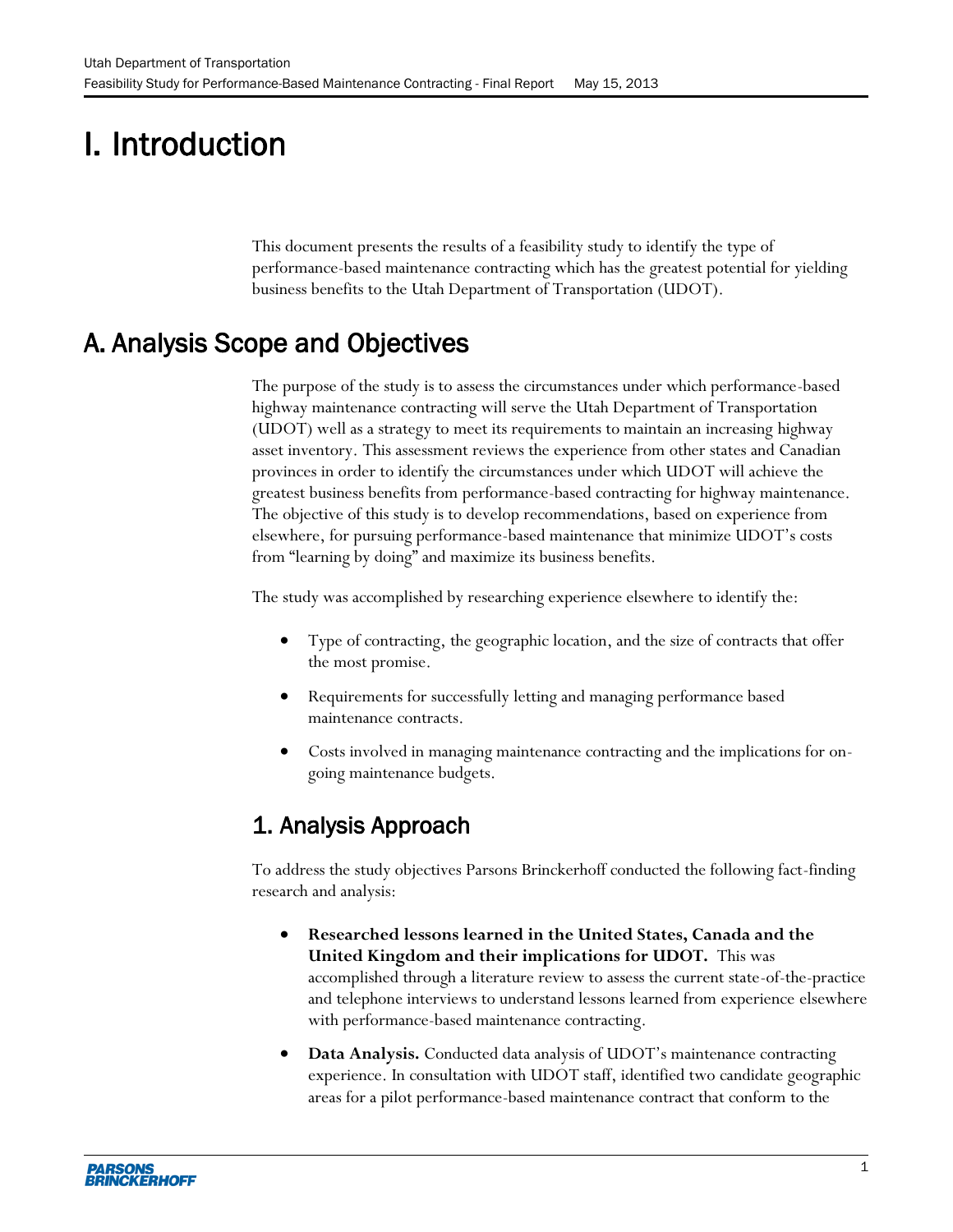parameters for success identified by the research of lessons learned from other states' experience.

## 2. Research into Lessons learned United States, Canada and the United Kingdom

Telephone interviews and literature review provided the source data for evaluating lessons learned.

 **Telephone Interviews.** Telephone interviews were conducted with state maintenance engineers, or their Canadian equivalent, from eight states and provinces with varying experience with outsourced highway maintenance, as well as with market experts within Parsons Brinckerhoff. The full list of interviewees can be found in Appendix A.

Additional interviews with maintenance contractors, to obtain the private-sector perspective on what makes for successful maintenance contracting, as well as with academic researchers in the field of construction engineering and management.

The telephone interviews were structured to provide perspective on the following questions:

- 1. **Will the long-term costs of all highway maintenance be lower if maintenance were to be performed by contractors?** This includes consideration of capital and operating costs and the pricing of primary risks such as snow removal, slide repairs, and flood cleanups.
- 2. **Is there a minimum contract size where the benefits of outsourced maintenance outweigh the costs?** This identifies information on the effect of contract duration and number of lane miles contracted, and attempts to identify a threshold at which economies of scale make outsourcing economically feasible.
- 3. **What are the transitional costs to shift from in-house maintenance to contracted maintenance?** What were the agencies' costs of liquidating those parts of maintenance operations that were redundant under a total contract maintenance system? How much of the in-house work force was redeployed to other areas, and how much would need to be retained in order to perform oversight, documentation, quality assurance, and contract management functions.
- **Literature review.** To determine the current state of practice and understand the level of research performed to date, Parsons Brinckerhoff reviewed all available major publications pertaining to highway maintenance contracting published within the past 10 years. Sources included but were not limited to the following: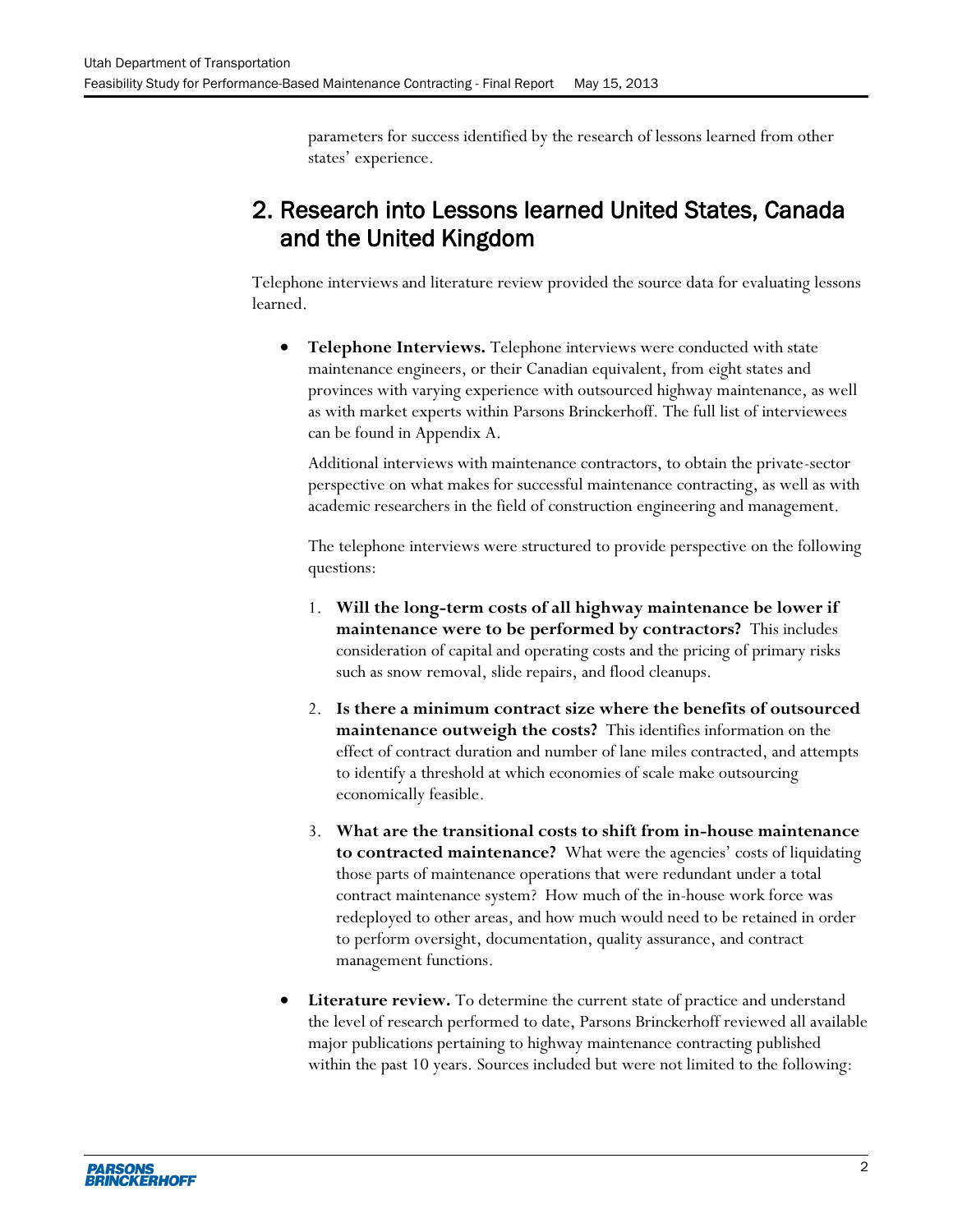- National Cooperative Highway Research Program (NCHRP) and American Association of State Highway and Transportation Officials (AASHTO) reports
- State DOT studies
- Third-party and academic research
- Sample procurement and legislative documents provided by DOTs

Literature was obtained through a combination of internet research, recommendations from UDOT, and interviews with subject matter experts. A full list of resources consulted through the literature review can be found in Appendix A.

### 3. Data Analysis to Estimate UDOT's Costs to Compare to Any Performance-based Contract Costs

The purpose of the data analysis was to identify for the two candidate performance-based maintenance pilots UDOT's current expenditures on maintenance. This information identifies:

- The amount of UDOT labor and resources that would be available to be reallocated to other areas
- The baseline direct costs currently budgeted for maintenance from which, with the application of overhead data, and understanding the resources required for managing a contract, a baseline UDOT cost could be identified from which to compare the bid prices in performance-based maintenance procurement.<sup>9</sup>
- Data analysis involved identifying and quantifying UDOT's experience with both unit price and performance –based maintenance contracting.

**Performance-based maintenance contracting in Utah.** Parsons Brinckerhoff identified the most favorable opportunities for conducting a pilot, based on experience in other states. These two candidates are of the geographic scale and include the range of maintenance activities identified in the best practices research as being most favorable.

For the two candidate pilots, the estimated direct costs for UDOT to provide the maintenance services in the performance-based contracting scenarios were identified. The analysis focused on identifying the business impact for UDOT. This includes UDOT's costs of performing the maintenance activities and the UDOT labor resources, in terms of full time equivalents, that would be available to be redeployed.



l

<sup>9</sup> The full details of this estimate are not provided here because in the event of performance-based contracting pilot UDOT's value for money analysis should be confidential in order to not prejudice UDOT's negotiating ability in the procurement process and the overall competitiveness of the process.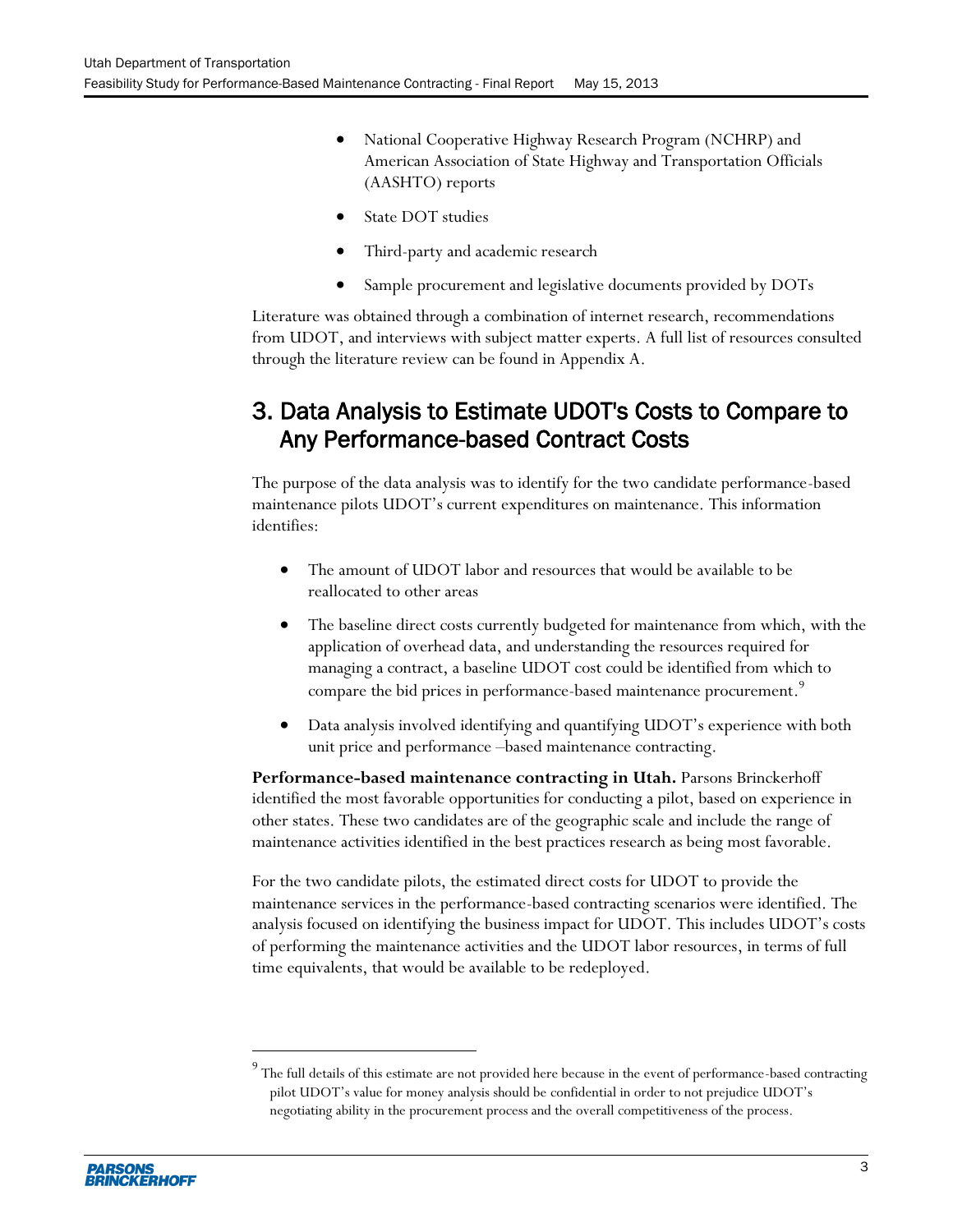The analysis of the two candidate pilots provides what is essentially the public sector comparator for the candidate performance-based contracting scenarios. This is the UDOT cost basis from which the proposed pricing from a contractor could be compared. These scenarios were identified in discussion with UDOT. To identify costs, data from UDOT's applicable maintenance and financial management systems were assembled to estimate the direct costs. The primary data source is UDOT's Operations Management System (OMS). For comparison to any performance-based contracting proposal an overhead will need to be added. 10

**Evaluation of UDOT's contracted maintenance experience.** To provide context, data was assembled to review the type, size, and historical cost experience of UDOT's inhouse and contractual maintenance activities. Data from UDOT's Operations Management System (OMS) for fiscal years 2010 through 2012 was assessed.

#### **Implementation considerations and transitional costs to shift from in-house maintenance to performance-based maintenance**

The analysis of experience from other states is used to identify implementation considerations and UDOT costs associated with managing a performance-based maintenance contract. The focus of this analysis identifies costs of liquidating those parts of maintenance operations that are redundant under a performance-based maintenance contract scenario and how much of UDOT's work force is available to be redeployed. The types of work, competencies required, and the costs to UDOT to perform oversight, documentation, quality assurance, and other contract management functions are considered.

A spreadsheet tool for considering, value for money, and risk, when evaluating performance-based contracting options was developed. The tool incorporates the lessons learned in other states on the factors that lead to more successful contracting outcomes.

# <span id="page-13-0"></span>B.Background on UDOT's Increasing Maintenance Work Load

UDOT's maintenance budget and staffing levels have not increased with growth in the size of the highway system that UDOT maintains. This provides some of the context for UDOT's interest in pursuing performance-based maintenance as a strategy for performing the increasing work load.

Historical analysis shows the extent to which Utah's highway system has grown and the maintenance work load increased. During this time, the maintenance budget, headcount, productivity increases, and general ability to provide the desired maintenance level of service (LOS) have not matched growth. [.](#page-14-1)



 $\overline{a}$ 

The full details of this estimate are not provided here because in the event of performance-based contracting pilot UDOT's public sector comparator information and value for money analysis should be confidential in order to not prejudice UDOT's negotiating ability in the procurement process and the overall competitiveness of the process.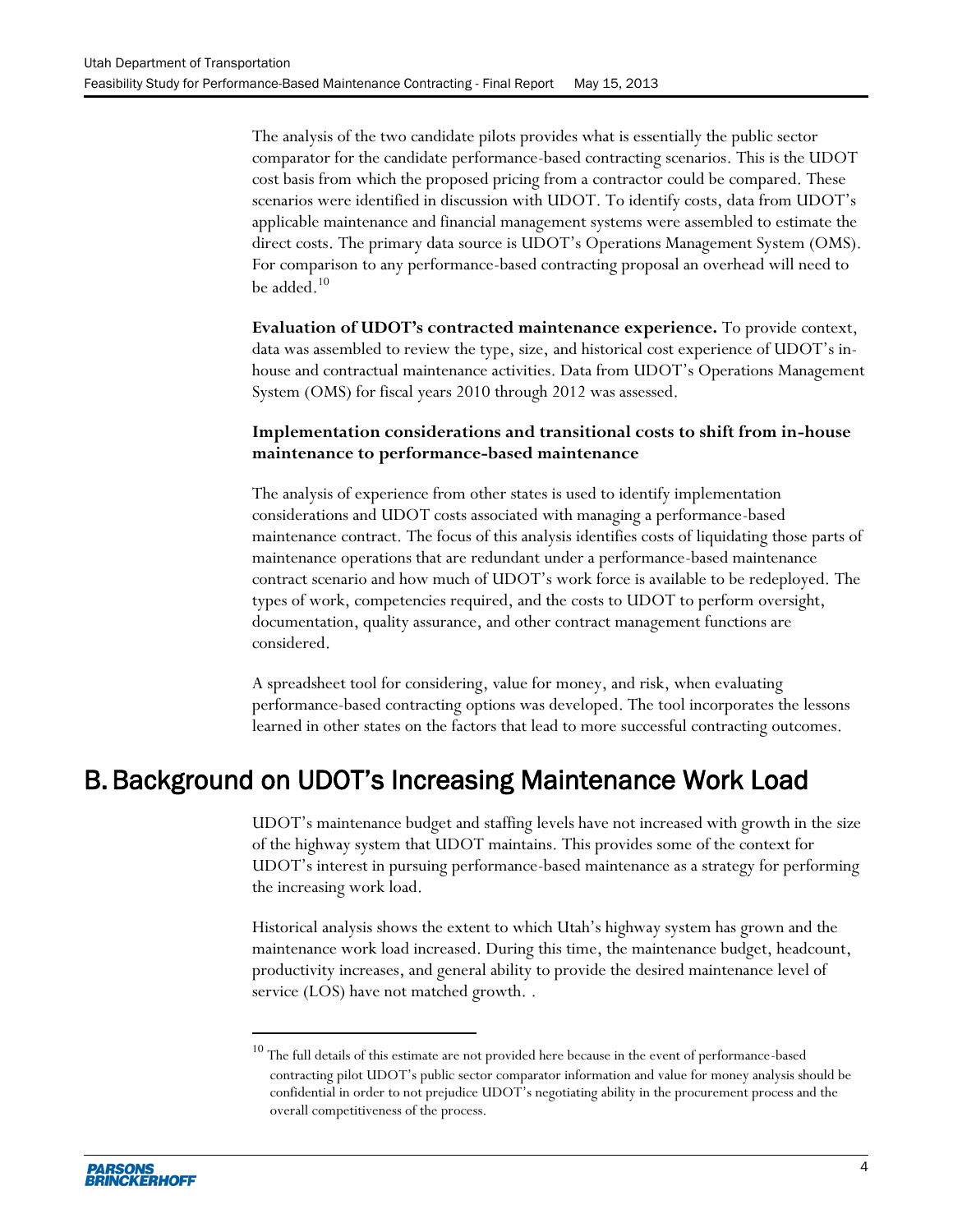[Figure 1](#page-14-1) demonstrates the historical and projected growth of the UDOT highway system from 2000 to 2017. From 2000 to 2011, the UDOT highway system grew by over 2,200 lane miles (14 percent). From 2011 to 2017, the system is expected to grow by an additional 1,000 lane miles (6 percent). $^{\rm 11}$ 



<span id="page-14-1"></span><span id="page-14-0"></span>

Source: Utah State Transportation Improvement Program, UDOT Maintenance Management System, Parsons Brinckerhoff analysis

"Lane Miles" data for years 2012 through 2017 represent the projected number of lane miles in future years based on approved projects in Utah's State Transportation Improvement Plan (STIP). This data is lower than the historical growth rate between 2000 and 2011 (represented by "Lane Miles (Est.) in Figure 1). During this period, UDOT maintenance staffing levels have decreased from a high of 587 full-time employees (FTE) in 2003 to 549 in 2010 (a decrease of over six percent).<sup>12</sup> If it is assumed that LOS was maintained between 2000 and 2011 through better management and adoption of improved business practices, it is not clear that similar improvements can be yielded to accommodate future system growth.

Therefore, at current levels of productivity, to maintain the current LOS going forward (579 FTEs at roughly 32.1 lane miles per  $FTE$ )<sup>13</sup>, UDOT will need to add an additional 18

 $\overline{a}$ 

 $^{11}$  According to the STIP, projects totaling 1,027 lane miles have been approved through year 2017. However, according to UDOT staff, the STIP may not accurately reflect the entirety of work to be performed over that period. For purposes of this analysis, only those projects approved in the STIP were considered when estimating future growth.

<sup>&</sup>lt;sup>12</sup> Numbers derived from "Utah Maintenance Trends" presentation provided to Parsons Brinckerhoff by UDOT on October 2, 2012. 2003 FTE numbers provided by UDOT were reduced by 4.63%, the average percentage of maintenance employees used for construction inspection based on data provided by UDOT.

 $^{13}$  Derived from data in e-mail from Rukhsana Lindsey received 30 April 2013.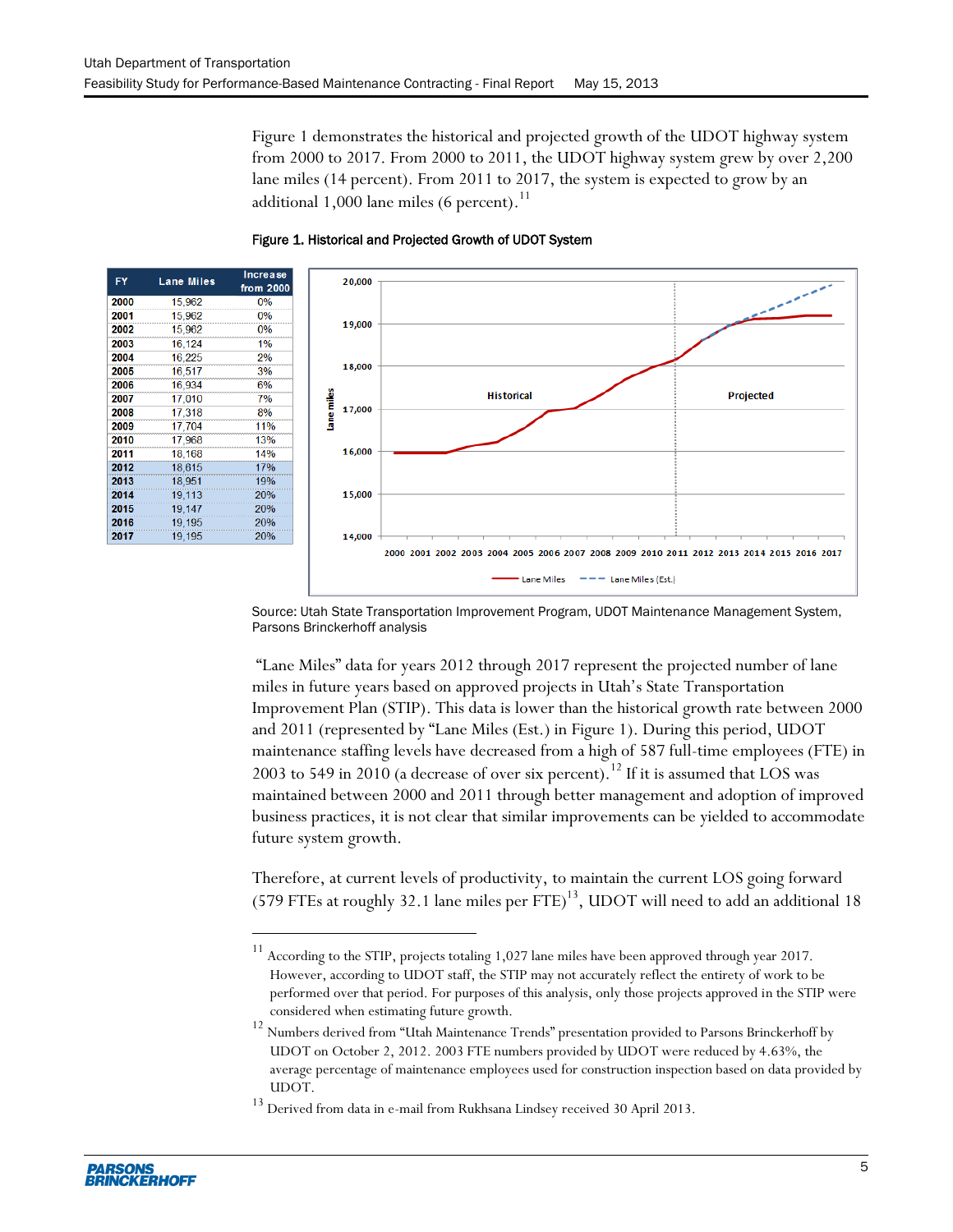FTEs (597 FTEs total) above 2012 levels to keep up with the increased maintenance workload. [Figure 2](#page-15-0) demonstrates the historical and projected maintenance FTEs required to complete work over the UDOT system from 2009 to 2017 as well as historical lane miles per FTE.



<span id="page-15-0"></span>Figure 2. Historical and Projected Demand for Full-Time Employees

Source: UDOT, Parsons Brinckerhoff analysis

The above figure includes two sets of data: "FTE" and "Lane Miles/FTE" represent estimates based on maintenance-only employees, adjusted to remove maintenance employees that perform construction inspection; categories labeled "constructional FTEs include this labor. Based on discussions with UDOT, it was determined that estimates *not* including construction inspection most accurately represent total maintenance FTE.

It is reasonable to assume that an increase in lane miles might not necessarily require an increase in staffing levels; a DOT should consider leveraging materials, equipment and manpower more efficiently. Therefore, Figure 2 may reasonably be able to show an increase in lane miles per FTE while still improving LOS. However, as demonstrated by eCallogy Corporation's polling, UDOT's decreased staffing levels and increased lane miles have resulted in an overall decline in LOS, decreasing by nearly 5 percent according to UDOT's Maintenance Management Quality Assurance (MMQA) system.<sup>14</sup>

The analysis above demonstrates the need for UDOT to explore outside options for meeting its growing maintenance demands; namely, how can UDOT most efficiently replace the anticipated 18 additional FTE required by its growing system while not

l

<sup>&</sup>lt;sup>14</sup> "Utah Maintenance Trends" presentation provided to Parsons Brinckerhoff by UDOT on October 2, 2012.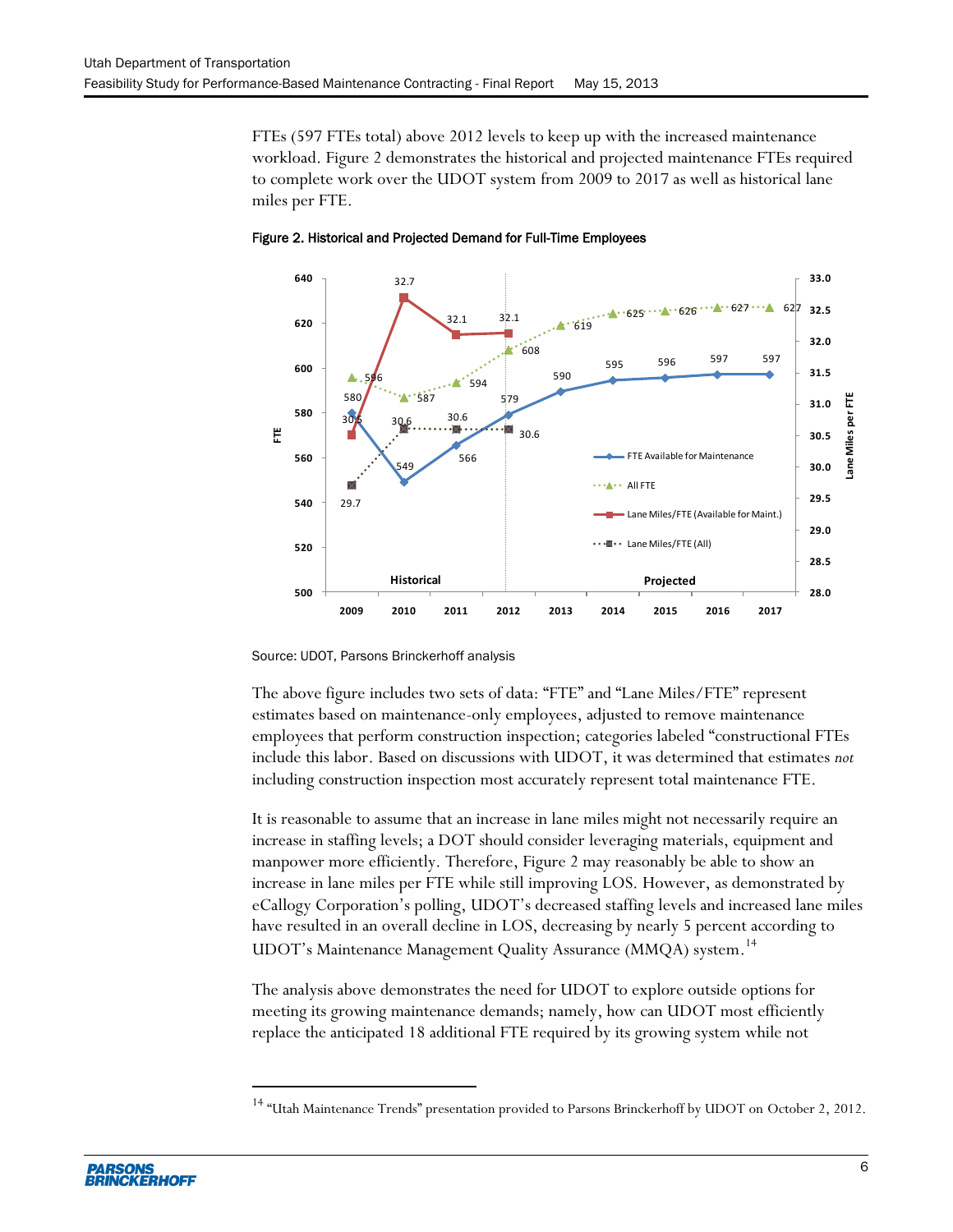significantly increasing budget capacity? The specific issues examined to solve the problem statement are outlined in the following section.

# <span id="page-16-0"></span>C. Organization

The remainder of this report is organized into the following sections:

- **Section II. Industry Experience with Maintenance Contracting - Implications for UDOT.** This section presents the results of a review of the literature, interviews with agencies that have pursued performance-based maintenance contracting, and interviews with maintenance contractors.
- **Section III. Performance-based Maintenance Pilot Options.** This section details the scale and potential business impact from conducting a performancebased maintenance pilot contract. The results from lessons learned in other states are applied to describe to options for a pilot performance-based maintenance contract. These are options that would maximize the likelihood of success and business benefits to Utah, based on experience from other DOTs with maintenance contracting and Parsons Brinckerhoff's industry knowledge.
- **Section IV. Performance-based Contracting Tool.** This section provides explanation and guidance to UDOT on a performance-based contracting tool that was developed in excel for screening maintenance contracting options.

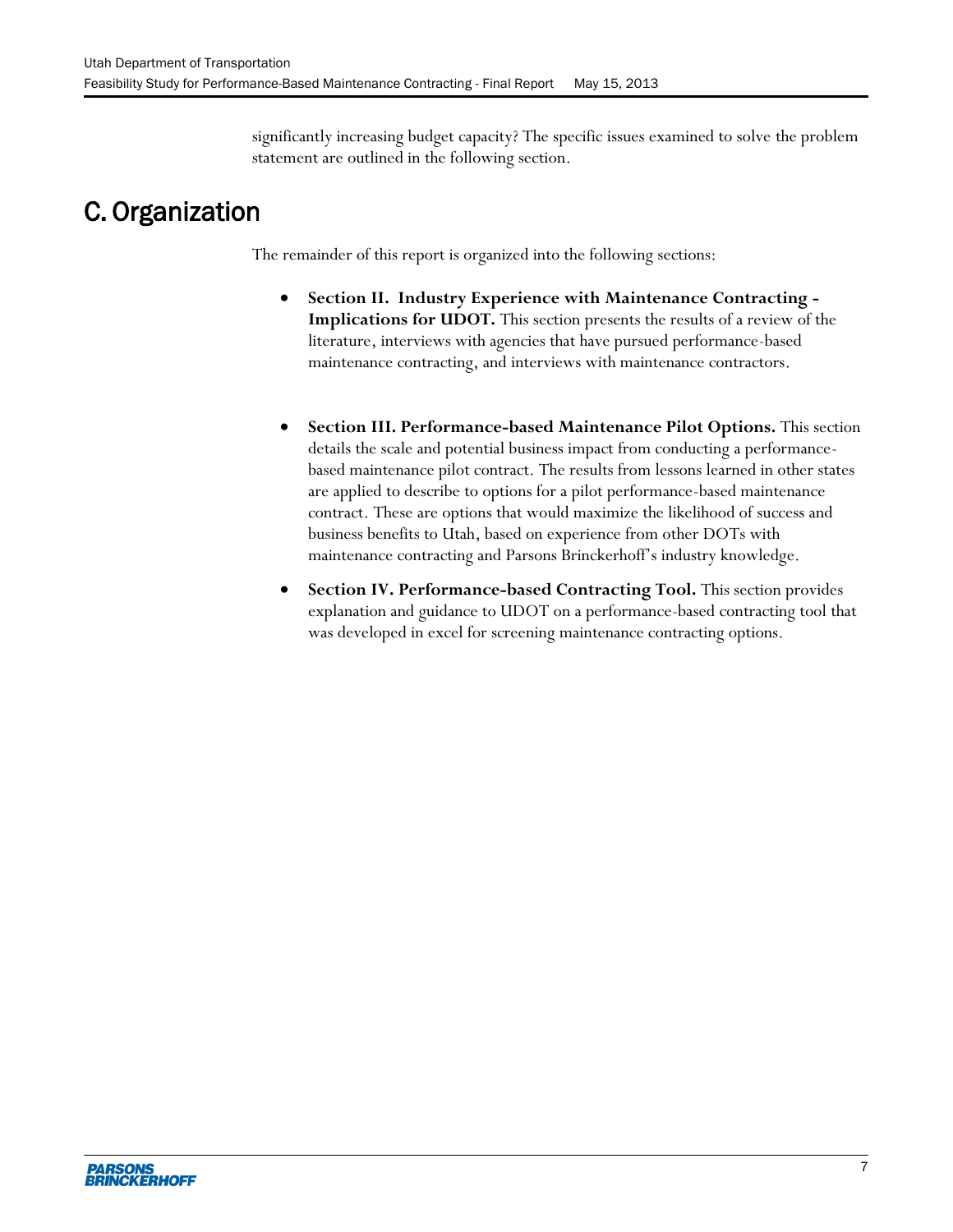# <span id="page-17-0"></span>II.Industry Experience with Maintenance Contracting – Implications for UDOT

This section presents the results from:

- A series of in depth interviews with both owners and contractors that have been engaged in performance-based maintenance contracting in North America. This data source was supplemented by interviews with the contractors responsible for maintenance and asset management in the M25 Connect Plus Consortium who are responsible for a multi-year performance based maintenance contract in the United Kingdom.
- Literature review of papers, research reports, and presentations addressing maintenance contracting.

# <span id="page-17-1"></span>A. Lessons Learned from Other States and Canada

The majority of the states and provinces in North America—and in particular the eight states and provinces interviewed by Parsons Brinckerhoff with performance-based contracting experience—proceeded with maintenance contracting through an incremental process that started with task order, unit-price contracts and evolved to performance-based maintenance contracting. For performance-based contracting, the interviewees' practice has involved from single-activity contracting such as bridge painting through to contracting for multiple activities.

The evolution has occurred as state DOTs, pursuing performance-based contracts, have learned that greater efficiencies could be gained when procuring fewer contracts with bundled services rather than issuing a high volume of single-activity contracts. The following overall trends were identified by interviewees as their agencies have moved from unit-price to performance-based maintenance contracting:

- Contract duration has generally grown as maintenance programs mature.
- Agencies have had success with both single-activity and multi-activity contracts.
- Agencies differ in their opinions on whether activities such as emergency response and snow and ice control are managed more effectively in-house than by a private contractor.
- Starting small and learning by doing is reported as key. Interviewees reported as a starting point; implementing a pilot project with a low contract amount, limited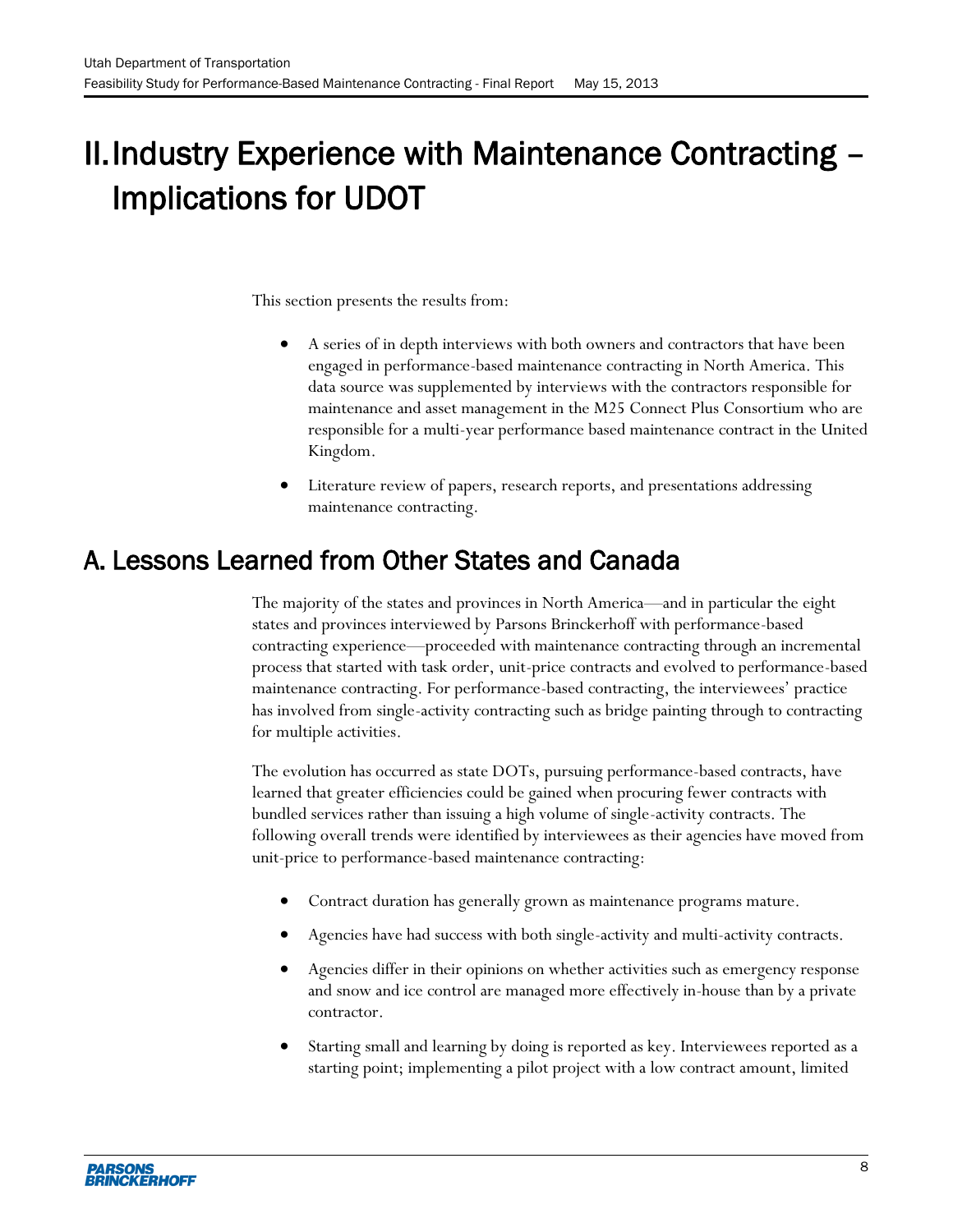geography and short duration. Several DOTs have contracted for as few as 100 lane miles.

The interview results indicate that the success factors for state departments of transportation embarking on performance-based maintenance contracting fall into the following categories:

#### **Staged approach over many years**

Performance-based contracting is a significant procedural and cultural change. In the most mature markets such as Canada and the United Kingdom, the large-scale successful adoption of this type of contracting has taken 15 to 20 years.<sup>15</sup> It requires culture change and new ways of risk sharing. Typically, agencies have started with unit-price contracting, pursuing shorter-duration performance-based contracts and then longer-term contracts.

#### **Contract size, duration and value for money**

Contracts are more effective when multiple activities are bundled together (for example, mowing and vegetation control, winter maintenance, and pavementrelated work), over large geographies (at least 100 center line miles), with a sufficient duration (10 years and over).<sup>16</sup> This experience indicates that drivers for the owner to yield value for money are i) the economies of scale a larger geographic area allows and ii) the ability of the contractor to develop asset knowledge over a longer performance period. These two factors combined with the risk transfer inherent in a performance-based contract, drive the owner's value for money. Contractors further report that the bundling of activities and the longer performance period enables them to apply an asset management perspective which reduces cost and the ability to manage work across multiple activities to improve productivity. 17

Under a performance-based maintenance regime, with longer-term duration, the contractor is incentivized to be efficient. Input from contractors indicates that their efficiencies arise from application of best management practices, ability to stick to the maintenance plan, and ability to apply flexible and new practices. The potential business benefits for the owner increase with longer-term contracts because this can result in more asset management incentives, and the contractors can implement new or improved practices and have a pay back.

#### **Procurement**

 $\overline{a}$ 

Owners go through a learning process in developing contract terms and managing the procurement process. There is an established body of knowledge and practice

<sup>&</sup>lt;sup>15</sup> Interviews with Ontario Ministry of Transportation and British Columbia Ministry of Transportation. April – May 2012.

 $^{16}$  Interviews with multiple state DOTs.

<sup>&</sup>lt;sup>17</sup> Interviews with Infrastructure Corporation of America and multiple state DOTs.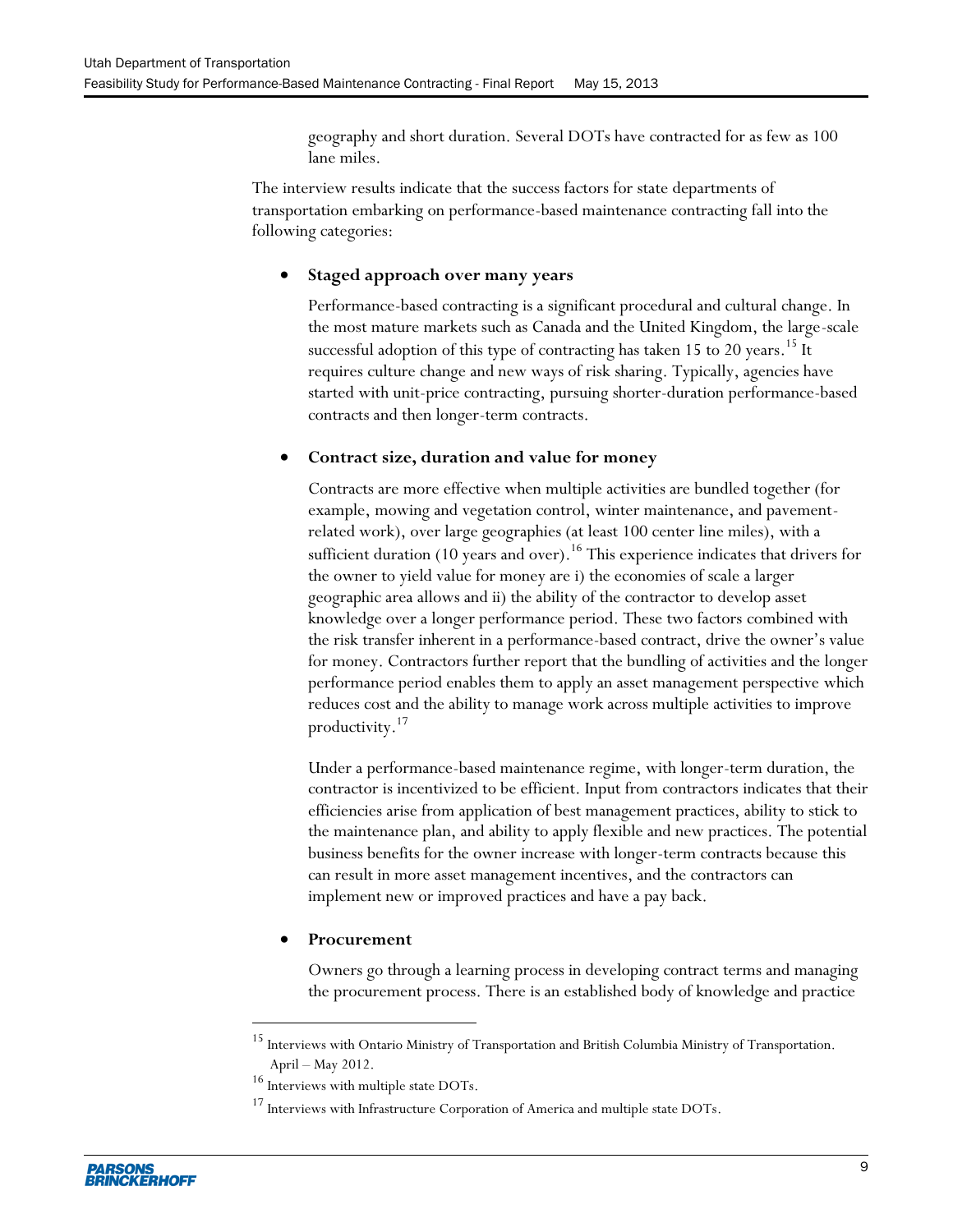for this type of procurement particularly around the risk transfer. Applying this is important to ensure value for money by understanding how the procurement process and contract provisions can impact how risk is understood by prospective bidders.

Contracts should establish clear and specific guidelines for each activity, penalties for noncompliance, and considerations for ownership of assets and risk sharing. Among the considerations that warrant discussion with the industry in the procurement process are the use by contractors of state facilities for staging and storing equipment and materials. Other considerations include the potential for contractors to lease or purchasing the DOT's specialized equipment. These considerations can reduce the redundancy between state owned facilities and equipment and those used by the contractor for area-based contracts.

#### **Level of Service and performance monitoring**

The owner must fully understand the level of service it is achieving in-house in order to provide a contractor's benchmark. This can involve additional work to develop a quantitative level of service baseline. <sup>18</sup> UDOT's MMQA process and measurements can provide a good starting point for this; however, dialogue is required with the industry around their perceptions of the risk associated with using the current measurement process. Experience elsewhere indicates that providing the measured performance baseline against which the contract performance is evaluated can often require considerable work to accomplish. Similarly, to manage risk transfer, contractors will require baseline information to assess their risk and price accordingly. Some state DOT's reported that their contractual performance was based on a higher level of service than the prior level. This is because it would not have been acceptable to customers and policy-makers for the state DOT to contract for the prior level of service.

#### **Costs and Business Benefit**

Achieving economies of scale and duration are the largest factors in producing positive business benefits for state DOTs. This is because the longer performance period affects how risk is priced. Dialogue with industry indicates that it is through risk transfer that performance-based contracts ultimately yield the best long-term benefits for government. Such transfer occurs by definition in performance-based contracts. The value for the owner appears to be tied to risk transfer and contractually agreed LOS for a specific budget. The longer performance period enables the contractor to develop asset knowledge and apply that over subsequent years. Put another way the learning costs are distributed across more years and so are less as a proportion of the contract.



 $\overline{a}$ 

 $^{18}$  Interviews with Tennessee Department of Transportation and Florida Department of Transportation. May 2012.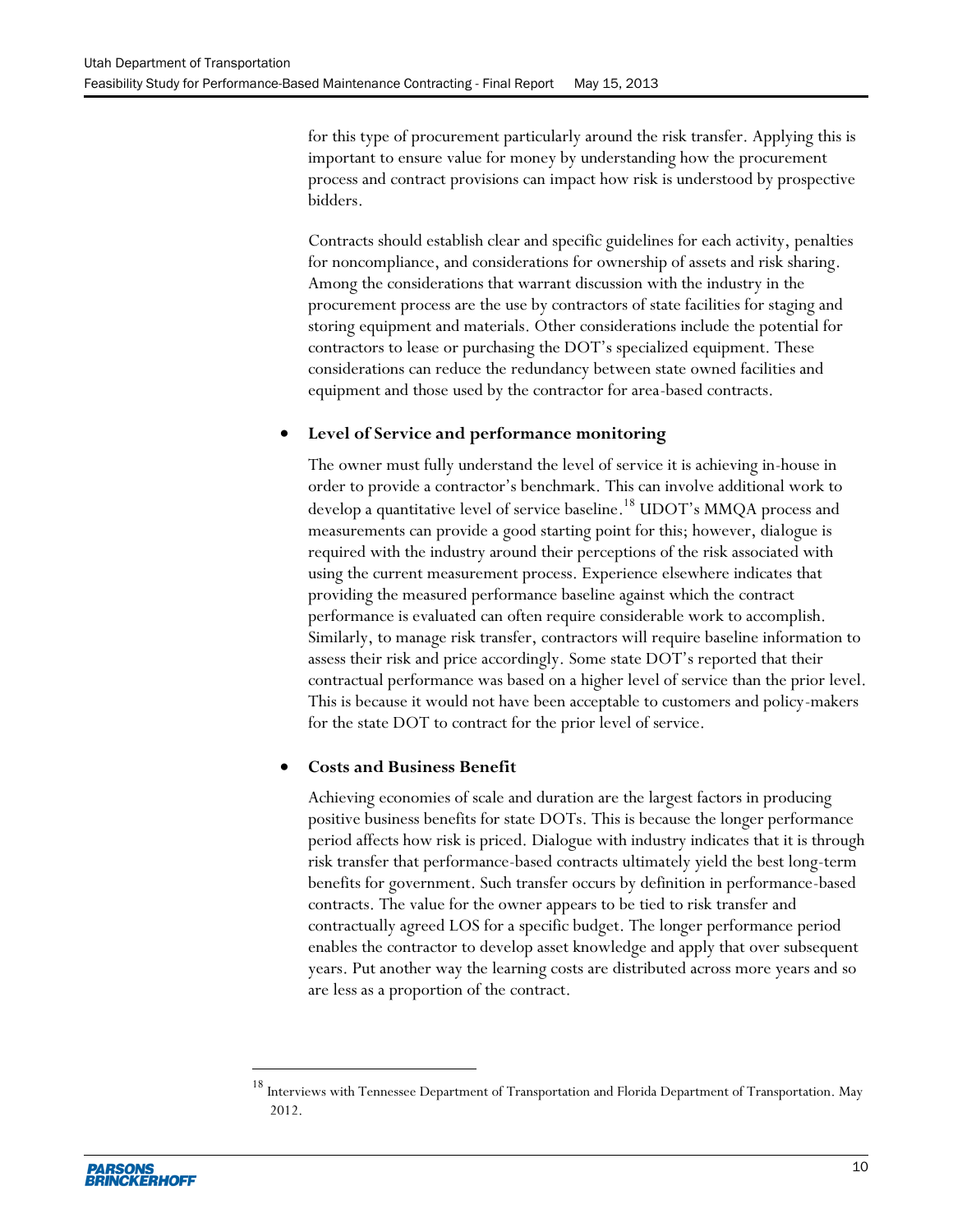How the contract is structured, especially duration and location, (discussed above) impacts how contractors can yield efficiency and price their bids. For a longerterm contractor, vendors can invest in their own local infrastructure, efficiently use their own equipment, hire more local staff, and amortize expenses; this should also result in lower bids. 19

#### **Quantitative evidence on what drives efficiencies and cost savings**

There is no definitive evidence on the cost savings from experience in the United States. This is because there is little data and where there is, it is not an apples-toapples comparison. None of the interviewees had data on systematic before and after costs for comparable work. However, Ontario, Canada—with a mature performance-based maintenance program—is very satisfied with their program and believes it serves their taxpayers well. Some agencies claim cost savings upwards of 20% while others claim that outsourcing maintenance achieves no measurable cost savings.<sup>20</sup> Fact-finding interviews corroborate that there is little before and after data from which to assess cost savings.

#### **Staff and organization**

For state departments of transportation (DOTs) to administer performance-based contracts requires cultural and managerial change to forge new working relationships. This is a perspective shared by both owners and contractors. Keys to success are open communication between the DOT and its management and staff, as well as between the DOT and its contractor(s). While the contract specifies performance requirements, success requires collaboration and sharing of asset knowledge with the owner and contractor working together.

Agencies with a fully outsourced program report that they have reduced staffing levels by as much as 90% while maintaining level of service. Again they have no data on the relative costs between contracting and self-performing maintenance work

#### **Transition costs**

Transition costs include; 1) developing and implementing the procurement process and 2) the redeployment of staff to new locations and the training of staff for new roles in contract management. These costs should be factored in to the total cost of performance based contracting. It is important to note that these costs need to be budgeted for and will be incurred prior to the maintenance contracting over a relatively short period of time compared to a 10 year performance period. Interview results provide little guidance on order of magnitude costs, Parsons Brinckerhoff extrapolating from experience with the maintenance and operations

l

 $^{19}$  Interviews with Infrastructure Corporation of America and Ontario Ministry of Transportation.

<sup>&</sup>lt;sup>20</sup> Hyman, William. "NCHRP Synthesis 389: Performance-Based Contracting for Maintenance," Transportation Research Board. Washington, D.C. 2009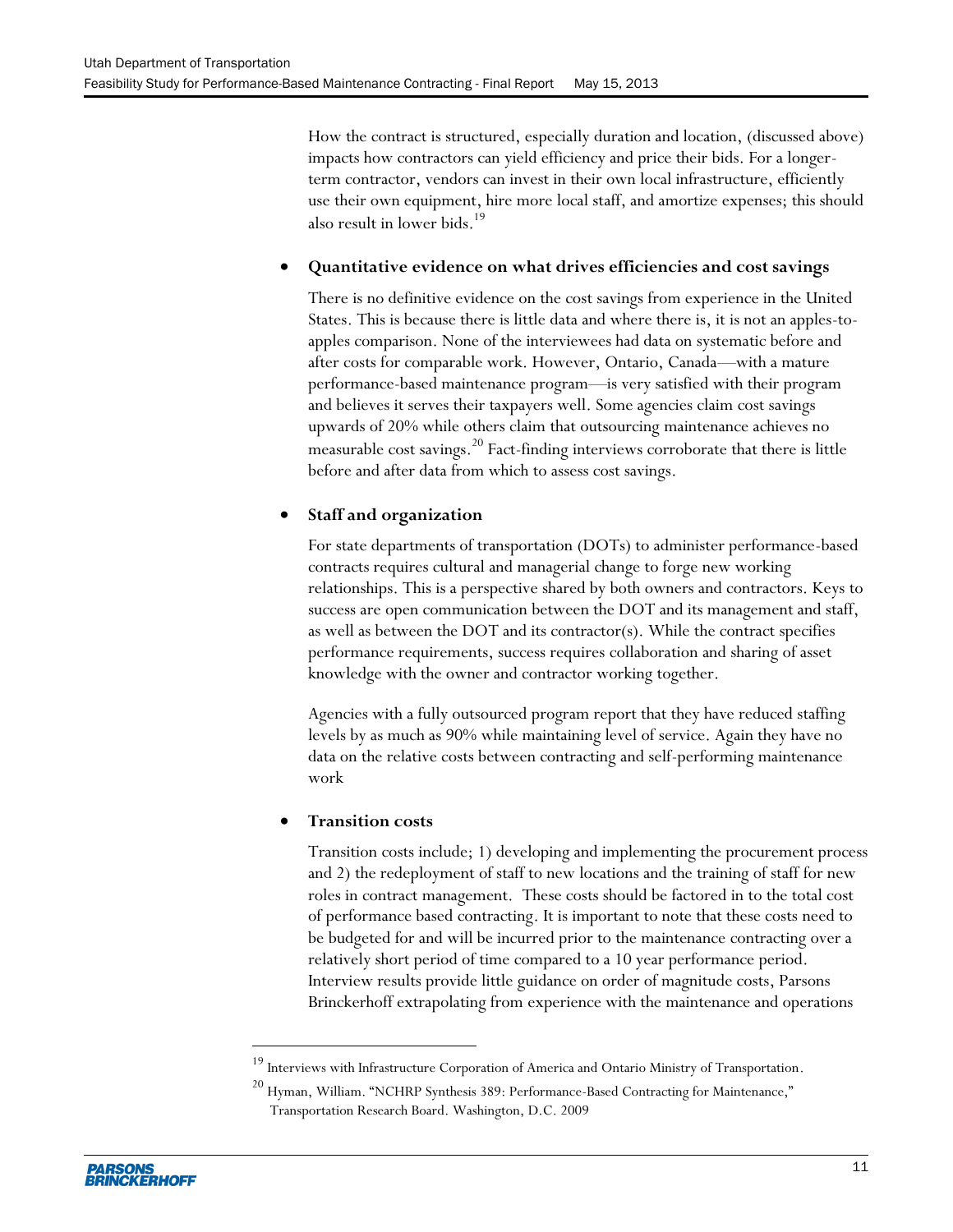portions of P3 procurement support, provides as an indicative estimate that UDOT should expect to incur between \$600,000 and \$1.1 million in labor and professional services support in implementing an initial contract. This is indicative and would be dependent on the extent of advisory support in developing procurement documents, the approach to establishing the performance baseline, and training and repositioning of UDOT staff in support of a procurement.

Overall, the DOT should consider the following costs that may be incurred by transportation agencies when shifting to a performance-based maintenance contracting program<sup>21</sup>:

- Labor force transition costs if applicable
- Training and/or continuing education for former maintenance staff taking on new roles
- Due diligence, feasibility studies
- Procurement costs
- Liquidation of business units and/or assets no longer in use
- Personnel costs if hiring new management to oversee contracted maintenance
- "Mothballing," or preservation of facilities and equipment that will be retained for future use
- Establishment of a quality assurance system and performance guidelines
- Termination of current contracts for materials, facilities and equipment
- Insurance

The total cost of the above activities varies widely from state-to-state, and interviews did not identify any systematic quantification of the full costs associated with a transition. When asked about the transition's effect on an agency's budget, the agencies interviewed reported overall the net costs are small when compared to overall maintenance and administrative costs. <sup>22</sup> This estimate includes the items listed above in addition to any items that may be unique to a given state or agency.

Where significant costs are incurred, most agencies contacted stressed the fact that cost recovery is highly feasible. Some agencies have successfully recouped costs by selling, leasing, or auctioning unused heavy equipment and/or facilities.

**On-going management requirements and associated costs**

 $\overline{a}$ 

 $^\mathrm{21}$  Interviews with multiple state DOTs.

<sup>&</sup>lt;sup>22</sup> Interviews with Florida Turnpike and British Columbia Ministry of Transportation, 22 February 2013.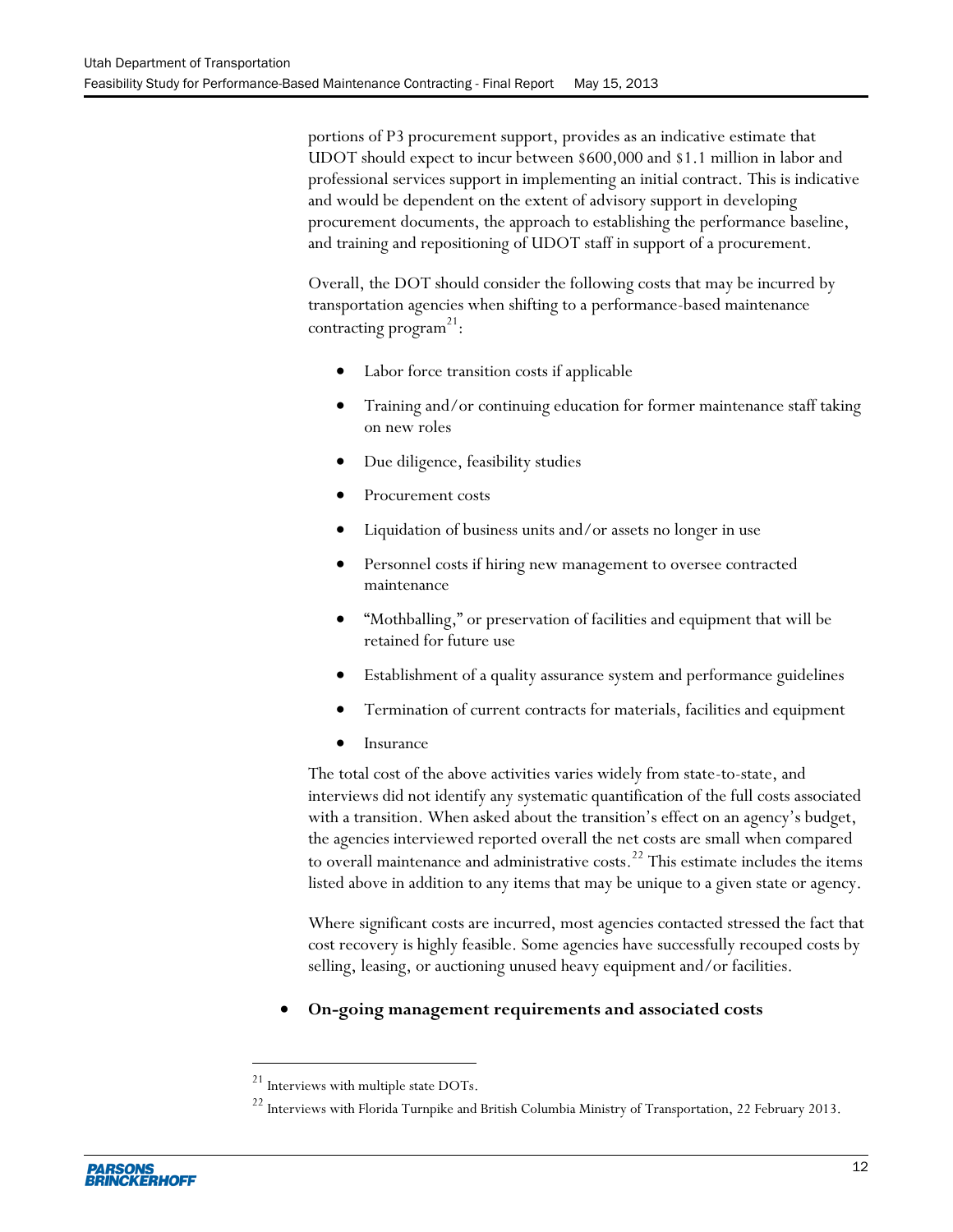Interview results found that for those with performance-based maintenance contracts actual staffing levels, competencies required, work activities, and overall budget varied. Information collected from other agencies provides some general orders of magnitude information on on-going costs. Of note is that these agencies do not have systematic data on these costs. Ball park estimates provided in telephone interviews ranged from 1% of prior staffing levels to 5% and in one case 10% of original FTE for contract management and maintenance quality assurance oversight. Interviews found the following standard roles and work activities that make up on-going costs of managing performance-based maintenance contracts.

#### **Contract management**

All agencies contacted have retained administrative staff tasked with contract accounting, invoicing, payments, procurement, and maintaining performance and LOS measures.

#### **Maintenance management and oversight**

Nearly all agencies interviewed have retained staff to manage the day-today maintenance operations through routine quality inspections, liaise with the contractor, and ensure performance standards are met.

#### **Training and development**

Owners have retained staff to act as experts on any unique or specialized routes, maintenance activities, or equipment to be used or maintained by the contractor. This staff would be used to train contractors on an asneeded basis.

#### **Equipment and materials procurement**

For contracts such as those used by Harris County Toll Road Authority (HCTRA) where the owner provides materials to the contractor, the agency must retain staff to procure, oversee and maintain agency-owned materials and equipment and support its use by the contractor.

#### **Incident management/emergency management**

Several agencies contacted expressed the importance of retaining limited maintenance staff to handle unplanned maintenance events that lie outside terms of the contract.

The level of staffing required to perform the above activities varies by factors unique to the contract, including geography, size of district, maintenance activities involved, and size of the contractor's workforce. The agencies interviewed reported that after transitioning from in-house maintenance to strictly program management, staffing requirements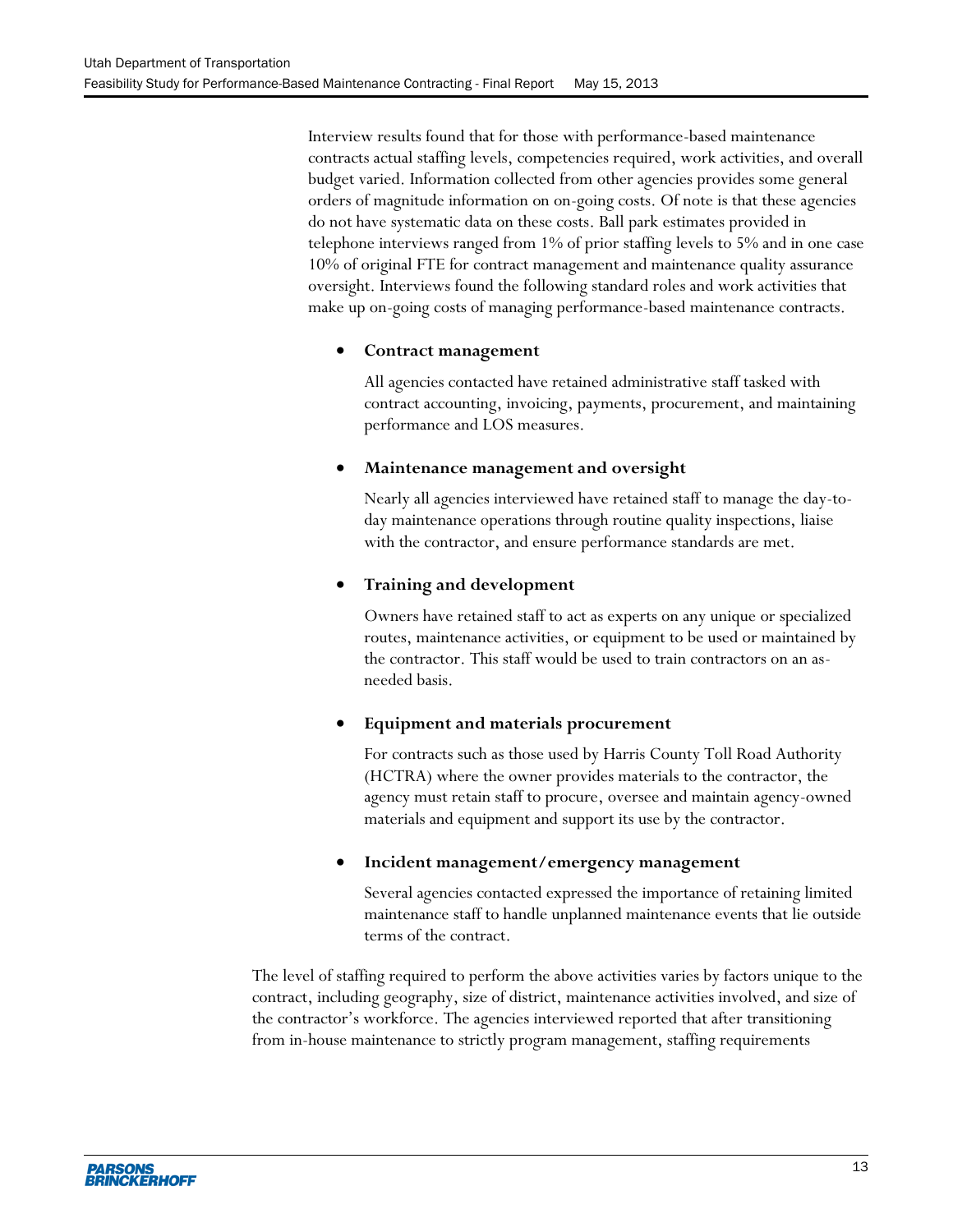dropped by 85 to 95 percent; on average only one employee is needed to handle contract management and administration for every ten that performed the maintenance work. $^{23}$ 

Finally, it should be noted that the learning curve for in-house management and oversight of contracts has to be climbed. As contract parameters change and both contractors and DOTs become more efficient, some roles change or become redundant and/or unnecessary.

# <span id="page-23-0"></span>B. Literature Review Results – Overview of Maintenance Contracting in North America

The fundamental conclusions from review of literature are that:

- The majority of maintenance contracting in the United States has been unit price.
- There is no definitive empirical data on the relative costs of owner performed versus contracted maintenance

### 1. History and Experience of Highway Maintenance **Contracting**

State DOTs and provinces throughout North America have outsourced highway maintenance for several decades, and much focus has been paid to best maintenance practices over the last 20 years. The vast majority of which has been unit price–based contracts.

The extent to which DOTs outsource highway maintenance varies greatly by state. As of 2002 (the last date a complete national survey was conducted), 21 out of 38 states surveyed in NCHRP Synthesis 313 had outsourced some portion of highway maintenance with varying degrees of success. Twelve states did not provide data to this study, though some of them do outsource highway maintenance, including Florida, Virginia, and South Carolina<sup>24</sup>; however, information on these states, as well as the Canadian provinces of Ontario and British Columbia, are included in this report through primary research.

Many factors motivate states to outsource a portion of their maintenance. Some of the primary motivations agreed upon across states include:

Lack of resources

 $\overline{a}$ 

Lack of specific skills or expertise

<sup>24</sup> Warne, Thomas. "State DOT Outsourcing and Private-Sector Utilization," NCHRP Synthesis 313.Tansportation Research Board. Washington, D.C. 2003.

 $^{\mathrm{23}}$  Interviews with multiple transportation agencies.

http://onlinepubs.trb.org/onlinepubs/nchrp/nchrp\_syn\_313.pdf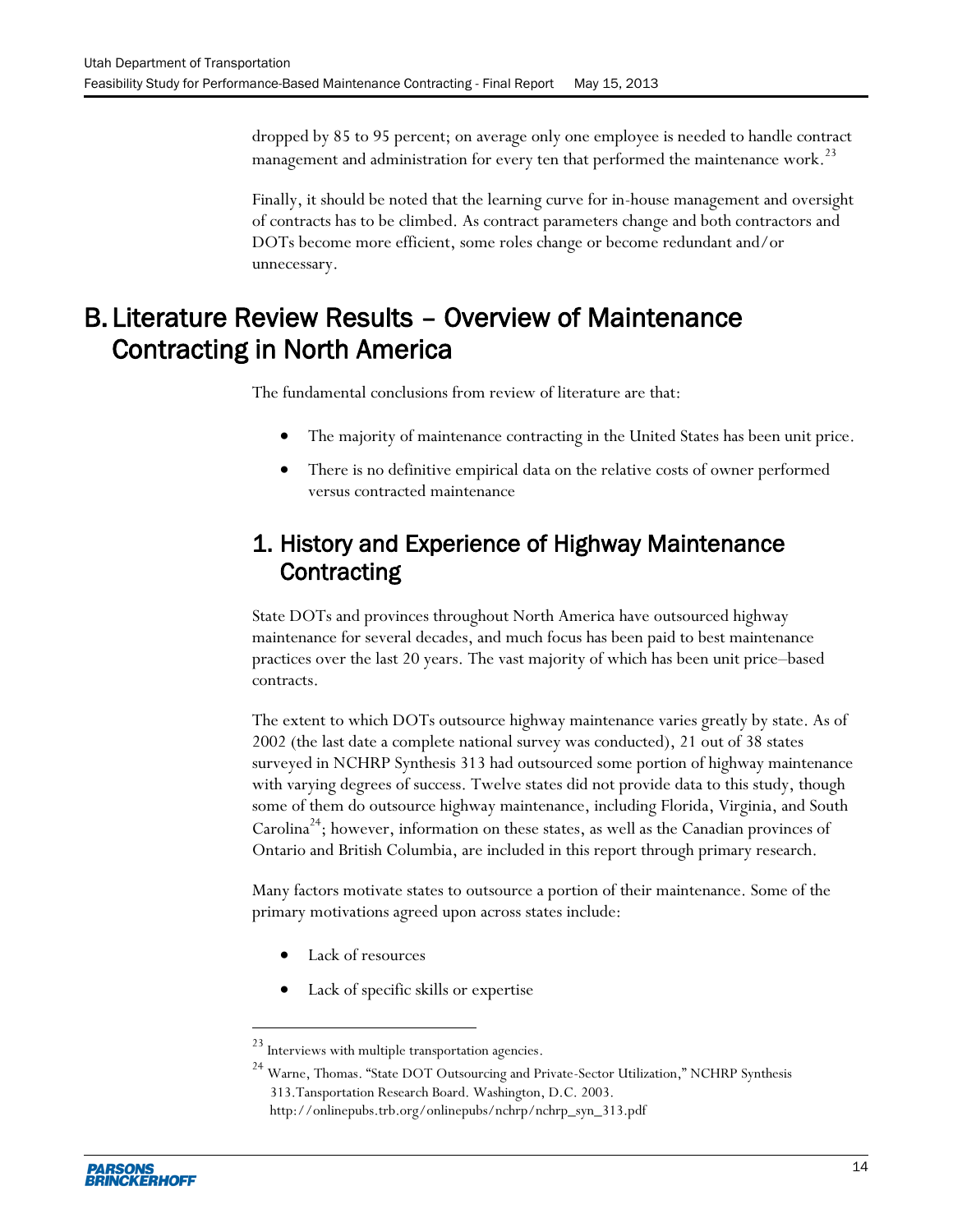- Schedule constraints
- Budget constraints

[Figure 3](#page-24-1) uses data from the NCHRP Synthesis 313 to show a considerable degree of homogeneity across states that outsourced maintenance activity. The study concluded that the two primary reasons for outsourcing maintenance activities are specialty skills or equipment and staff constraints.

| <b>State</b>         | Roadway<br><b>Surface</b> | Roadside | <b>Drainage</b> | <b>Bridges</b> | <b>Traffic</b><br><b>Signals</b> | <b>Traffic</b><br><b>Signs</b> |
|----------------------|---------------------------|----------|-----------------|----------------|----------------------------------|--------------------------------|
| Arizona              |                           | Υ        | N               | N              |                                  | N                              |
| Connecticut          |                           |          | Υ               | Υ              | Υ                                | N                              |
| Delaware             | Υ                         |          | Υ               | Υ              | N                                | Ν                              |
| Dist. Of Columbia    |                           |          |                 | Υ              |                                  |                                |
| Florida*             |                           |          |                 |                |                                  |                                |
| <b>Illinois</b>      |                           |          |                 |                |                                  |                                |
| Indiana              | Υ                         |          | Υ               | Υ              | Υ                                | N                              |
| lowa                 | Υ                         | Υ        | Υ               | Υ              | N                                | Υ                              |
| Kansas               |                           |          | N               | Υ              | N                                | N                              |
| <b>Massachusetts</b> |                           |          |                 |                |                                  |                                |
| Michigan             |                           |          |                 |                |                                  |                                |
| Mississippi          | Υ                         | Υ        | N               | Υ              |                                  |                                |
| Missouri             |                           |          | Υ               | Υ              | N                                |                                |
| Montana              |                           |          |                 |                | Υ                                | N                              |
| Ontario*             |                           |          |                 |                |                                  |                                |
| Oregon               |                           |          |                 | Y              | Υ                                |                                |
| Rhode Island         | Υ                         | Υ        | Υ               | Υ              | N                                | N                              |
| South Carolina*      |                           |          |                 |                |                                  |                                |
| Tennessee            | Υ                         |          | Υ               | Υ              | Υ                                | Υ                              |
| <b>Texas</b>         |                           |          |                 |                |                                  |                                |
| Utah                 |                           |          | Υ               |                | N                                |                                |
| Vermont              | Υ                         |          | Υ               | N              | Υ                                | N                              |
| Virginia*            | Υ                         | Υ        | Υ               | Υ              | Υ                                | Υ                              |
| Washington           |                           | N        | N               |                | N                                | N                              |
| <b>West Virginia</b> |                           |          | Υ               |                | Υ                                |                                |

#### <span id="page-24-1"></span><span id="page-24-0"></span>Figure 3. States Outsourcing Maintenance Activities

\* Denotes jurisdiction interviewed by Parsons Brinckerhoff and not included in NCHRP Synthesis 313

Of the states that responded to the survey, nearly all of them outsource Roadway Surfacing, Roadside, Drainage, and Bridge maintenance. Relatively few DOTs outsource Traffic Signal and Traffic Sign maintenance.

Furthermore, a DOT in one state may choose to outsource very different services than a DOT in another state, with varying levels of associated costs. The percentage of work outsourced varies from activity to activity, with roadway surface in the 80% to 99% range and drainage, traffic signals, and traffic signs in the 0% to 19% range. Additionally, annual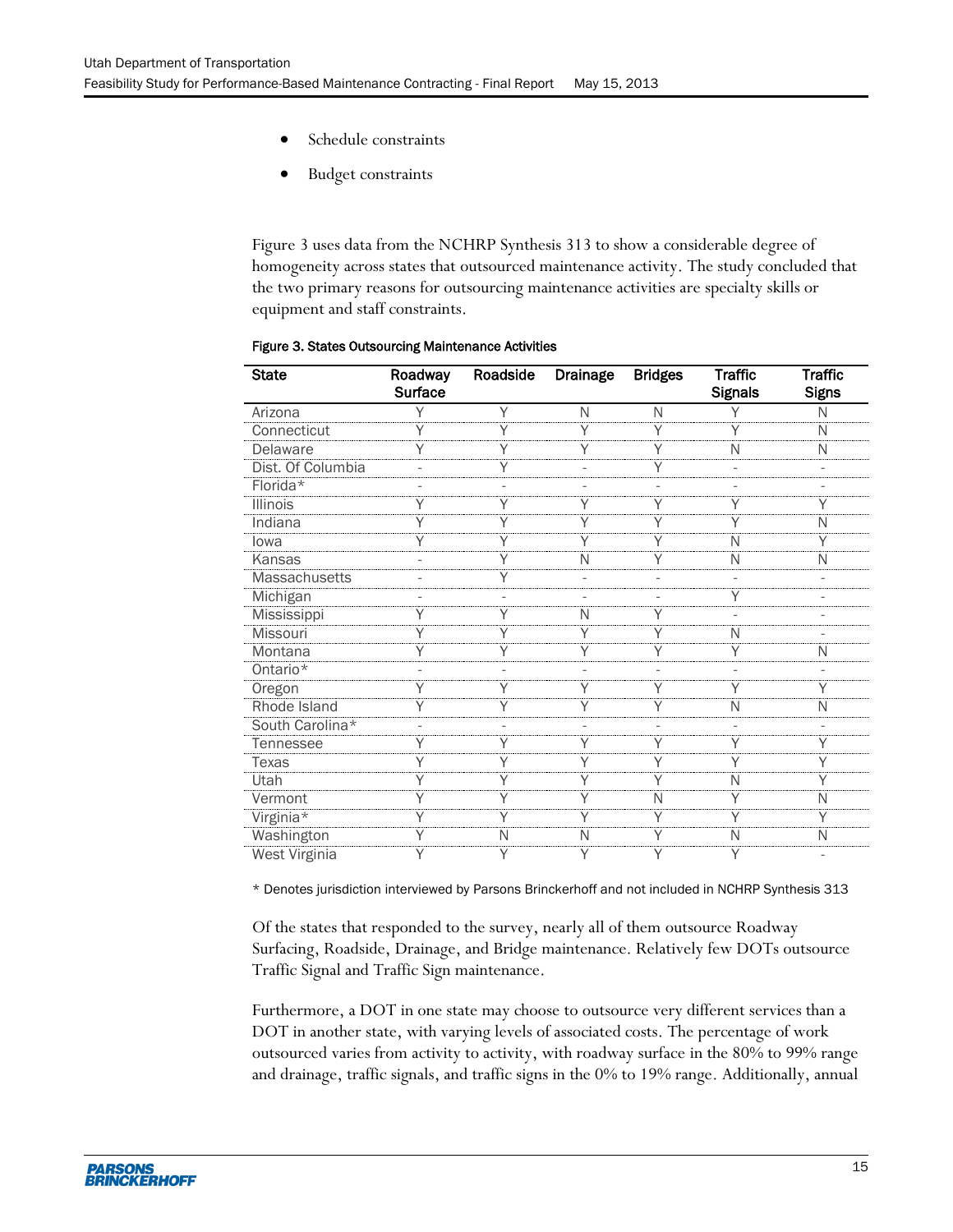payments to contractors also varied considerably, from drainage, showing a \$0 to \$99,000 annual amount, to roadway surface, with an amount of more than \$10 million. $^{25}$ 

### 2. Amount of Maintenance Outsourced

The amount of work that the DOTs outsource varies greatly between states. [Figure 4](#page-25-0) displays the percentage of maintenance activities that were outsourced across the states.<sup>26</sup>



<span id="page-25-0"></span>Figure 4. Percentage of Maintenance Outsourced

### 3. Approach to Contracting

While the data provided above does not distinguish between types of contract, unit-price contracts remain the standard method of outsourcing highway maintenance activity throughout most of North America. Having gained experience with unit-price contracting, some DOTs are moving toward performance-based contracting through which they seek to benefit from risk transfer, longer-term contracts, innovative services, and from economies of scale in total maintenance contracting.

http://onlinepubs.trb.org/onlinepubs/nchrp/nchrp\_syn\_313.pdf



 $\overline{a}$ 

<sup>25</sup>Warne, Thomas. "State DOT Outsourcing and Private-Sector Utilization," NCHRP Synthesis 313.Tansportation Research Board. Washington, D.C. 2003.

<sup>26</sup> Warne, Thomas. "State DOT Outsourcing and Private-Sector Utilization," NCHRP Synthesis 313.Tansportation Research Board. Washington, D.C. 2003. http://onlinepubs.trb.org/onlinepubs/nchrp/nchrp\_syn\_313.pdf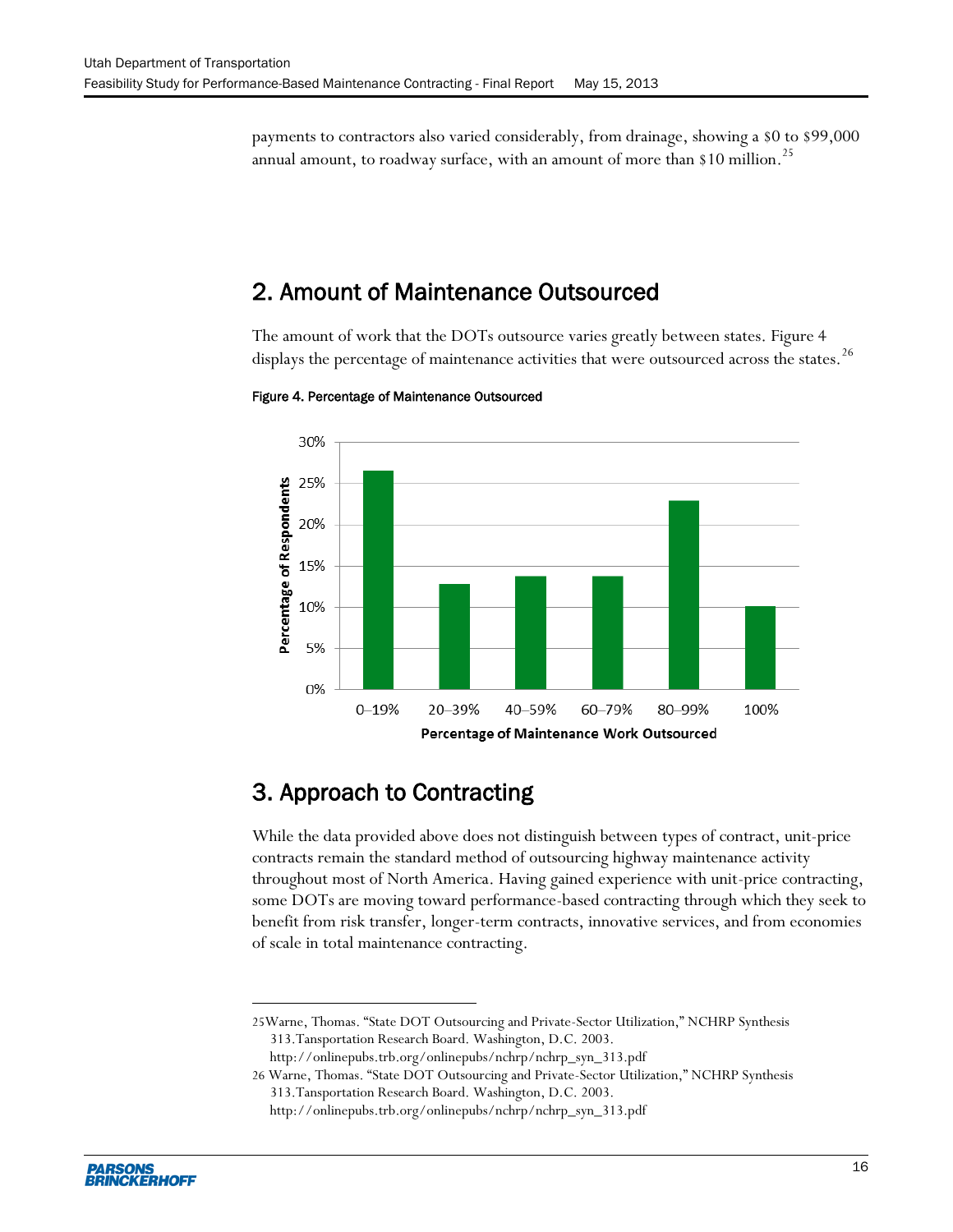The application of performance-based contracting, although growing, is not widespread and it is likely that unit-price contracts will continue to be used as the predominant contracting method in many states. The following are some of the benefits states cited from unit-price contracts:

- Shorter procurement process
- Larger pool of bidders
- Only looking to contract a single activity or single region
- Retention of owner control and flexibility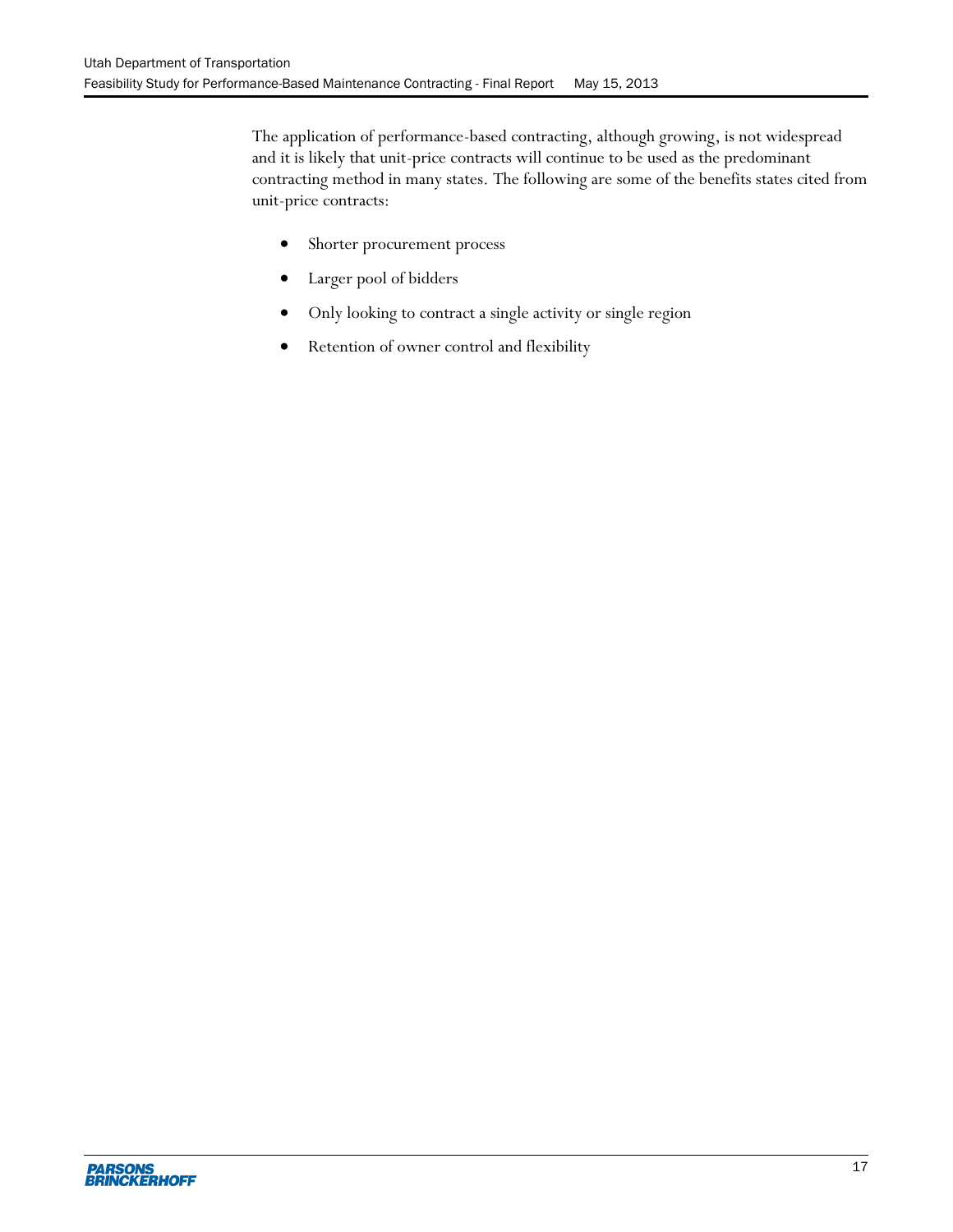# <span id="page-27-0"></span>III. Performance-Based Maintenance Pilot Options

This section details the scale and potential business impact from conducting a performancebased maintenance pilot contract. The results from lessons learned in other states are applied to develop two illustrative options for a pilot performance-based maintenance contract. These are options that would maximize the likelihood of success and business benefits to Utah, based on experience from other DOTs and Canadian Provinces that have experience with performance-based maintenance contracting and Parsons Brinckerhoff's industry knowledge. The options demonstrate the validity of pursuing a performance based maintenance pilot in Utah.

## <span id="page-27-1"></span>A. Approach to Identification of Pilot Options

The results from the best practices analysis detailed in Section II provide the basis for the high-level identification and design of options for UDOT to pilot a performance-based maintenance contract. These results provide the following guidance for structuring a performance-based maintenance pilot contract:

- Contract for a single area or territory as a "pilot project" from which to develop experience with performance-based maintenance practice.
- Implement on a scale that includes the number of lane miles and multiple maintenance activities identified as resulting in a successful procurement.
- Design the pilot to allow UDOT to evaluate the business benefits that are realized in practice and ensure that performance-based contracting is a good public policy decision for Utah tax payers.

In this way the pilot options are developed to reduce risk and maximize the potential for beneficial risk to UDOT for each of the factors identified in the screening tool detailed in the following section.

A further objective is to understand the UDOT—labor and materials that can be redeployed if a performance-based maintenance contract is implemented. This provides perspective on resources then available to help accomplish maintenance level of service targets for the balance of the system given the forecast growth in the highway system and the resulting maintenance work required.

Because contracts will result from a competitive procurement, it is not possible to determine the net savings (or net cost) in advance. However, it is possible to determine the net resources—that is, the value of work in terms of overall budget and employees that would be necessary to conduct the maintenance in-house. These are the resources minus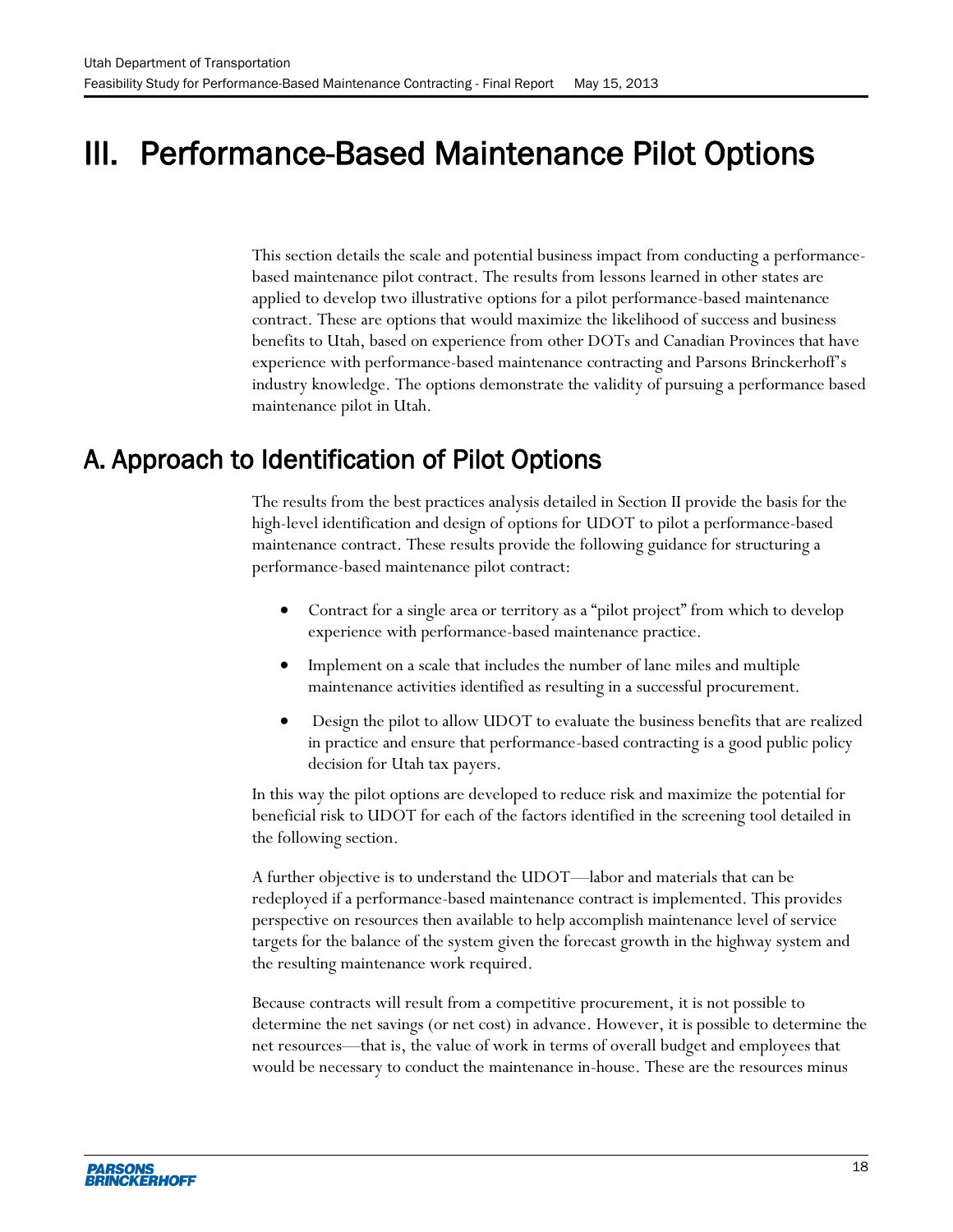those required for managing a contract that would be available. This also provides the starting point for a baseline cost comparison for a future contract.

# 1. Options

Following discussions between UDOT and Parsons Brinckerhoff, two different regions within UDOT's jurisdiction were identified as viable pilot project options. They both provide sufficient scale to result in industry participation and to accomplish the UDOT objective of reallocating labor to maintain maintenance LOS elsewhere. The options are:

- **Interstate Territory (I-15, I-215, and I-80)**
- Not accounting for any Orange Book work, a pilot in the interstate territory (I-15, I-215, and I-80) would cover approximately an annual amount of \$3.45 million of currently budgeted expenditures and free up 63,000 man-hours of labor annual. Actual dollar terms of the contract are based on negotiations and/or a competitive bidding process, and as such are not included in this analysis.**The Saratoga and South Valley Territory**

Not accounting for any Orange Book work, a pilot in the Saratoga and South Valley territory would cover about \$1.17 million annually of currently budgeted maintenance activities and free up 23,000 man-hours annually.

### a. Option 1. Interstate Territory I-15, I-215 and I-80

This area consists of portions of I-15, I-215 and I-80. It is 376 center miles and 1,250 total lane miles. Analysis indicates that this option is at a scale that is most favorable for successful contracting. Successful contracting would free up enough UDOT personnel to perform the maintenance required on the growing system assuming continued increases in performance productivity. This option is not coterminous with maintenance stations but focuses on the Interstate. This may increase the complexity for UDOT management of reassigning forces.

A map of the three-interstate region can be found below in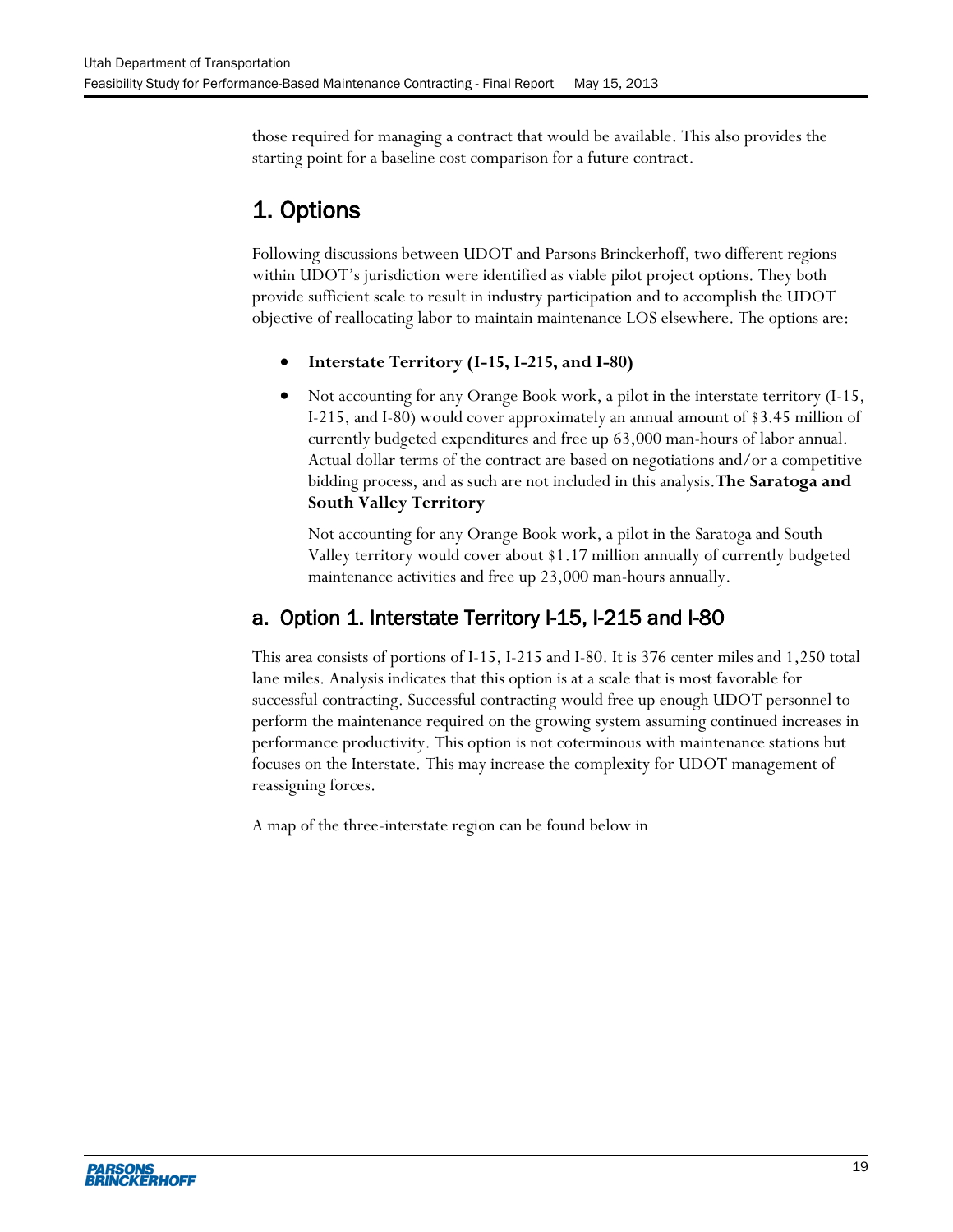<span id="page-29-0"></span>[Figure 5.](#page-29-0)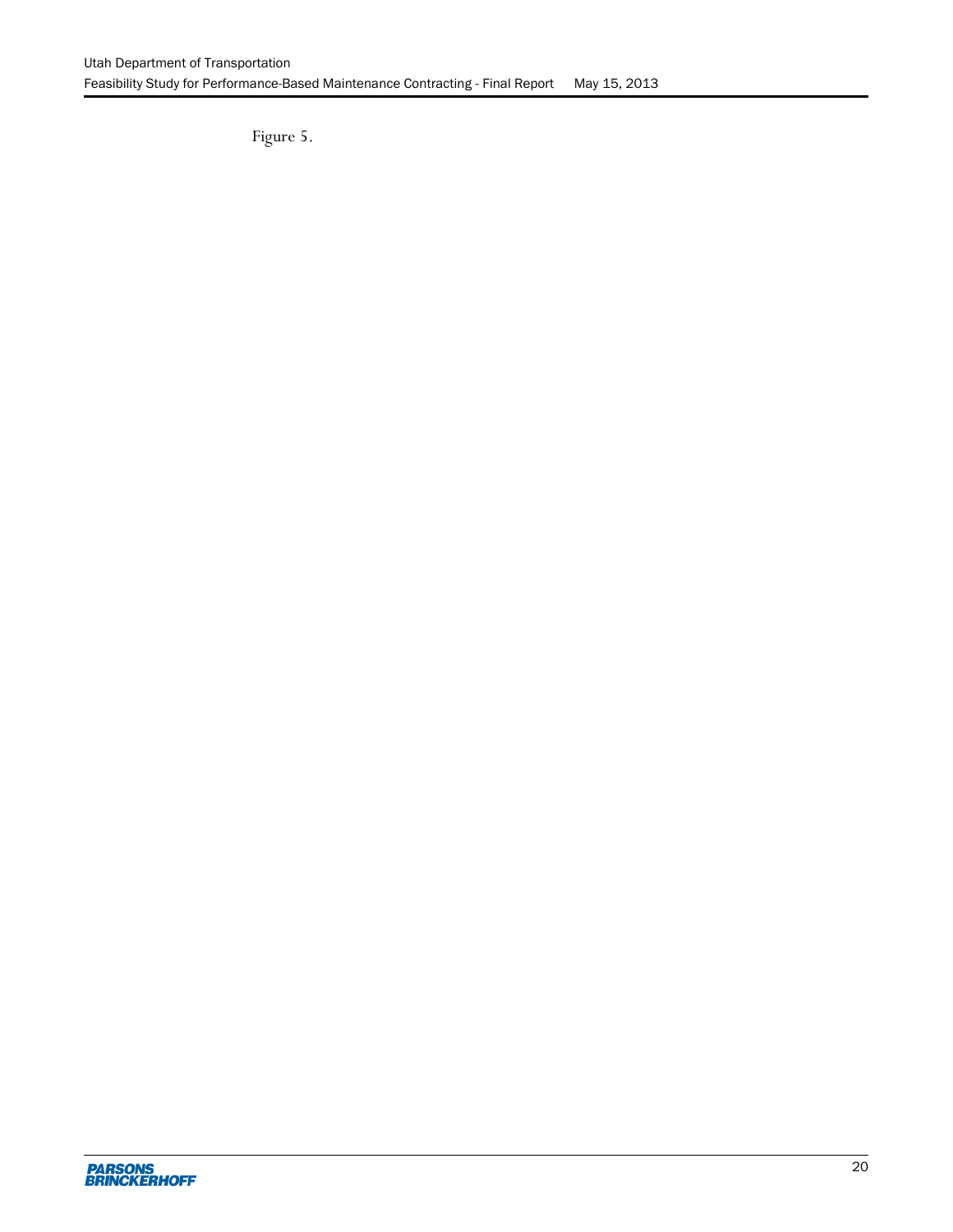

#### <span id="page-30-0"></span>Figure 5. Map of Interstate Region

Source: UDOT

### b. Option 2. Saratoga and South Valley territory maintenance stations

This pilot option consists of portions of all lane miles under the jurisdiction of the Saratoga and South Valley maintenance stations, consists of 145 center line miles and 530 total lane miles. This pilot is smaller in scale than Pilot Option 1; however, it does meet the scale that allows for effective contracting. It is also coterminous with the maintenance stations.

A map of the Saratoga and South Valley region is presented in [Figure 6.](#page-31-0)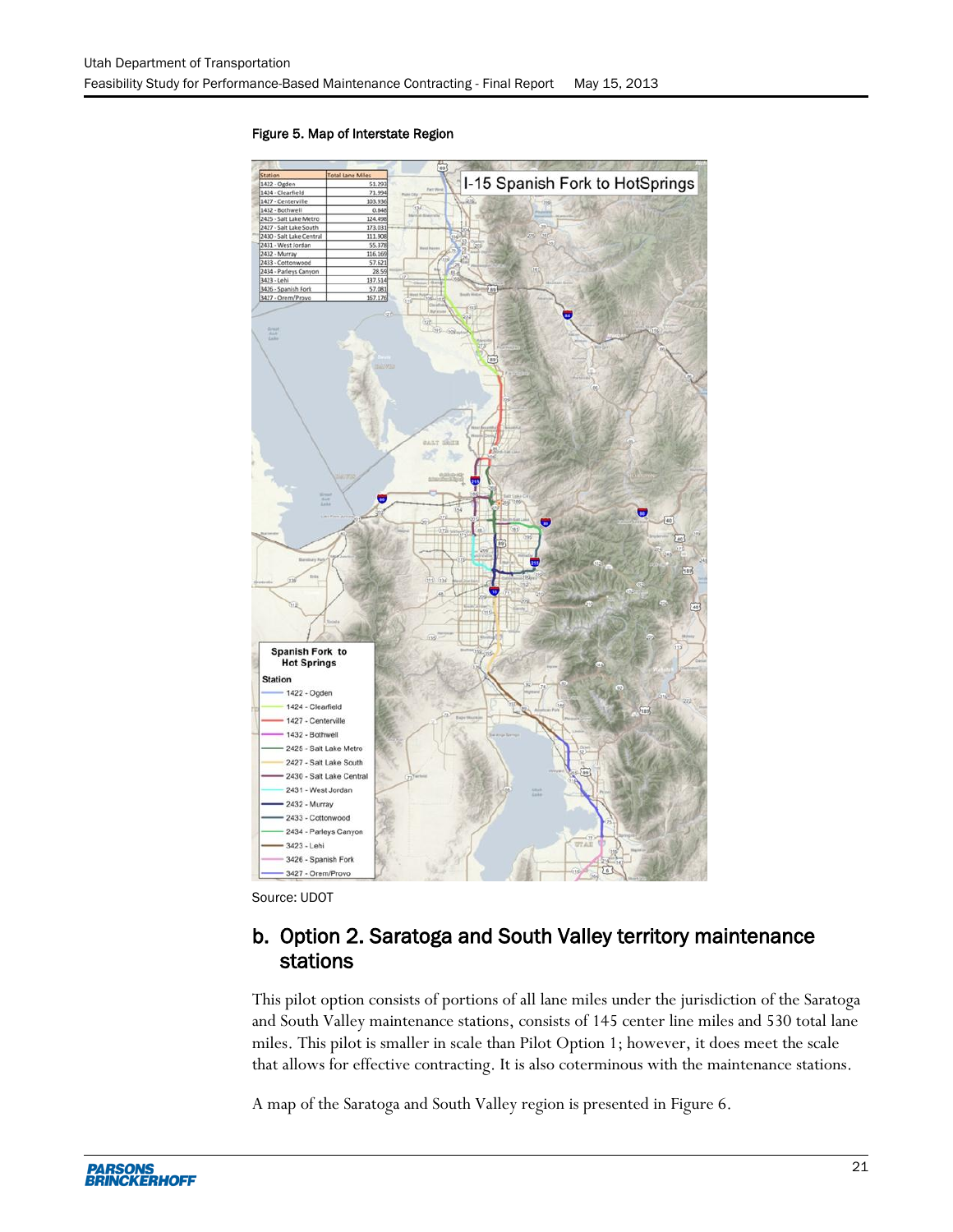

#### <span id="page-31-0"></span>Figure 6. Map of Saratoga and South Valley Region

Source: UDOT

Pilot Option 2 was chosen as an alternative, but not a lesser way of compartmentalizing regions within UDOT's network in order to outsource maintenance. The total 145 center miles are on the lower end of what is considered desirable, and provides a more cautious alternative to the larger-scale interstate scenario.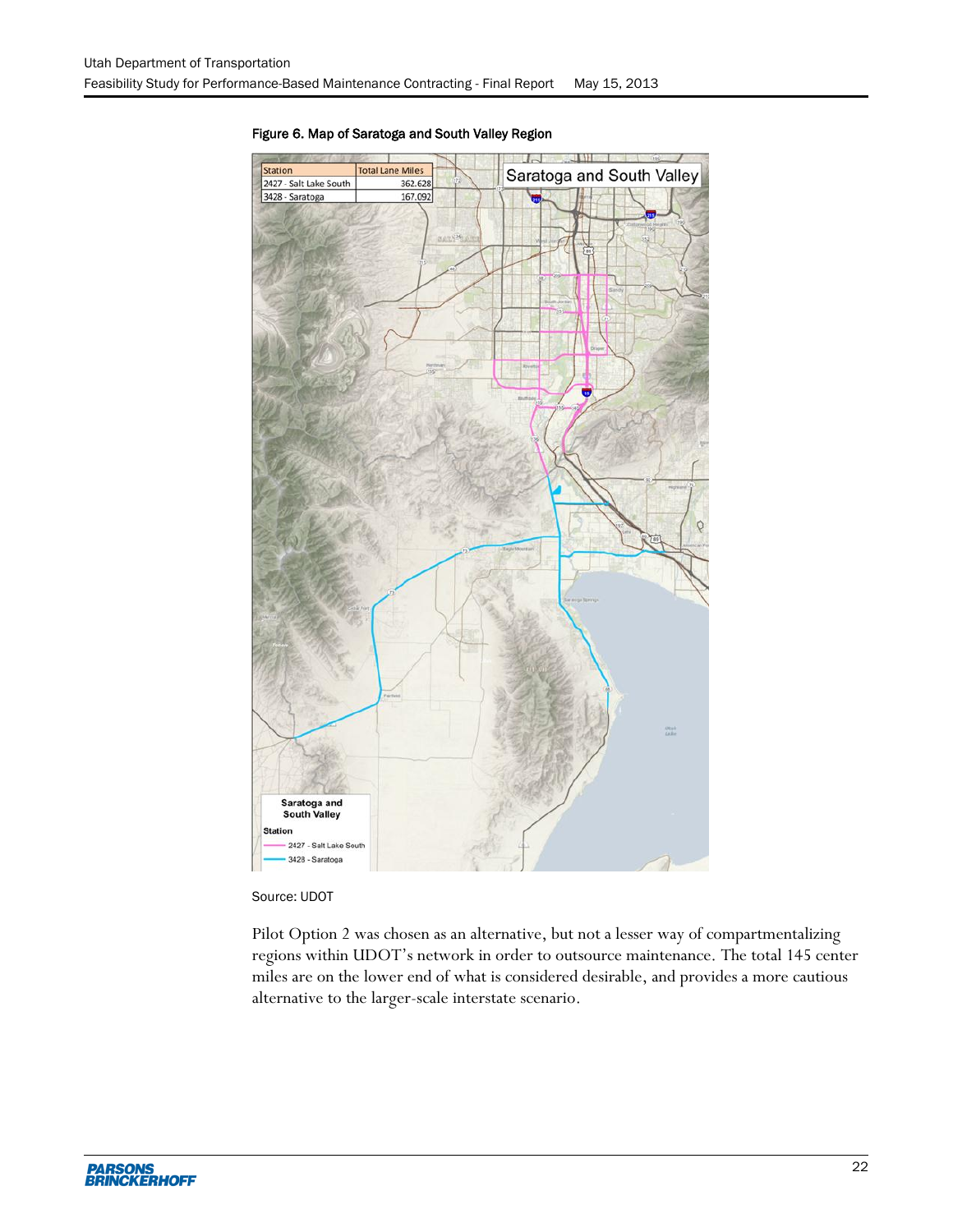# <span id="page-32-0"></span>B. Maintenance Resources Available to be Redeployed

The pilot options were analyzed to identify the baseline UDOT maintenance resources currently applied in each of the option areas so that the resources available to be redeployed can be assessed. Two analyses were conducted to identify the total baseline direct costs taken out of the annual maintenance budget, and FTEs available for reallocation, expected under a performance-based contract.

- First, the gross labor hours and total budget if contracting for all maintenance activities based on three-year average annual expenditures (FY 2010 through 2012)
- Second, the labor hours and budget to complete for the four major maintenance activities analyzed under unit price contracts chemical vegetation control, mowing, sweeping, and pavement marking.

The results for each are discussed in turn:

# 1. Option 1. Interstate Territory I-15, I-215 and I-80

### a. All maintenance activities

Using data from OMS the total gross labor hours and budget available to be redeployed are presented in [Figure 7.](#page-32-1) This analysis considers the anticipated annual and 10-year labor hours and budget to complete all maintenance activities currently budgeted through OMS within the interstate region. These figures represent an approximation of total baseline direct costs that would be available to be redeployed.

| <b>Route</b> | <b>Mile Posts</b> | Total Center<br><b>Line Miles</b> | <b>Total Lane</b><br><b>Miles</b> | <b>Labor Hours</b> | Annual<br><b>Budget</b> | 10-year Exp. |
|--------------|-------------------|-----------------------------------|-----------------------------------|--------------------|-------------------------|--------------|
| ll-15        | $253 - 353$       | 287                               | 975                               | 47.000             | 2.40                    | 24.00        |
| $ I-215 $    | $0 - 29$          | 76                                | 236                               | 13,000             | 0.89                    | 8.90         |
| $I-80$       | 117 - 127         | 13                                | 47                                | 3.000              | 0.16                    | 1.60         |
| <b>Total</b> |                   | 376                               | 1.258                             | 63,000             | 3.45                    | 34.50        |

#### <span id="page-32-1"></span>Figure 7. Expected In-House Lane Miles, Man-Hours and Budget (\$millions) for Region

Source: UDOT OMS, Parsons Brinckerhoff analysis

This option covers multiple stations and a net estimate for resources freed up would account for on-going contracting management-related work required by the contract. Further analysis would be required to determine whether this includes labor that is currently directly charged to maintenance activities or whether it is from an overhead activity. Regardless, interviews conducted with other agencies that have performance based contracting experience indicate that this involves duties such as contract accounting and financial management, managerial positions for conducting field inspections of maintenance work and quality assessment, facilities, equipment and materials procurement and maintenance (if not included in the contract), and in some cases emergency maintenance.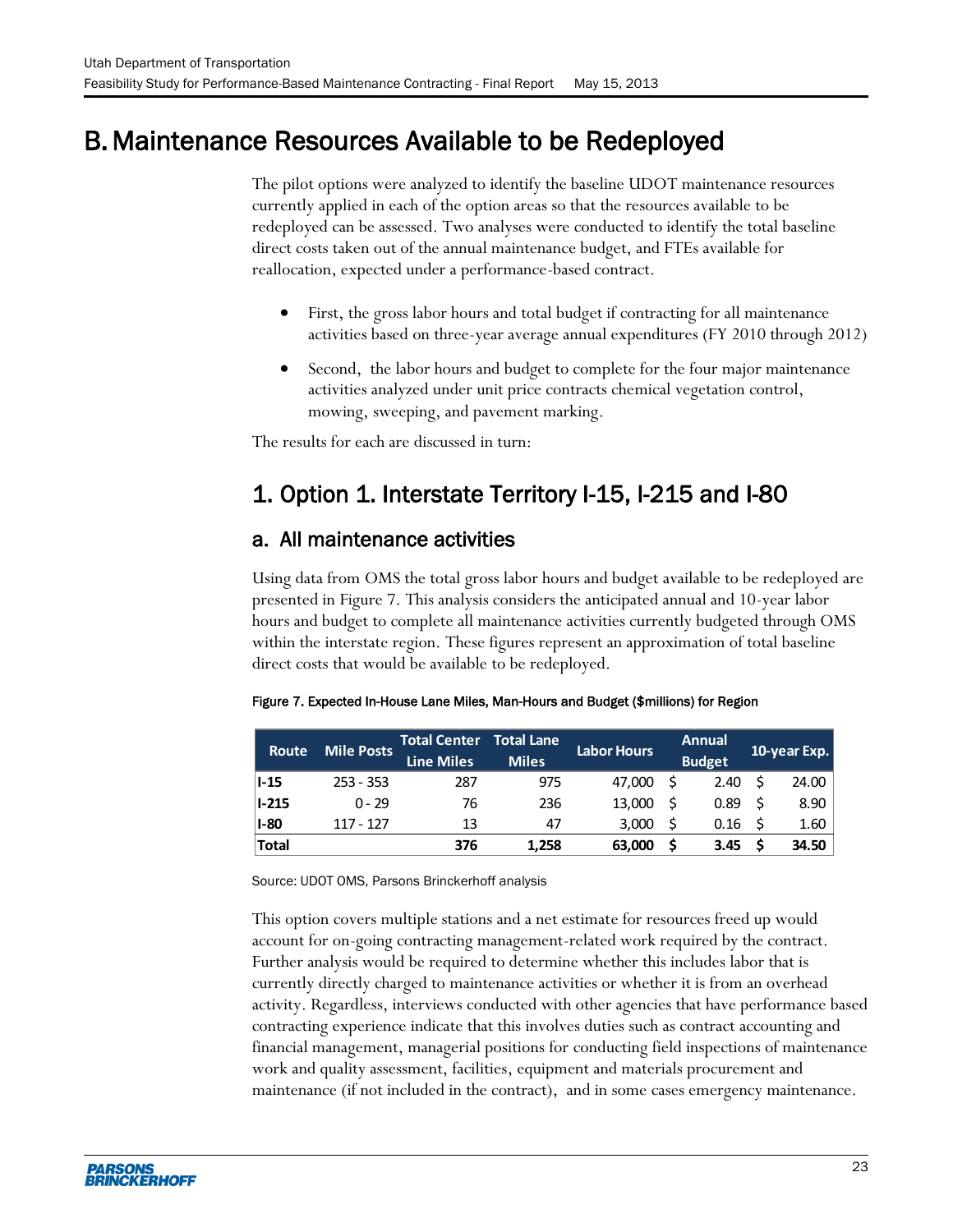If this option is pursued, value-for-money analysis and other maintenance planning and budgeting will need to consider that existing equipment and facilities in this territory would still be required by UDOT to perform maintenance off the Interstate System, as would other overhead activities. If the work load does not increase this may increase the overhead and/or decrease the productivity of the facilities. This is because the amount of lane miles and/or maintenance work performed using the fixed plant (facilities) decreases; however, equipment is mobile and could be available for redeployment. These considerations, along with application of overhead, would need to be considered when comparing bid prices from contractors in a competitive bidding environment in which all maintenance activities are being outsourced.

### b. Orange Book Work

Experience in mature performance-based maintenance markets indicates that risk transfer is better managed and more favorable prices are secured when pavement seal coats and similar preservation treatments, like those in the Orange Book, are bundled with maintenance activities in longer term contracts. This provides a balance in seasonality of work and an economy of scale. It also, in longer term contracts, allows for coordination and efficiency between maintenance activities in the accomplishment of contractual performance targets. In the Interstate area examined in this study, Orange Book work has accounted for \$9.4 million in total value in the period FY 2010 through 2012, or an average of \$3.1 million per year.<sup>27</sup>

Incorporating Orange Book projects would require a move to a performance based specification and some change in practices. Therefore, while the business benefits of integration are identified, UDOT may only wish to consider incorporating this as part of an option second year phase of a pilot contract. The likely approach would be to specify the dollar value of work to be performed in the contract area over the 5 years.

### c. Selected four maintenance activities

[Figure 8](#page-34-2) reports the anticipated annual and 10-year labor hours and budget to complete the four maintenance activities analyzed under unit price contracts - chemical vegetation control, mowing, sweeping, and pavement earlier in this report. These figures represent an approximation of total direct costs for which to compare offers from contractors in a competitive bidding environment in which only these four maintenance activities are being outsourced.

l

<sup>27</sup> Orange Book data provided by UDOT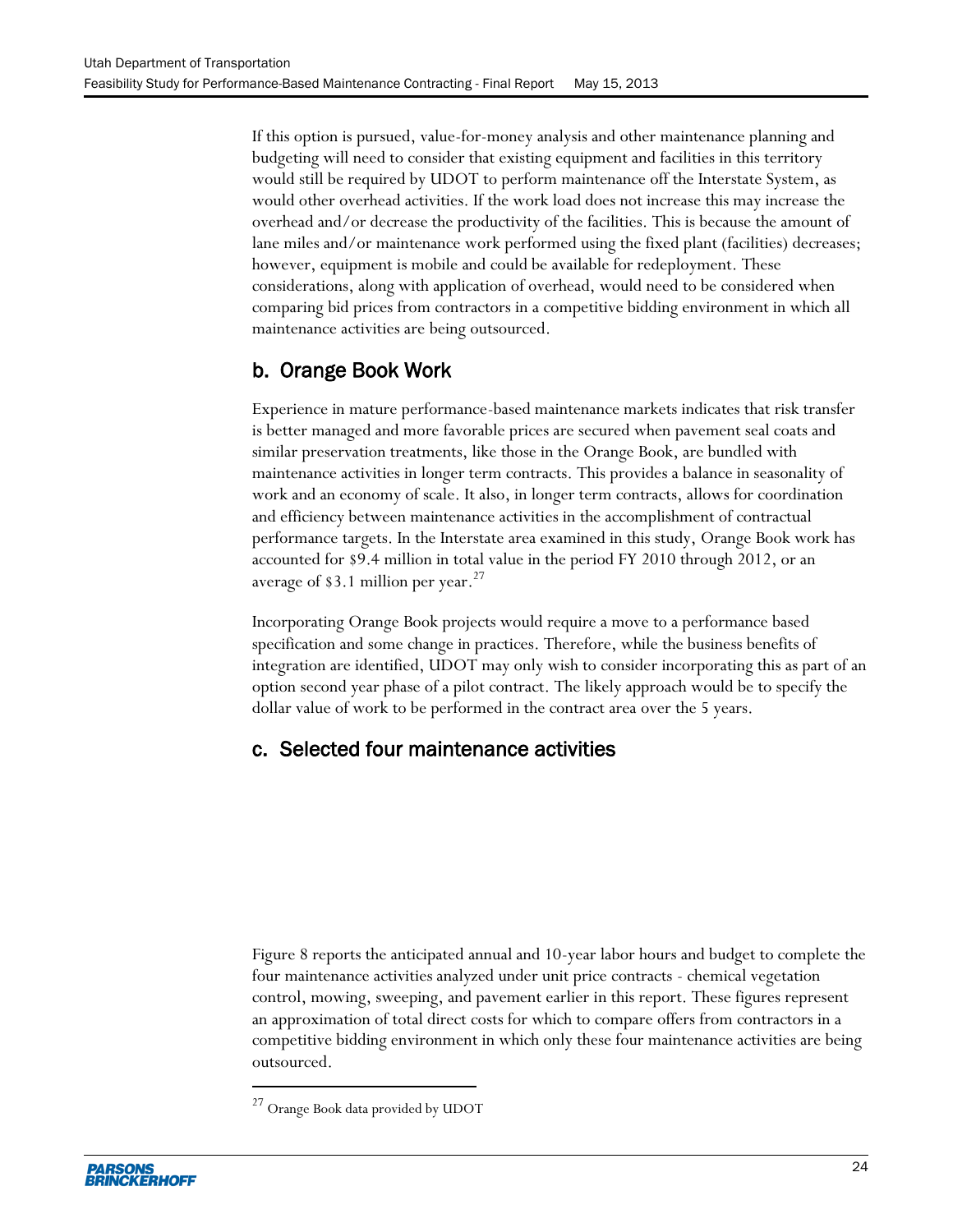| <b>Activity</b>                    |        | Labor Hours Annual Budget 10-Year Exp. |             |
|------------------------------------|--------|----------------------------------------|-------------|
| <b>Chemical Vegetation Control</b> | 1,716  | \$124,105                              | \$1,241,055 |
| <b>Mowing</b>                      | 1,122  | \$59,706                               | \$597,057   |
| <b>Sweeping</b>                    | 7,524  | \$384,260                              | \$3,842,598 |
| <b>Pavement Striping</b>           | 187    | \$30,731                               | \$307,307   |
| <b>Total</b>                       | 10,549 | \$598,802                              | \$5,988,017 |

<span id="page-34-2"></span><span id="page-34-0"></span>Figure 8. Expected In-House Man-Hours and Budget for Major Activities within Region

Source: UDOT OMS, Parsons Brinckerhoff analysis

It should be noted that the total costs are not net any additional overhead costs that UDOT would incur for contract management, procurement, or oversight.

### 2. Saratoga and South Valley Territory Maintenance **Stations**

#### a. All maintenance activities

Using data from OMS the total gross labor hours and budget available to be redeployed are presented in [Figure 9.](#page-34-1) This analysis considers the anticipated annual and 10-year labor hours and budget to complete all maintenance activities currently budgeted through OMS within the Saratoga and South Valley region. These figures represent an approximation of total baseline direct costs that would be available to be redeployed.

#### <span id="page-34-1"></span>Figure 9. Expected In-House Lane Miles, Man-Hours and Budget for Region

| <b>Route</b> | <b>Total Center Total Lane</b><br><b>Line Miles</b> | <b>Miles</b> | Labor Hours | Annual<br><b>Budget</b> | 10-year Exp. |
|--------------|-----------------------------------------------------|--------------|-------------|-------------------------|--------------|
| Saratoga     | 46                                                  | 149          | 7.000       | 0.35                    | 3.50         |
| South Valley | 99                                                  | 380          | 16,000      | 0.82                    | 8.20         |
| <b>Total</b> | 145                                                 | 529          | 23,000      | 1.17                    | 11.70        |

Source: UDOT OMS, Parsons Brinckerhoff analysis

This option covers all the work performed from these stations. A contracting approach could include use of the facilities and equipment. A net estimate for resources freed up would account for on-going contracting management-related work required by the contract. Further analysis would be required to determine whether this includes labor that is currently directly charged to maintenance activities or whether it is from an overhead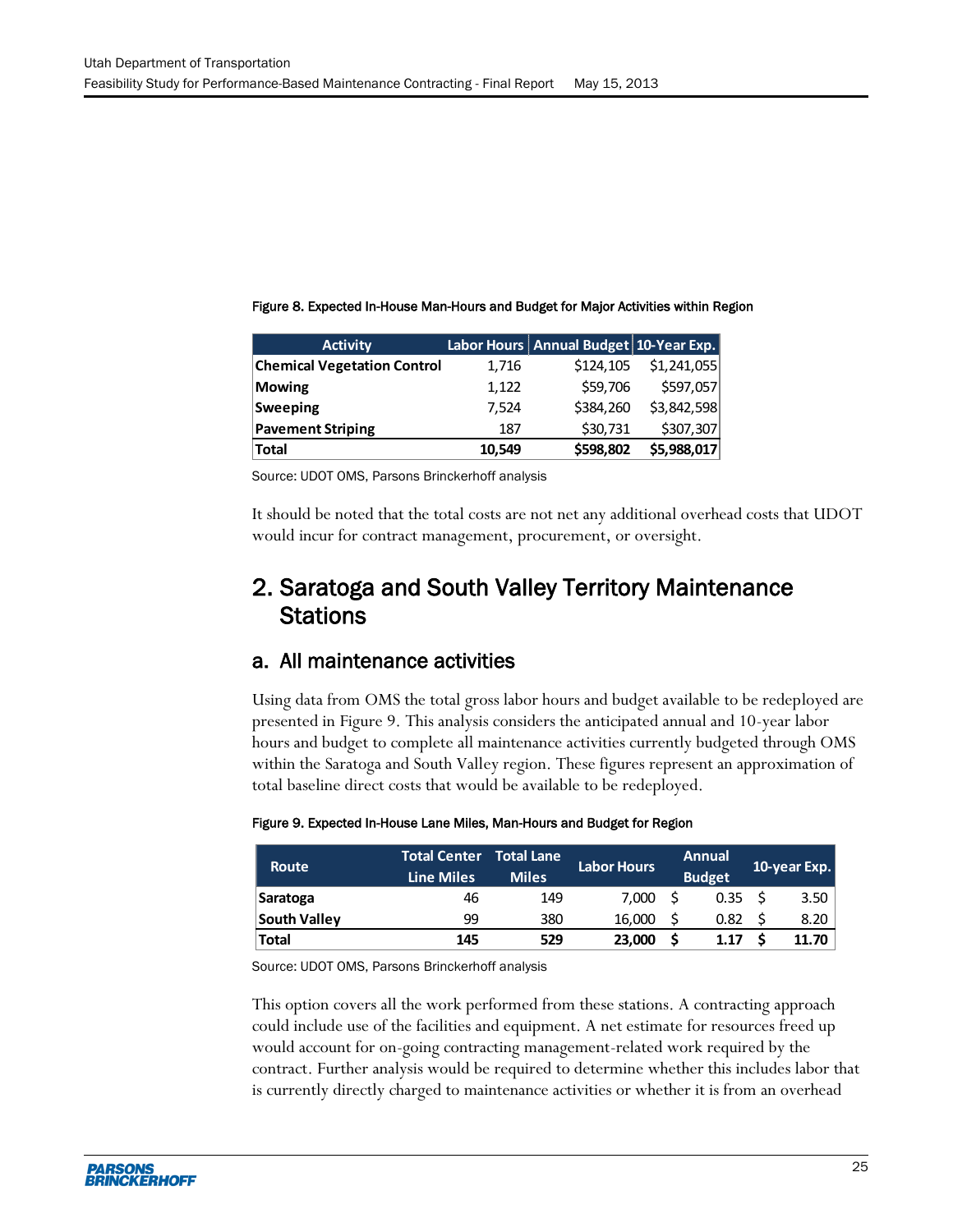activity. Regardless, interviewees conducted with other states that have performance based contracting experience indicates that this involves duties such as contract accounting and financial management, managerial positions for conducting field inspections of maintenance work and quality assessment, facilities, equipment and materials procurement and maintenance (if not included in the contract), and in some cases emergency maintenance.

### b. Orange Book Work

Experience in mature performance-based maintenance markets indicates that risk transfer is better managed and more favorable prices secured when pavement seal coats and similar preservation treatments, like those in the Orange Book, are bundled with maintenance activities in longer term contracts. This provides a balance in seasonality of work and an economy of scale. It also, in longer term contracts, allows for coordination and efficiency between maintenance activities in the accomplishment of contractual performance targets.

Incorporating Orange Book projects would require a move to a performance based specification and some change in practices. Therefore, while the business benefits of integration are identified, UDOT may only wish to consider incorporating this as part of an option second year phase of a pilot contract.

### c. Selected four maintenance activities

[Figure 10,](#page-35-0) reports the anticipated annual and 10-year labor hours and budget to complete the four maintenance activities analyzed under unit price contracts - chemical vegetation control, mowing, sweeping, and pavement earlier in this report. These figures represent an approximation of total direct costs for which to compare offers from contractors in a competitive bidding environment in which only these four maintenance activities are being outsourced.

| <b>Activity</b>                    | <b>Labor Hours</b> |  | <b>Annual</b><br><b>Budget</b> |    | 10-year Exp. |  |
|------------------------------------|--------------------|--|--------------------------------|----|--------------|--|
| <b>Chemical Vegitation Control</b> | $402 \quad 5$      |  | 19,000                         | \$ | 190,000      |  |
| Mowing                             | 178 S              |  | 7,000                          | \$ | 70,000       |  |
| Sweeping                           | $2,072 \quad $$    |  | 111,000 \$1,110,000            |    |              |  |
| <b>Pavement Striping</b>           | No data reported   |  |                                |    |              |  |
| <b>Total</b>                       | 2.652              |  | 137,000                        |    | \$1,370,000  |  |

#### <span id="page-35-0"></span>Figure 10. Expected In-House Man-Hours and Budget for Major Activities within Region

Source: UDOT OMS, Parsons Brinckerhoff analysis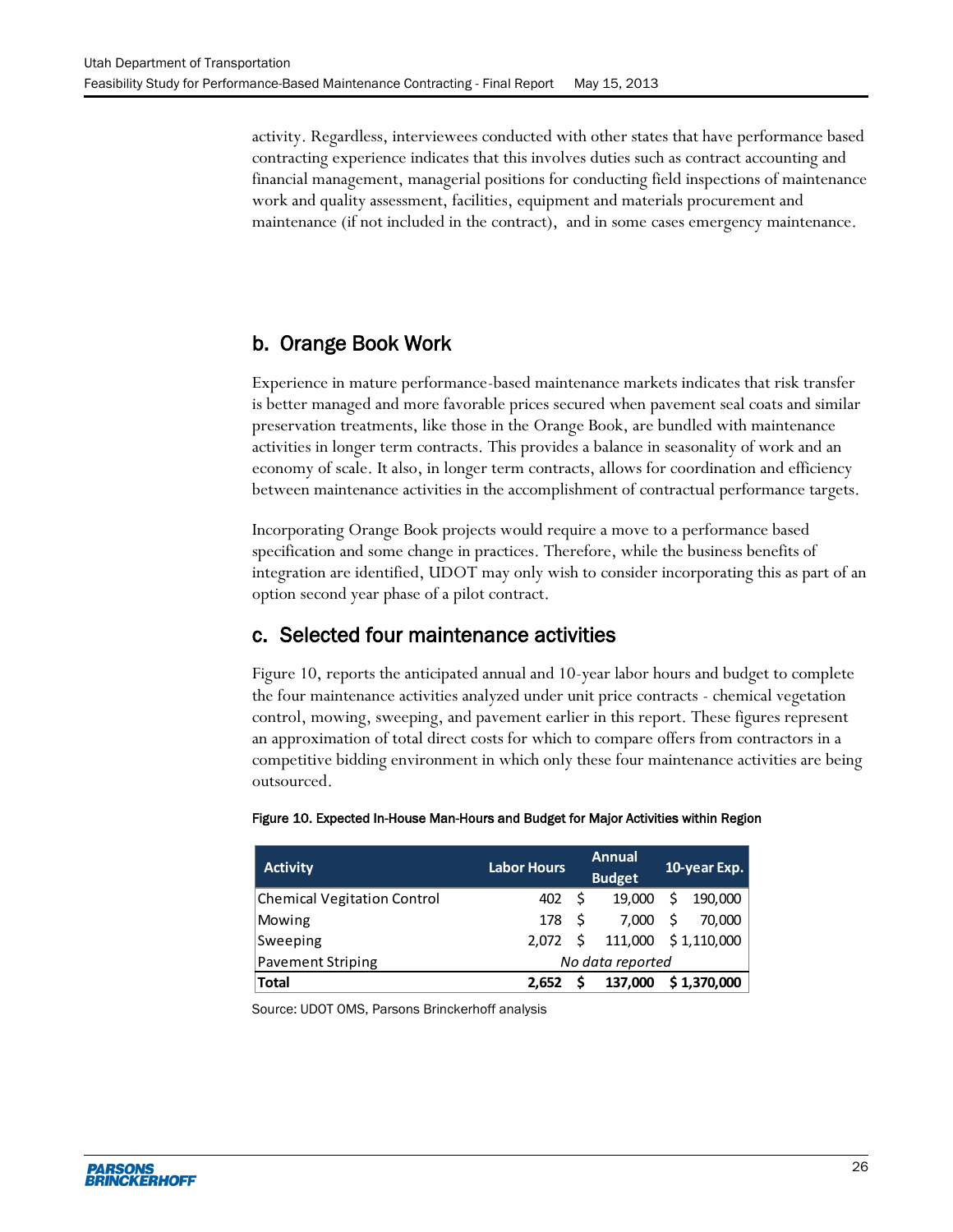# <span id="page-36-0"></span>C. Implementation Considerations for a Pilot Project

Implementation requires a managed process through which UDOT establishes a team to develop contractual documents and lead the competitive procurement process. Following lists the implementation steps:

- Conduct industry outreach and dialogue as input into procurement strategy and contract structuring
- Establish the procurement process strategy (e.g. one step v. two step procurement), risk and responsibility allocation, evaluation and selection process and criteria
- Develop an optional Request for Qualification (RFQ) and a Request for Proposal (RFP) comprising the instructions to proposers, commercial terms and performance-based technical specifications including: baseline, performance standards, monitoring process, and if applicable hand back requirements
- Conduct the competitive procurement process including issuance of the draft and RFQ and RFP, potential one-on-one meetings with proposers, evaluation of the statements of qualifications and bids, and selection of the preferred bidder
- Award and execute the contract
- Transition UDOT staff to manage and oversee contract provisions.

These implementation steps front load the management and administrative costs required for the procurement. This creates the requirement for a budget to prepare for and conduct the procurement in addition to the on-going oversight and management.

An important consideration for UDOT is to ensure that performance-based contracting is a good policy decision for Utah. Therefore, built into an implementation pilot should be a monitoring and evaluation of the actual costs for accomplishing the level of service secured through the contract over the performance period and comparing these to UDOT's cost. This should account for actuall on-going management and oversight requirements.

The following are necessary considerations to be addressed in applying the options detailed above. For each consideration the implications from the study research are highlighted.

# 1. Contract Structuring

 UDOT will need to balance learning by doing through smaller pilot projects with national experience that indicates that there are cost advantages when contracts are longer and include most activities.

**Recommendation:** Contract for at least 5 years with an option to renew for a further 5 years.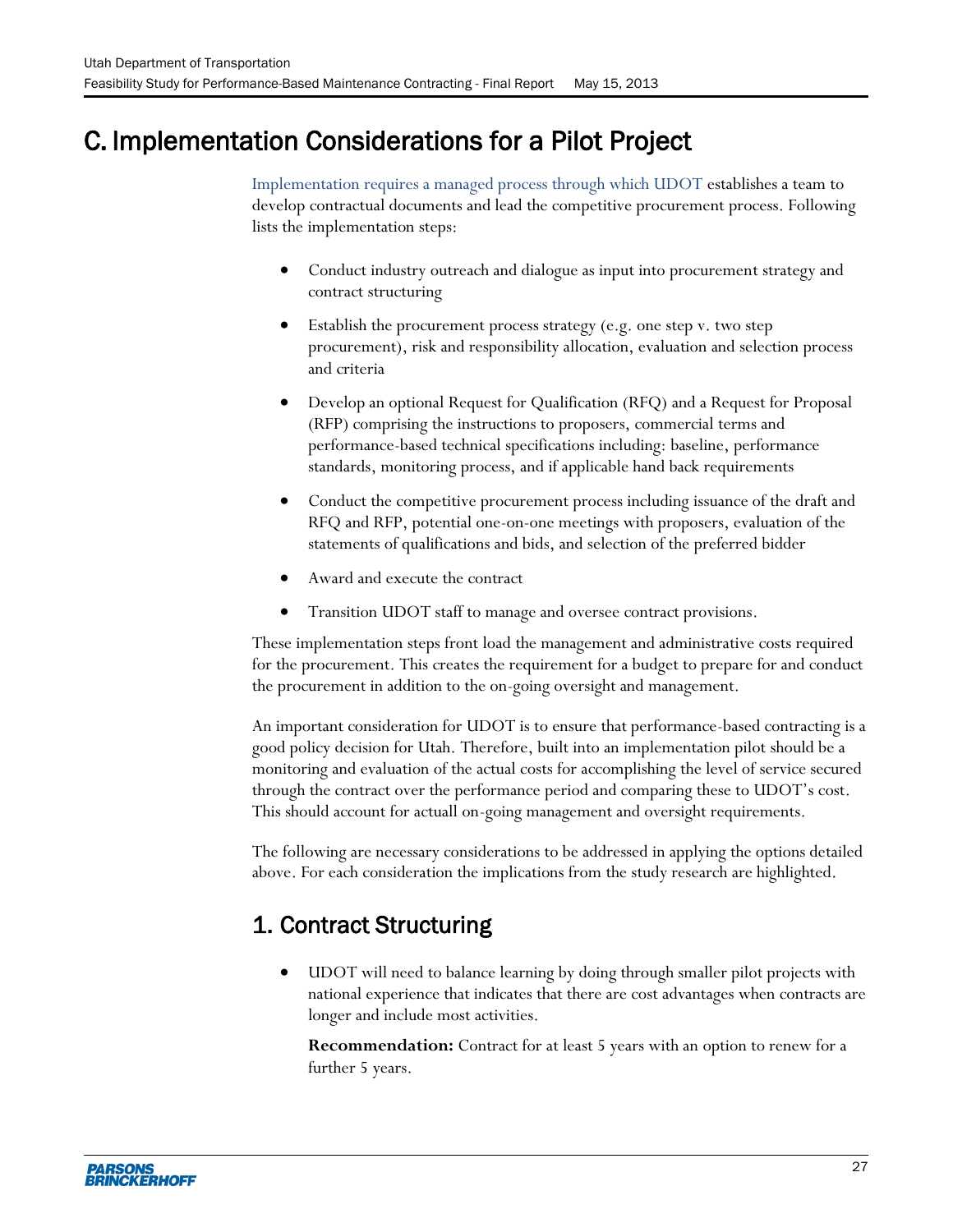Mature performance-based maintenance contracts typically include at least 100 center line miles (or 400 lane miles), are 10-plus years in duration (including extensions), and include bundled services.

**Recommendation:** Both options meet scale requirements

 UDOT will need to consider how to share risk, such as for materials, or how to respond in the event of a legislative action to reduce budget in the middle of a multi-year contract.

**Recommendation:** This is a contractual detail which should be addressed if UDOT proceeds with the contract. Considerations to include address commodity prices, or caps on volumes of winter work. A related consideration is whether the state purchases materials such as salt reduce savings.

 DOT contracts are generally more effective when they are able to bundle activities that require maintenance on a similar cycle or require the same equipment; for instance, mowing and chemical/vegetation control could be bundled into a single contract since they are related activities that can be conducted on the same maintenance cycle. Combining Orange Book work and winter maintenance can provide seasonal balance for contractors and mitigate their risks resulting in better prices.

**Recommendation:** Orange Book is currently programmed and budgeted through a different business process. There is likely good value to be achieved through combining. It would require performance based specifications for Orange Book work too. To manage policy and other change-related risk, this could be incorporated into an optional 5 year extension and the approach developed in collaboration with a contractor.

## 2. Procurement

 Rather than simply considering which activities to include in a contract, UDOT should consider specifically which maintenance activities do not make sense for an initial procurement due to complexity and/or familiarity of the contractor.

**Recommendation:** This is a contractual detail which should be addressed if UDOT proceeds with the contract. The options identified include both all activities and a sample of four. An approach to this is through dialogue with contractors around risk transfer to determine if there are some activities which should be retained by UDOT.

 Some of Utah's geography may be difficult for contractors to manage, especially in the winter months.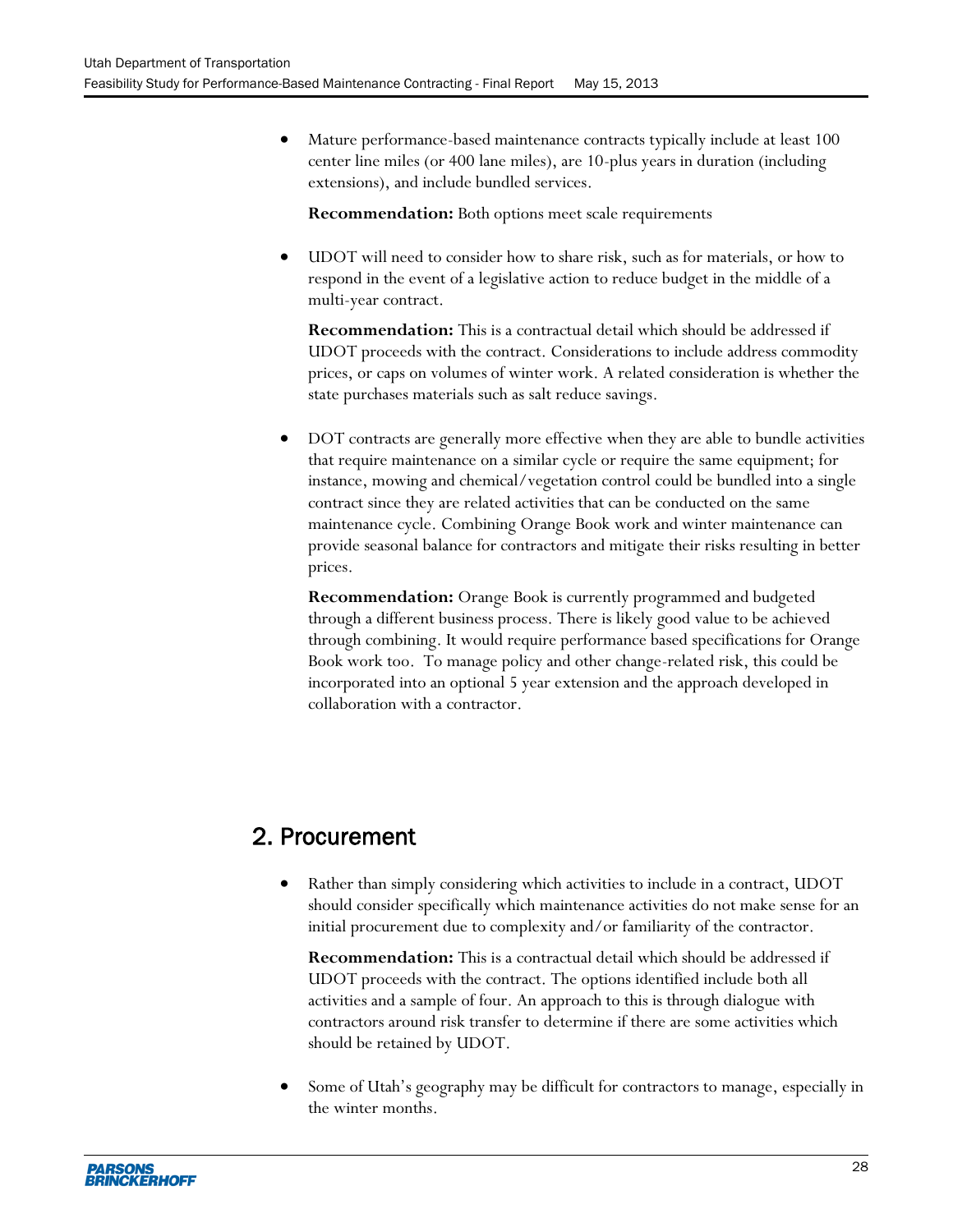**Recommendation:** Both options address these considerations and focus where there is a larger population base and contractor/subcontractor market.

 UDOT MMQA and inventory should provide an understanding of its own system before beginning the procurement process, which will allow the contractor to gain a greater understanding of technical requirements and performance expectations from which to price a bid. Among the considerations is whether UDOT would retain ownership over materials or allow contractors to use its equipment and facilities.

**Recommendation:** This is a contractual detail which should be addressed if UDOT proceeds with the contract. Engagement with the contracting industry prior to procurement will provide additional information on this. This is a consideration in selecting a pilot location.

# 3. Level of Service

 Consideration is required of whether MMQA needs adapting to provide the benchmark or LOS standard for maintenance contracting. For longer-duration contracts, collaborating with the contractors to establish an agreed condition baseline is beneficial.

**Recommendation:** This is a contractual detail which will require further analysis. Ultimately the question is the extent to which the current MMQA measurement needs adapting for contract management. This will require dialogue with contractors because it affects risk transfer.

 Managing and communicating the new approach to customers and stakeholders accustomed to contacting region offices with maintenance issues will be necessary.

**Recommendation:** This is a pilot implementation detail that will involve establishing a business process and communicating it.

## 4. Costs and Business Benefits

 Achieving economies of scale and duration are large factors in producing positive business benefits; bundling services, contract periods, geographies, and materials will result in more positive returns for the agency.

**Recommendation:** Both options meet scale requirements

 The greatest potential for benefits arises from risk transfer in the contracting process. This incentivizes the contractors to apply management expertise and business practices that are productive.

**Recommendation:** A pilot of at least 5 years in duration with an option to renew addresses this. The 5 year window also recognizes that this is a learning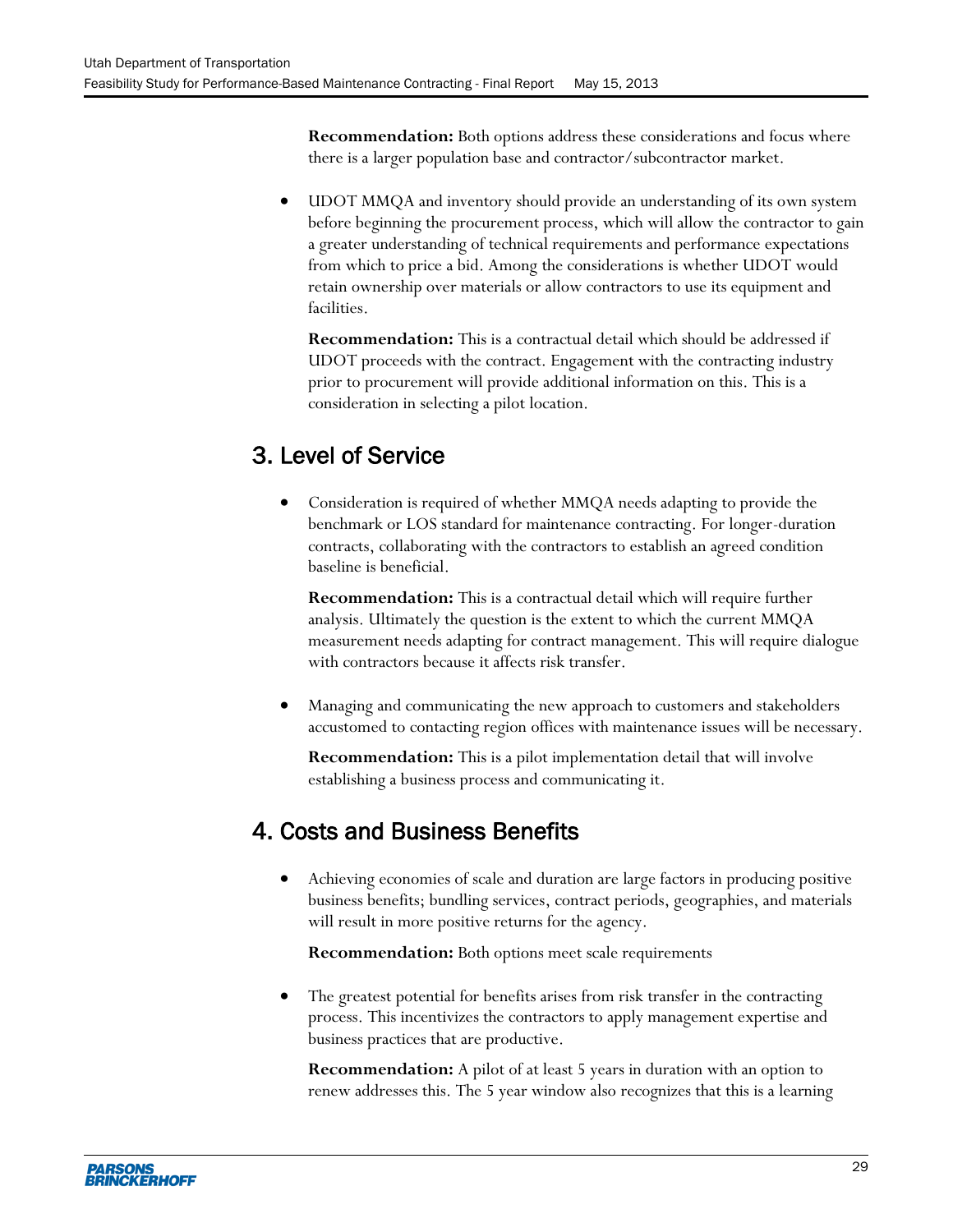experience for the owner and reduces the risk of locking into a 10 year contracts as a first performance-based contracting.

 When contracts are large enough to achieve economies of scale (according to industry contacts a minimum of five years), contractors are able to invest in their own local infrastructure, efficiently use their own equipment, hire more local staff, and amortize expenses. In turn, contractors are able to submit lower bids.

**Recommendation:** Both options meet scale requirements and the duration recommendation reinforces this

 Performance-based maintenance contracting enables maintenance activities to focus on the work required to meet LOS targets efficiently, and contractors are not subject to local and stakeholder requests to perform work that is not scheduled.

**Recommendation:** This is a change management and communications issue that will need to be addressed during procurement.

# 5. Staff and Organization

 UDOT staff will need to learn the applicable competencies and address culture change in managing a performance based contract

**Recommendation:** Prior to procurement the personnel who will have management responsibility should participate in the dialogue with the contracting industry to begin to learn their perspectives and what UDOT requires to be successful

 UDOT should maintain constant, open communication with its contractor(s). Having two knowledgeable parties means that a contract can be amended more quickly when problems arise, and future contracts can more closely match an agency's needs.

**Recommendation:** These types of communications should begin prior to procurement.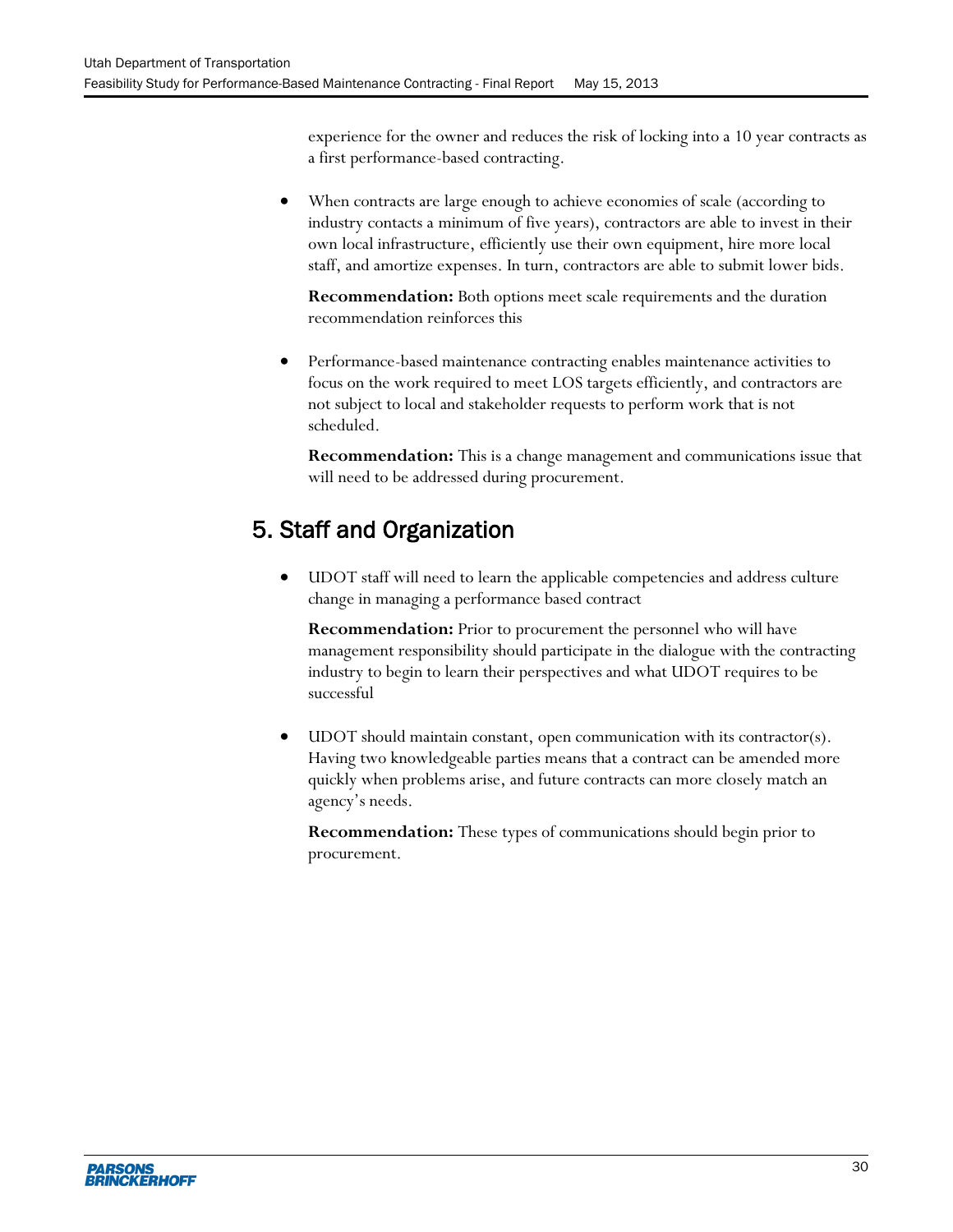# <span id="page-40-0"></span>IV. Performance-Based Contract Screening Tool – Methodology

As part of the feasibility study a screening tool was developed for UDOT staff to when considering maintenance contracting. The tool applies the results from experience to date and is intended to be used to identify risk areas and consider mitigation.

# <span id="page-40-1"></span>A. Measurement of Risk in the Tool

The screening tool is organized to display and apply weights to the factors that need to be in place to reduce the owner's risk in procurement. Risk is considered here as the risk to UDOT securing a good deal – that is value for money.

Both asset owners and contractors measure decisions (and financial implications associated with them) based on risk. The greater the risk retained by the owner, the less it is willing to pay for a contractors services. Conversely, if a contractor is asked to assume a great deal of risk, it will seek higher compensation in turn. In determining how to structure a maintenance contract, the owner wants to maximize the likelihood that it will get a good deal and therefore will seek to reduce the risk that the procurement will result in a contract which does not provide value-for-money. The owner's interest is in reducing the risk of an outcome which costs more than self performing and/or does not maximize the benefits from a competitive procurement process. In this way the owner must balance overall risk with the amount it is prepared to spend. This tool identifies the major risks an owner faces in performance-based maintenance contracting. The owner considers each risk factor and decides whether to avoid, mitigate, or accept that risk. It is designed to guide the owner in determining an appropriate level of risk it is willing to incur in a given contract. While total contract value is subject to the volatility of a bidding environment, determination of the amount of risk associated with a contract can help to ensure the owner achieves desired value-for-money.

When using the Screening Tool, the user selects a value for each of the twelve decision factors that most closely match the desired contract. As a value is selected, it is measured on a risk scale from minimum to maximum. The scales are based on national and some international experience with performance based maintenance contracts.

#### **Minimum (conducive)**

This factor contributes minimal risk to the contract, and increases the likelihood of beneficial risk from a competitive procurement. This makes the selected variable conducive to a contract resulting in positive value-for-money.

Risk scale range: 0 to 3.9 Color on risk scale: green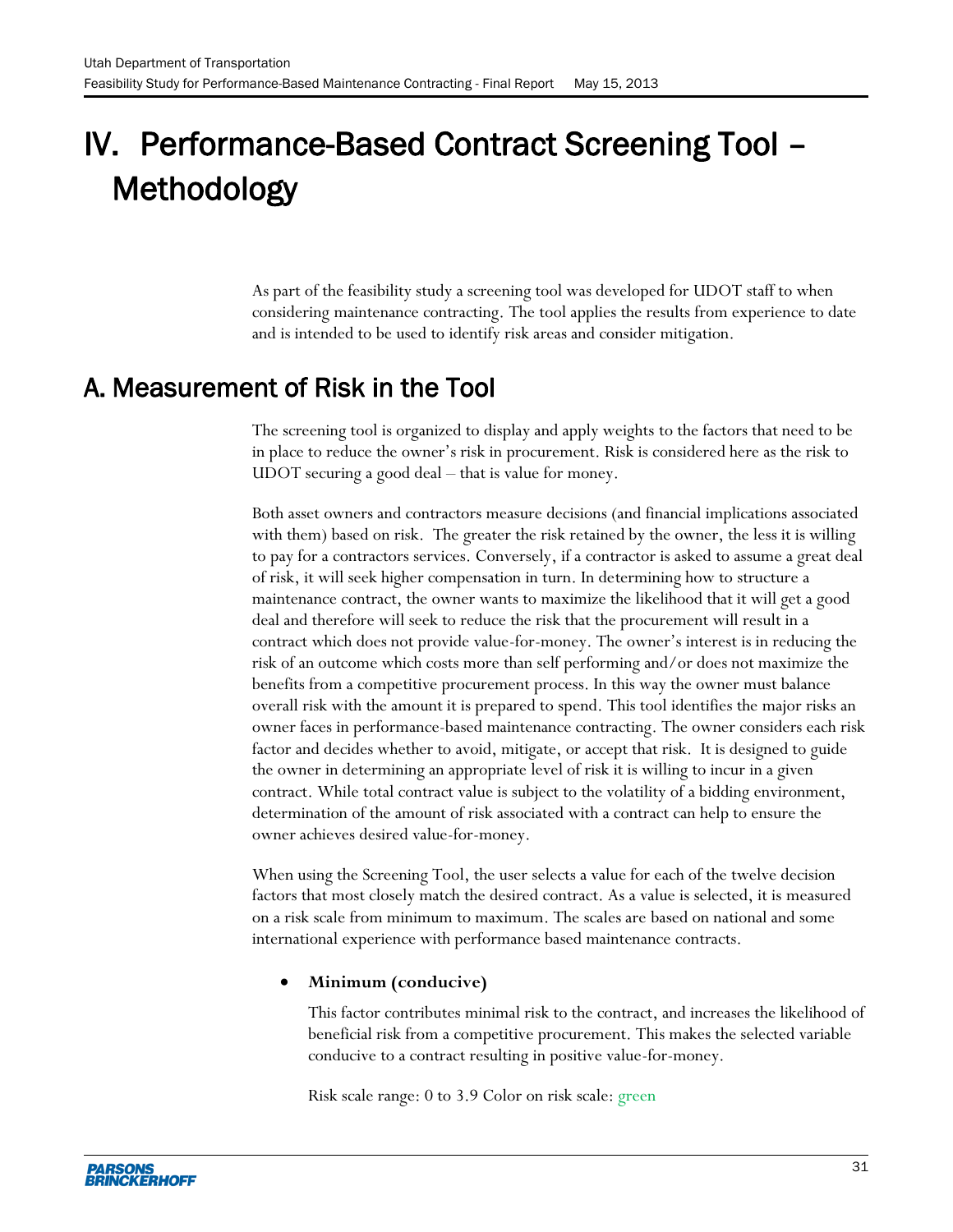Intermediate (neutral)

This factor contributes neutral risk, and most likely is not a significant contributor to overall contract risk; potential areas for risk mitigation still exist.

*Risk scale range:* 4.0 to 7.9 *Color on risk scale:* yellow

Maximum (revisit)

This factor likely contributes substantial risk to the contract that could lead to fewer and/or less cost-effective bids; owner should consider mitigation measures to lower risk profile.

*Risk scale range:* 8.0 to 12.0 *Color on risk scale:* red

### 1. Interpreting the risk output

The above risk scale is displayed along a horizontal axis next to each decision factor. Note that in some cases, selecting a different variable results in a higher or lower risk measurement, but does not affect the risk category (e.g., going from "bundled" to "single" activity increases the risk score, but both options are considered intermediate/neutral risk).

# <span id="page-41-0"></span>B. Explanation of Decision Factors

The Screening Tool is comprised of twelve decision factors within four categories, outlined below. These factors represent the most significant drivers of successful maintenance contracts, as outlined in the accompanying Feasibility Study for Performance-Based Maintenance Contracting.

### 1. Contract size and components (1st level)

These factors represent standard variables of a maintenance contract that typically have the greatest impact on overall contract risk.

### a. Number of activities included

Contracting for a single activity poses only neutral risk to the owner, and moreover, most owners (including UDOT) have significant experience with unit price contracts. By increasing the number of activities included in a contract, even contracting all maintenance activities, the owner transfers to the contractor the majority of maintenance risk. At the same time, the contactor is able to mitigate its own risk and achieve greater economies of scale by utilizing its employees and equipment over a greater quantity of work.

### b. Total center lane miles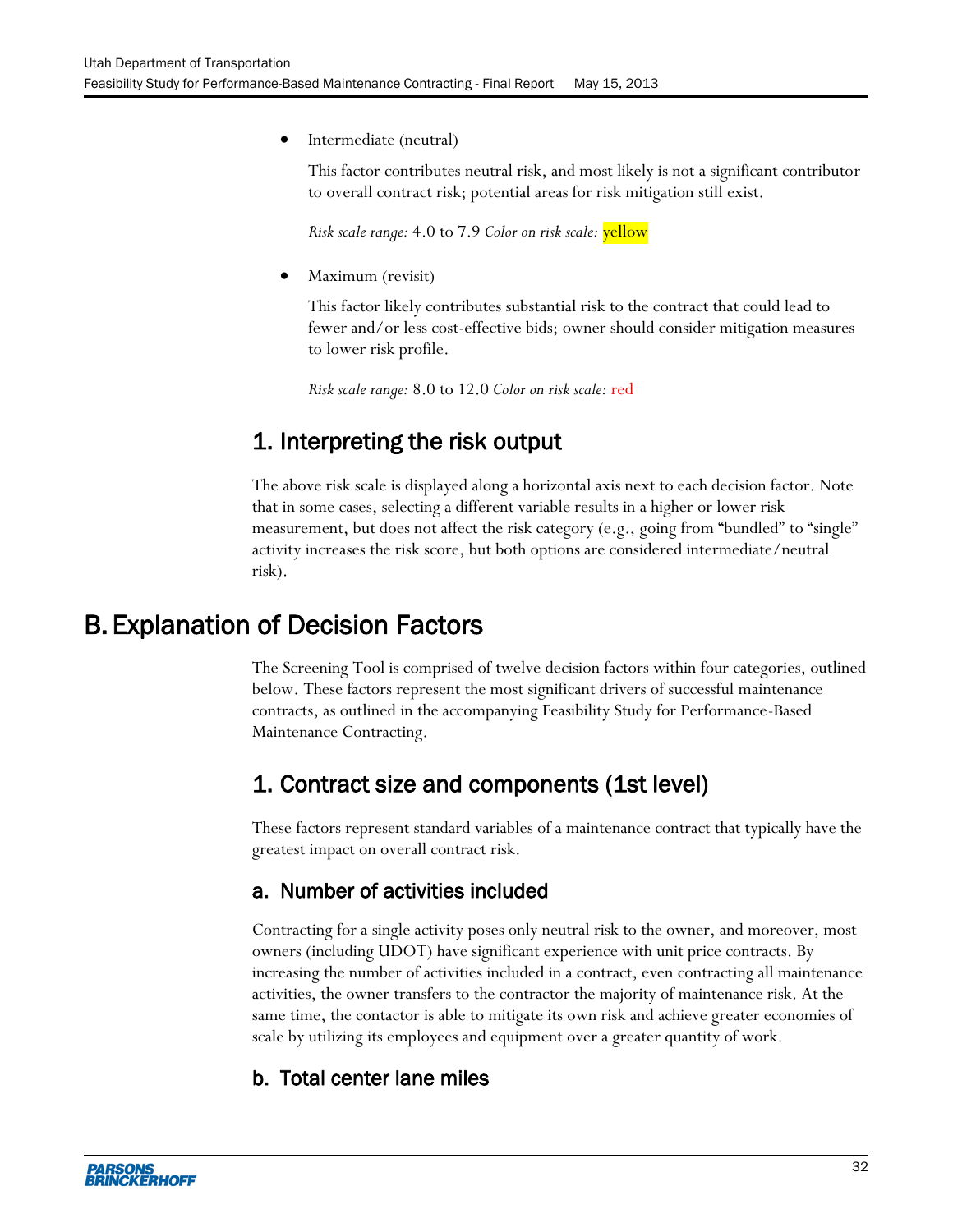The greater number of lane miles contracted, the more risk the owner is transferring to the contractor. Most mature PBC programs have achieved the greatest business benefits when contracting maintenance for over 400 center lane miles. Similarly, contractors are able to achieve the same benefits as when including multiple activities.

### c. Contract duration (years)

In addition to transferring a greater amount of risk to the contractor, contracts of greater length allow the owner to understand many of its maintenance costs well in advance. In long-term contracts, contractors are able to spread their costs and risks over a longer period, amortize costs, develop greater asset knowledge, and arrange favorable deals for materials and equipment.

### d. Seasonal activity

Winter maintenance in cold weather climates carries a great deal more risk than summer maintenance due to the volatility of inclement weather. Non-winter contracts carry the least amount of risk for the owner and contractor because prices are more certain. Conversely, uncertainties surrounding man-hours, materials, and upkeep of equipment during the winter months makes winter-only contracts the most risky for both parties.

### e. Location of project

Roadways in more remote areas generally have decreased access to materials, equipment, and employees. Moreover, those locations are more difficult to respond to for emergency or off-hours maintenance. While these are all risk factors which the owner would generally prefer to transfer to the contractor, contractors are unable to mitigate these risks to the same extent as components 1.1 - 1.3. This inability to mitigate contractor risk means that it is less likely the owner will achieve value for money under an outsourced arrangement.

## 2. Contract components (2nd level)

These factors represent additional contract variables that affect the overall risk of a contract, albeit to a lesser degree than 1st level components.

### a. Availability of maintenance stations for contractor use

The existence of state- or contractor-owned maintenance stations in close proximity to the contract area can act as a key mitigation measure for material and equipment risk. Transferring control of state maintenance stations to the contractor, or allowing the contractor to build/use its own stations both reduces overhead for the owner and allows more flexibility over materials and equipment for the contractor.

### b. Percentage of state-owned equipment used by contractor

Allowing a contractor to use the owner's equipment is generally a neutral contract component with potential for marginal benefits. While the owner retains much of its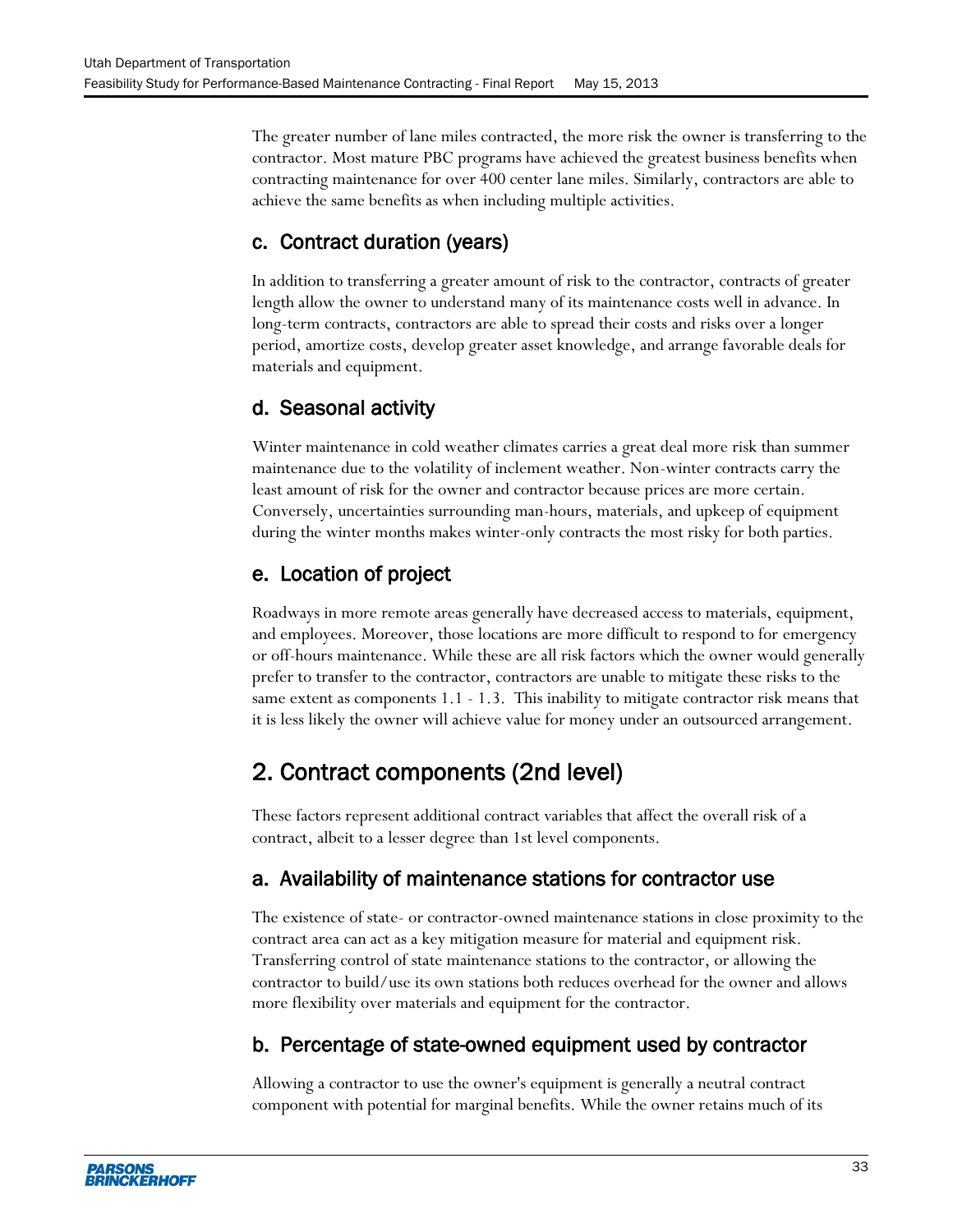equipment risk and the contractor cannot amortize, in some cases the contractor may be able to reduce costs significant enough to outweigh the added owner risk on a value-formoney scale. Examples include maintenance requiring specialized equipment already owned by the state that would otherwise go unused under an outsourced program.

# 3. In-house

This factor is included to determine the LOS expectations for outsourced maintenance compared to maintenance conducted in-house.

### a. Expected level of service relative to in-house

Increasing LOS standards for contractors compared to in-house maintenance increases risk from both a management and policy standpoint. While LOS may increase, the owner will necessarily pay a premium over what was previously budgeted. In addition, raising LOS expectations on the contractor may result decreased interest from the contracting community, in-turn decreasing the chance of achieving positive value-for-money.

## 4. Bidding environment

These factors represent ancillary factors outside the contract itself which can affect the overall level of contract risk.

### a. Technical expertise required by contractor

Outsourcing maintenance activities that demand significant technical expertise or specialized equipment from the contractor can significantly limit the pool of qualified contractors, reducing competition and hence increasing risk. Moreover, costs for training and orientation required to maintain technical expertise generally cannot be recouped under contract, as they will either be included in the contract price, or the owner will maintain staff to provide training to the contractors.

### b. Owner's contracting experience

An owner generally achieves greater business benefits and reduced risk in every generation of performance-based contract it enters. While "learning by doing" can be largely minimized through study of best practices, certain laws, policies, geographical characteristics, or other factors unique to each state or jurisdiction may only be understood once already under contract. This risk can be mitigated by the owner but there are upfront costs associated with mitigation.

### c. Expected number of bidders

The greater number of bidders for a contract, the more likely it becomes that bidders will accept greater risk for a lower cost. With fewer bidders, the owner has less flexibility over which risks it transfers away to the contractor.

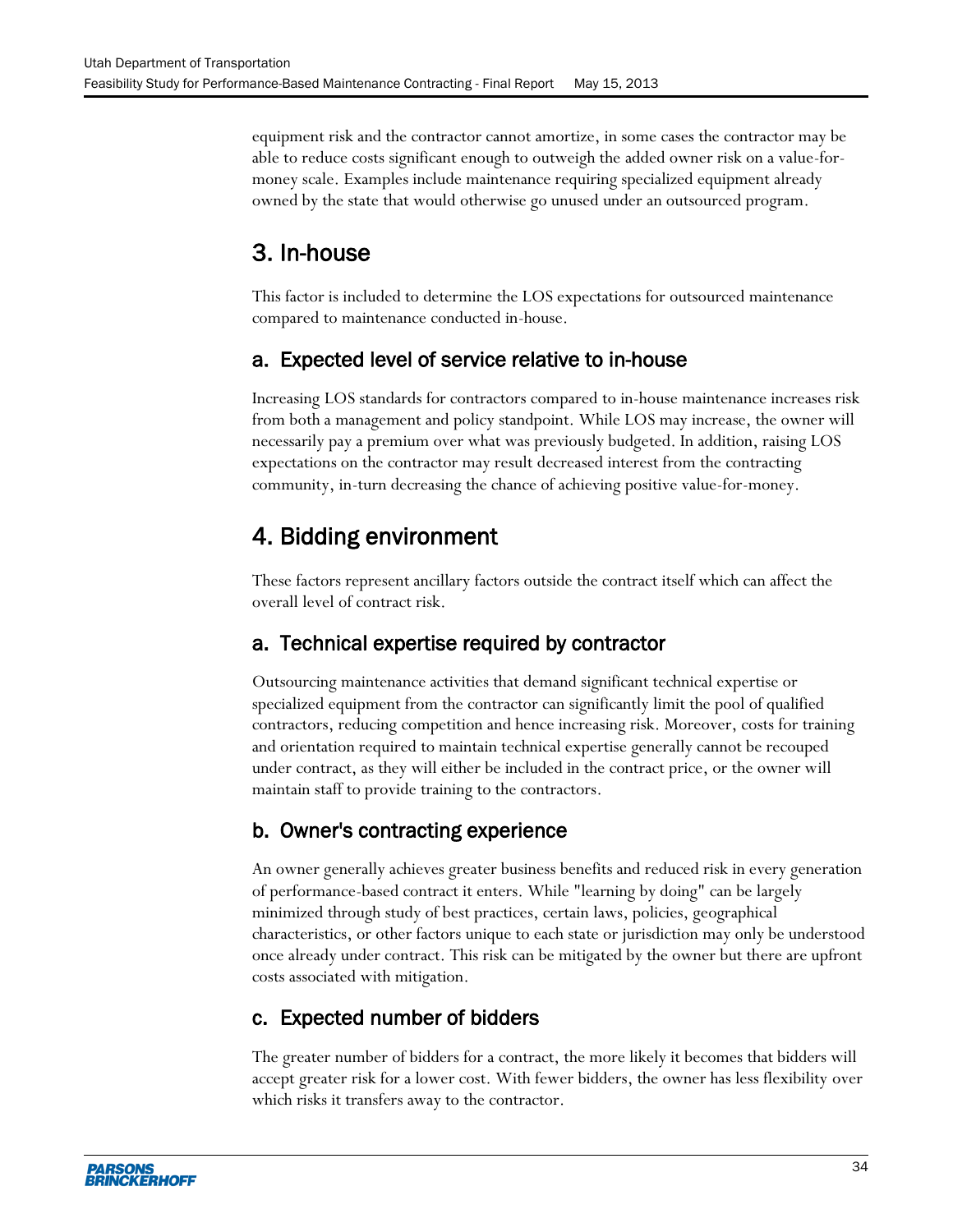### d. Special considerations

This category accounts for the inclusion of mitigation measures to control for risks associated with winter maintenance activities.

### e. Contract provisions for winter maintenance

The extra risk incurred with maintenance during winter months can be mitigated through measures such as locked-in or lump-sum contracts for materials, or contract clauses allowing for increased payments in the event of abnormal conditions. The presence of such contract components greatly reduces the typical risks associated with winter maintenance.

## <span id="page-44-0"></span>C. Calculations

The process for measuring the scale of risk for each decision factor can be seen and adjusted in the "Calculations" sheet of the Screening Tool. In this sheet the user can view three sets of values:

## 1. Scaled Selection

This value represents the numerical equivalent of the selection made for each decision factor in the Screening Tool. Variables further to the right in the Screening Tool are associated with higher risk, and in-turn are assigned higher numerical values. These numbers are scaled depending on the number of possible options for a given decision factor; for example, a factor with only three options such as *Seasonal Activity* will encounter a greater incremental change in risk between each option. Factors with more options, such as *Total center lane miles*, experience a smaller incremental change in risk between each option.

## 2. R-Weight

R-Weight, or "risk weight" is a manual adjustment made to the scaled selection made by the Screening Tool. The purpose of weighting each selection is to adjust for the strength of influence of each decision factor on a contract's overall risk. Factors with a higher R-Weight generally contribute greater risk, while factors with a lower R-Weight contribute less risk. The weight given to each individual decision factor was assigned using professional estimates by Parsons Brinckerhoff based on the Feasibility Study's fact-finding process. The R-Weight may be adjusted for each factor depending on user preference.

## 3. Risk Score

This value is the product of the Scaled Selection multiplied by the R-Weight. Factors with the highest Risk Score represent those contributing the greatest level of risk in the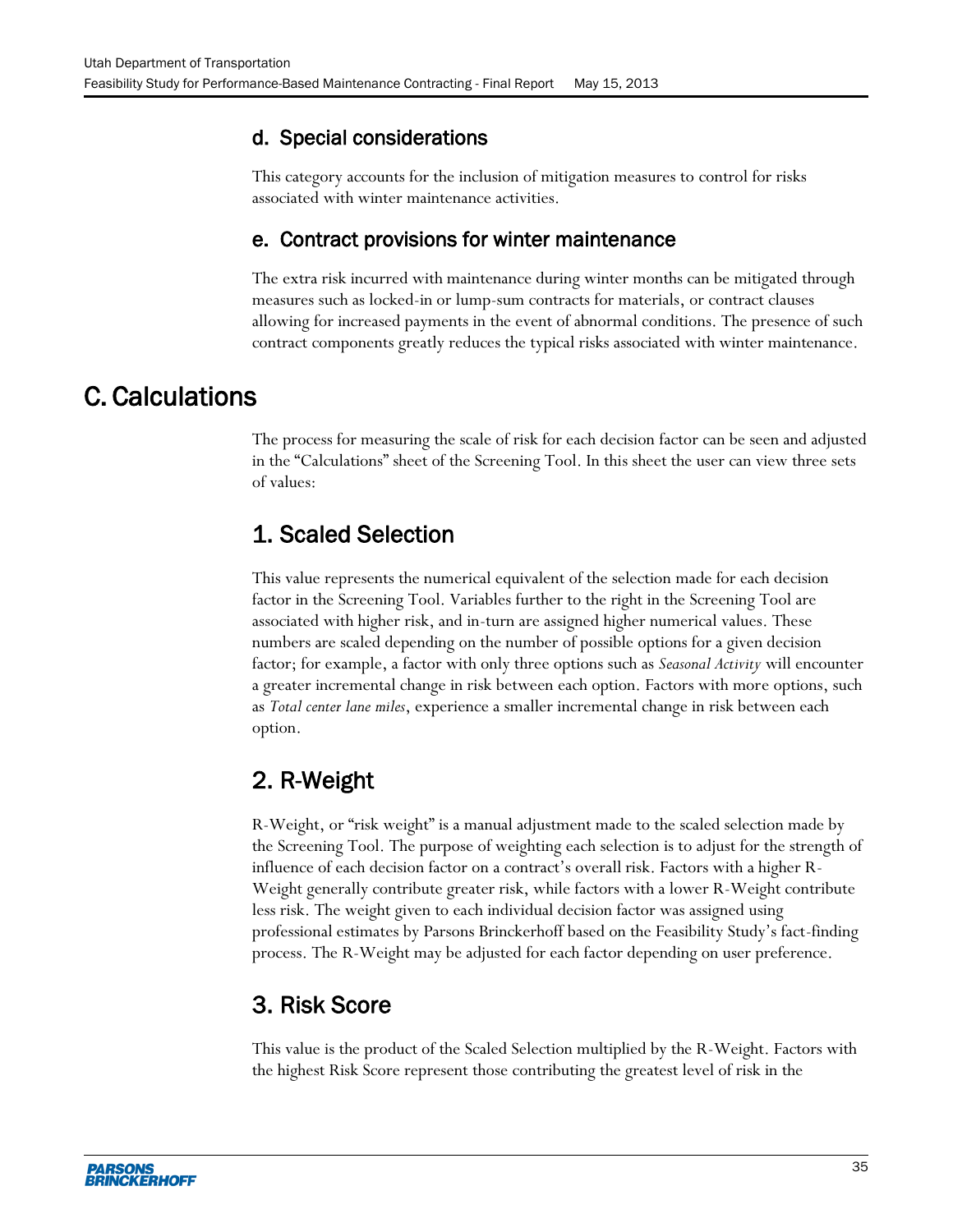contract. Total Score is the sum of each individual Risk Score, and can be used by the user to compare various contract approaches and/or different combinations of inputs.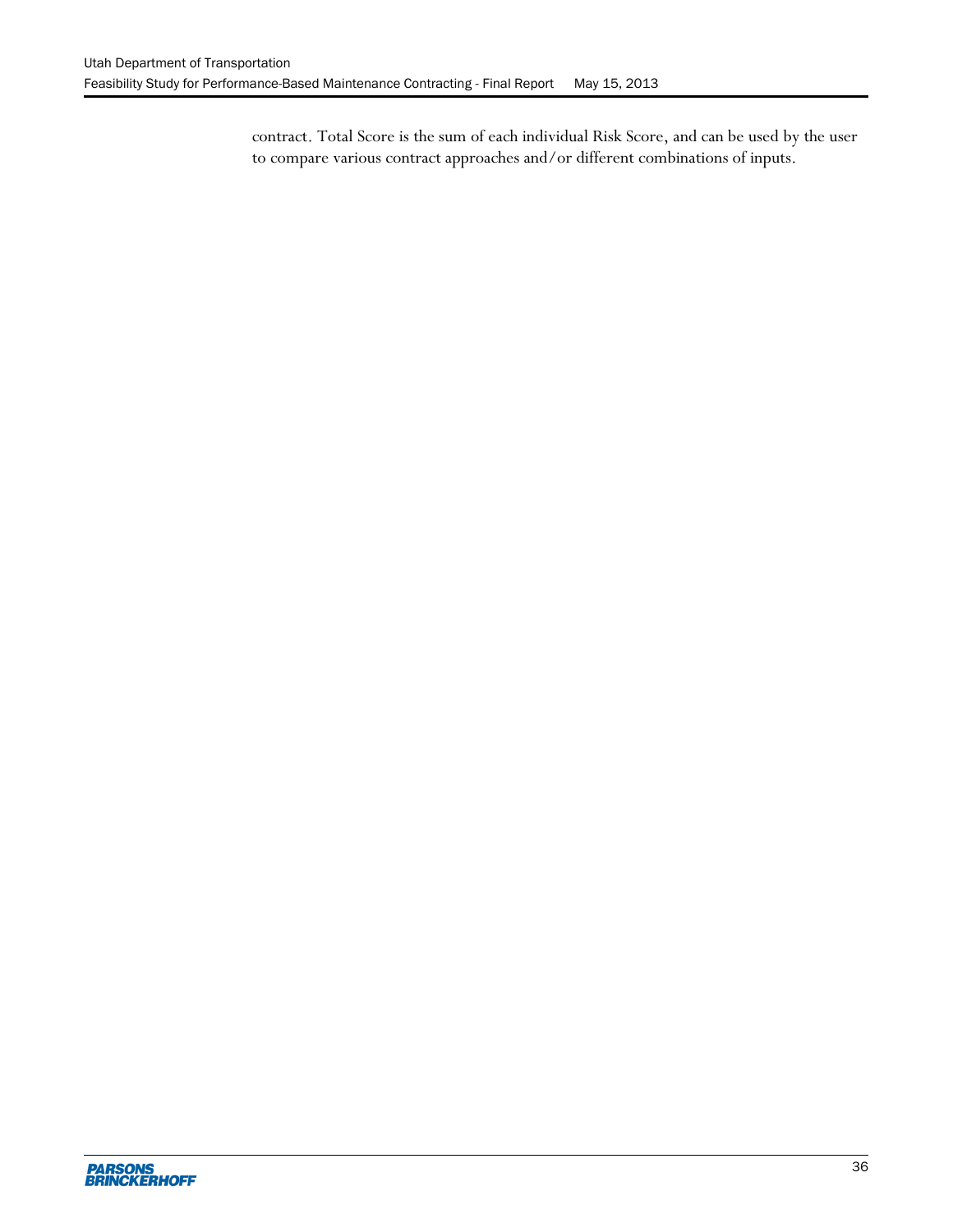# Appendix A: Bibliography

<span id="page-46-0"></span>This appendix lists:

- Documents and literature that provide source material
- State DOT contractual documents that can provide good source material
- Agencies with whom fact finding interviews were conducted

## Documents and Literature

American Association of State Highway and Transportation Officials. April 22–23, 2009. Slides presented to the Executive Forum on Performance-Based Maintenance and Operations Contracting, "Issues and Practices in Performance-Based Maintenance and Operations Contracting"

American Association of State Highway and Transportation Officials. August 2002. *A Guide for Methods and Procedures in Contract Maintenance.*

American Association of State Highway and Transportation Officials. January 2010. *Issues and Practices in Performance-Based Maintenance and Operations Contracting.*

Clemson University – Department of Civil Engineering. April 2006. Research Project 653, "Outsourcing versus In-House Highway Maintenance: Cost Comparison and Decision Factors."

Florida Department of Transportation Office of Maintenance. 2011. Florida Department of Transportation Maintenance Rating Program Handbook.

Florida Department of Transportation. January 2, 2012. *Request for Proposals for Asset Maintenance Contract.*

North Carolina Department of Transportation. January 15, 2010. *Final RFP for Interstate Maintenance.*

Ontario Ministry of Transportation. July 18, 2011. Slides presented to the AASHTO Subcommittee on Maintenance, "Highway Maintenance in Ontario Area Maintenance Contracts"

Ontario Ministry of Transportation – Office of the Provincial Auditor of Ontario. 2004. Annual report, *Maintenance of the Provincial Highway System.*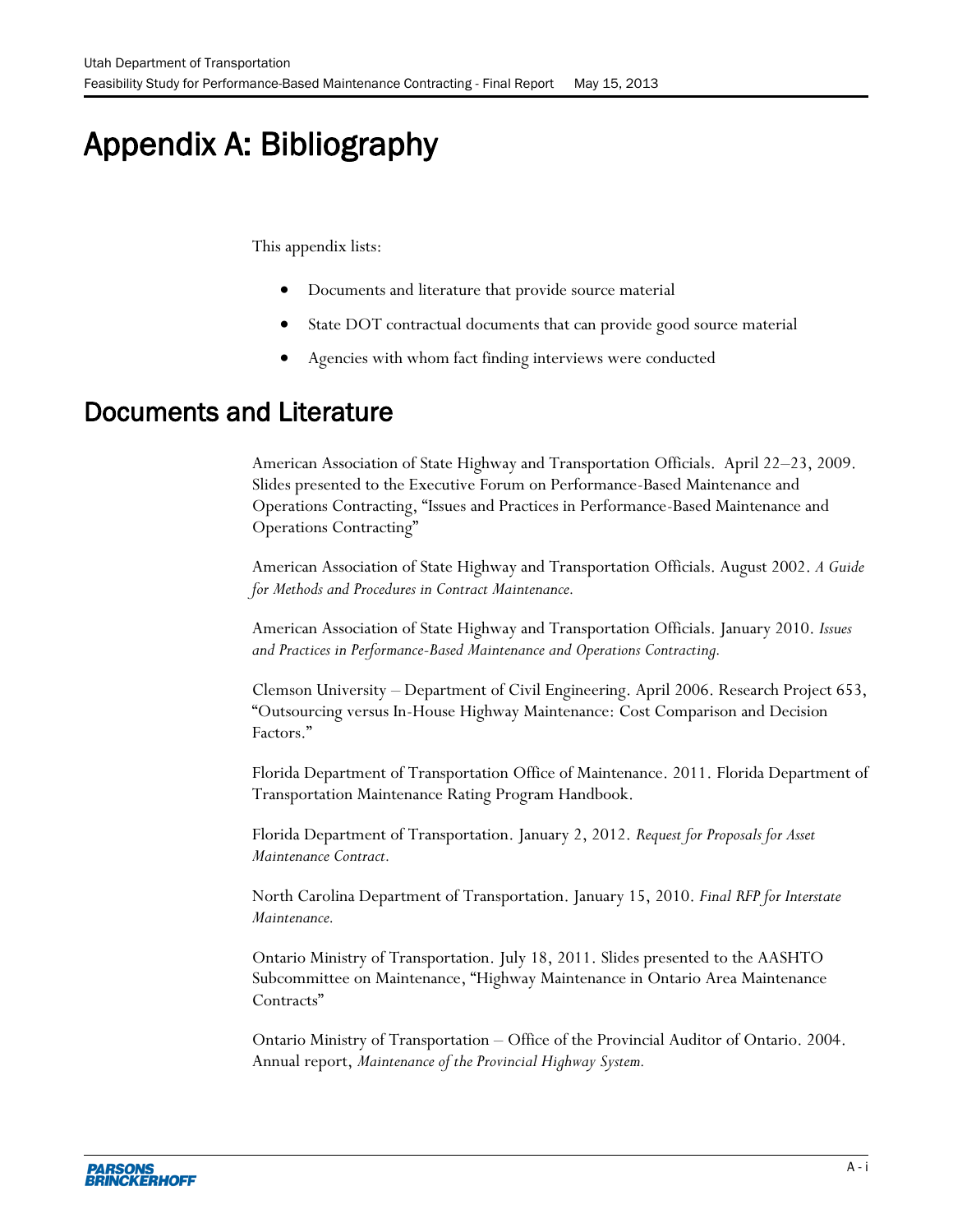Ontario Ministry of Transportation – Office of the Provincial Auditor of Ontario. 2006. Annual report, *Maintenance of the Provincial Highway System.*

Ontario Ministry of Transportation – Office of the Provincial Auditor of Ontario. 1999. Annual report, *Provincial Highway Maintenance.*

Ontario Ministry of Transportation – Office of the Provincial Auditor of Ontario. 2001. Annual report, *Provincial Highway Maintenance.*

Pakkala, Pekker. November 2012. Slides presented to TRB AHD 10- Maintenance and Operations Maintenance Committee Meeting TRB 2013. International Examples in Performance Based Maintenance Contracting.

Quintana, Jose. October 23–25, 2011. Slides presented to IBTTA Facilities Management and Maintenance Workshop, "Evolution of Florida Turnpike's Maintenance Program."

Reason Public Policy Institute. 2003. How-to Guide No. 21: Contracting for Road and Highway Maintenance,

Transportation Research Board. 2009. NCHRP Synthesis 389, *Performance-Based Contracting for Maintenance.*

Transportation Research Board. 2011. NCHRP Report 688, *Determining Highway Maintenance Costs.*

Transportation Research Board. 2012. NCHRP Synthesis 426, Performance-Based Highway Maintenance and Operations Management.

Transportation Research Board. September 2009. NCHRP 20-24 (Task 61) Executive Forum on Performance-Based Maintenance and Operations Practices Final Report.

University of Texas at Austin – Center for Transportation Research. January 2010. Synthesis of Innovative Contracting Strategies Used for Routine and Preventive Maintenance Contracts.

University of Virginia – Center for Risk Management of Engineering Systems. February 2004. *Risk-Based Asset Management Methodology for Highway Infrastructure Systems.*

US Department of Transportation Federal Highway Administration. March 2005. Report of the National Highway Maintenance Contract Seminar, *Highway Maintenance Contracting 2004 – World State of Practices.*

Utah Department of Transportation. 2006. Maintenance of SR-154 Bangerter Highway Solicitation TO 6108 Pre-Proposal Conference Questions/Responses.

Utah Department of Transportation. June 29, 2006. Final Amended Request for Proposal for Bangerter Highway SR-154 Maintenance.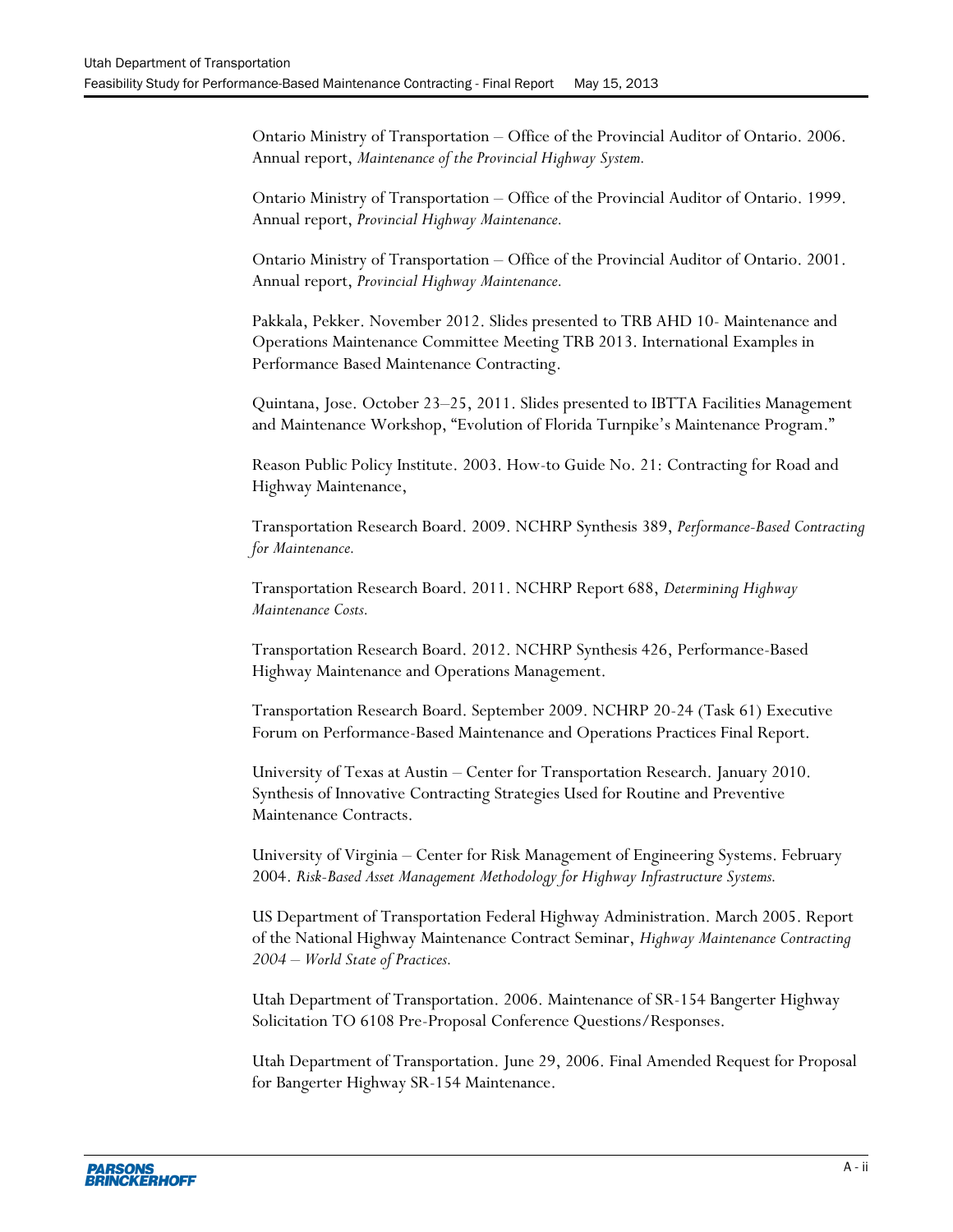Utah Department of Transportation. March 2007. Presentation slides to WASHTO SCOM.

Virginia Department of Transportation. December 2006. Appropriation Act Item 444A, *Asset Management Methodology Report to the General Assembly of Virginia.*

Virginia General Assembly – Joint Legislative Audit and Review Commission. January 11, 2001. *Review of VDOT's Administration of the Interstate Asset Management Contract.*

Washington Policy Center. January 2004. Competitive Contracting for Highway Maintenance: Lessons Learned from National Experience.

Washington State Department of Transportation. January 2004. *Review of Highway Maintenance Outsourcing.*

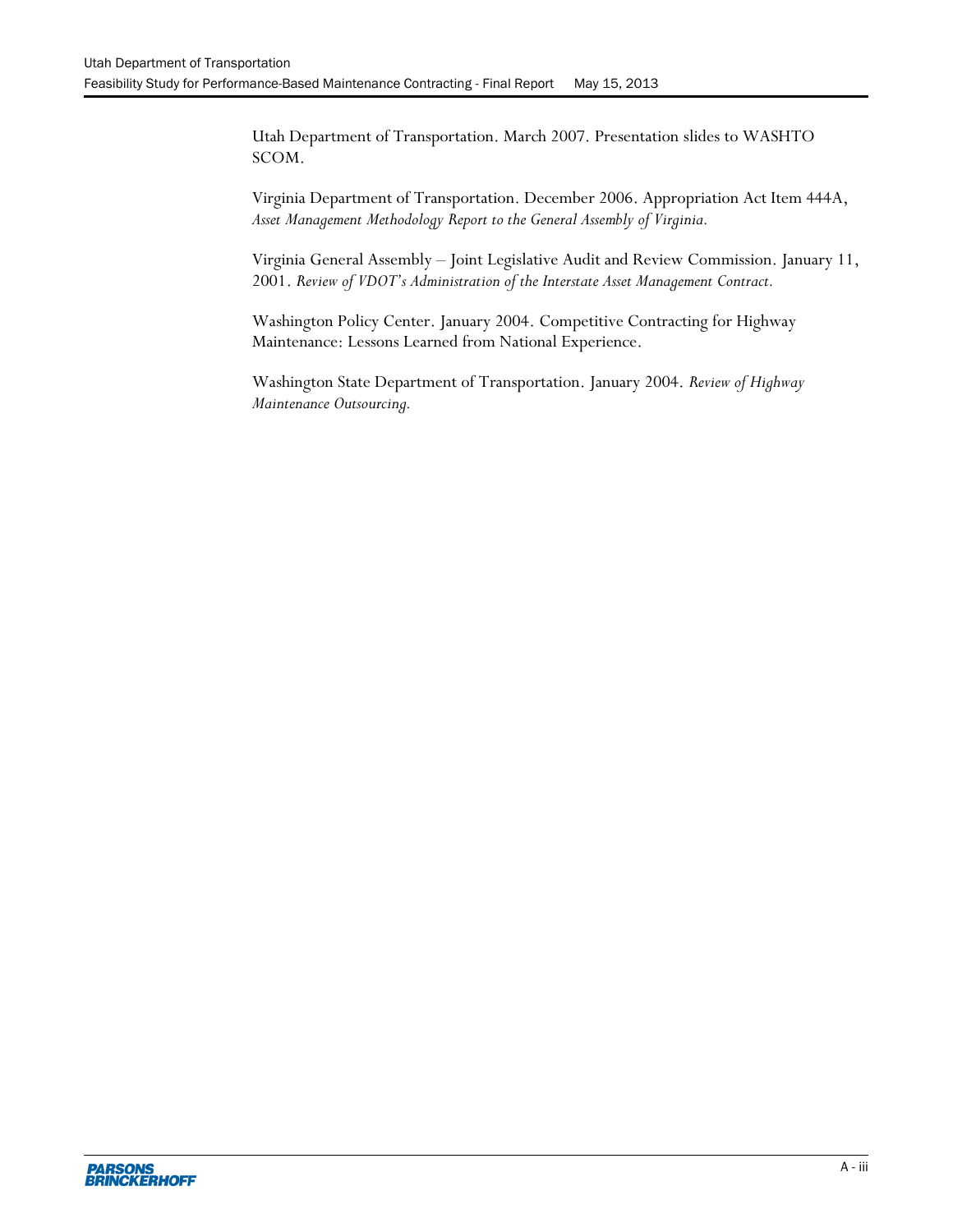# State Department of Transportation Contracts and Procurement **Documents**

Contract or contract management documents were obtained from the following agencies through public information requests or directly from agency representatives:

Florida Department of Transportation. Request for Proposals for Asset Maintenance Contract. January 2012

Florida Department of Transportation. *Scope of Services, Asset Maintenance Contract.* June 2011

Harris County Toll Road Authority. Request for Proposal, Contract for Roadway Maintenance. May 2012

North Carolina Department of Transportation. Final RFP Including Addendum #1 for Interstate Maintenance, WBS Element 42784. January 2010

Utah Department of Transportation. Request for Proposal, Bangerder Highway SR-154 Maintenance. July 2006

Virginia Department of Transportation. Invitation for Bid # 150187, Roadway Sweeping Services Harrisonburg Residency. March 2012